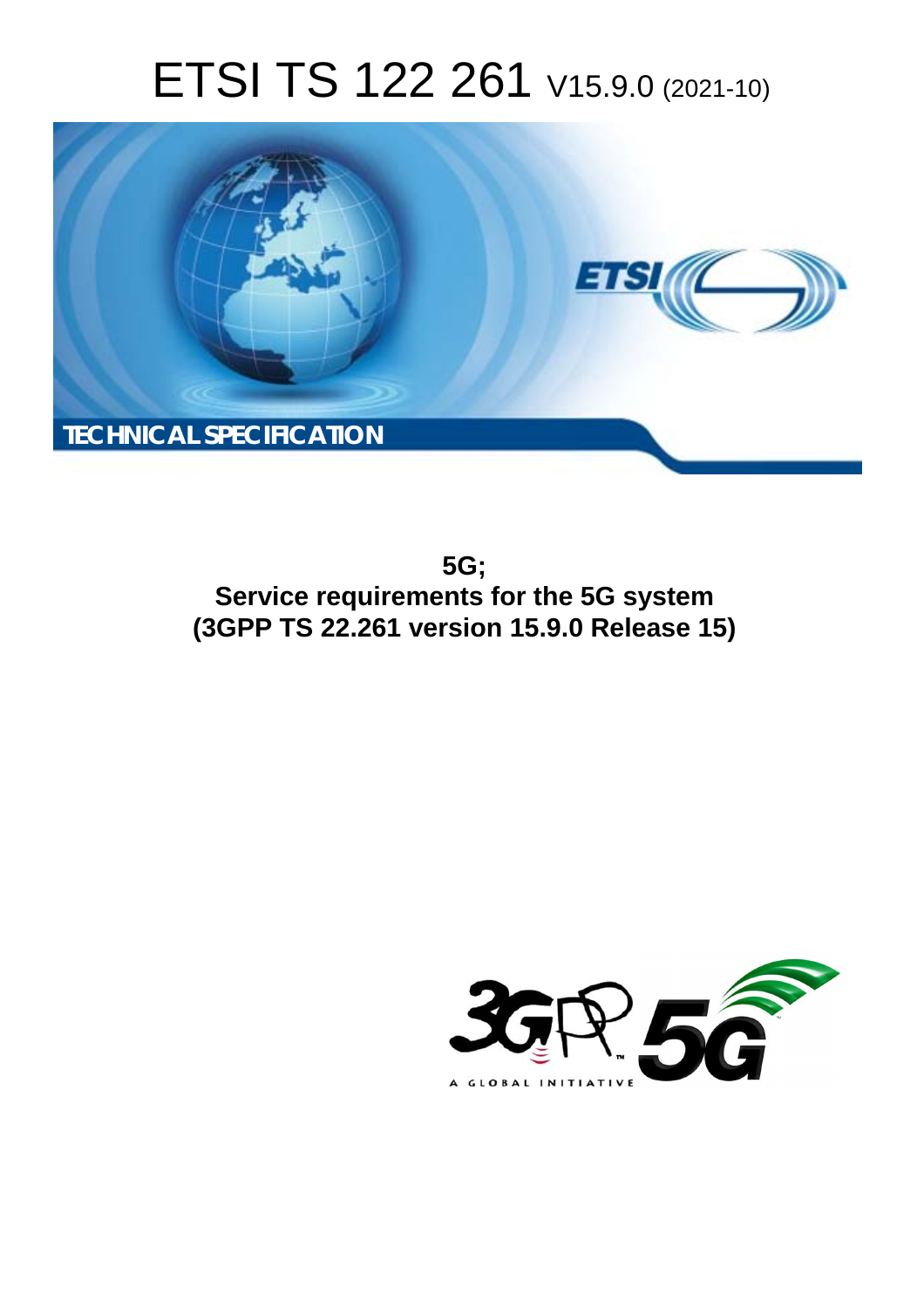Reference

RTS/TSGS-0122261vf90

Keywords

5G

#### *ETSI*

#### 650 Route des Lucioles F-06921 Sophia Antipolis Cedex - FRANCE

Tel.: +33 4 92 94 42 00 Fax: +33 4 93 65 47 16

Siret N° 348 623 562 00017 - NAF 742 C Association à but non lucratif enregistrée à la Sous-Préfecture de Grasse (06) N° 7803/88

#### *Important notice*

The present document can be downloaded from: <http://www.etsi.org/standards-search>

The present document may be made available in electronic versions and/or in print. The content of any electronic and/or print versions of the present document shall not be modified without the prior written authorization of ETSI. In case of any existing or perceived difference in contents between such versions and/or in print, the prevailing version of an ETSI deliverable is the one made publicly available in PDF format at [www.etsi.org/deliver](http://www.etsi.org/deliver).

Users of the present document should be aware that the document may be subject to revision or change of status. Information on the current status of this and other ETSI documents is available at <https://portal.etsi.org/TB/ETSIDeliverableStatus.aspx>

If you find errors in the present document, please send your comment to one of the following services: <https://portal.etsi.org/People/CommiteeSupportStaff.aspx>

#### *Copyright Notification*

No part may be reproduced or utilized in any form or by any means, electronic or mechanical, including photocopying and microfilm except as authorized by written permission of ETSI. The content of the PDF version shall not be modified without the written authorization of ETSI. The copyright and the foregoing restriction extend to reproduction in all media.

> © ETSI 2021. All rights reserved.

**DECT™**, **PLUGTESTS™**, **UMTS™** and the ETSI logo are trademarks of ETSI registered for the benefit of its Members. **3GPP™** and **LTE™** are trademarks of ETSI registered for the benefit of its Members and of the 3GPP Organizational Partners. **oneM2M™** logo is a trademark of ETSI registered for the benefit of its Members and of the oneM2M Partners. **GSM®** and the GSM logo are trademarks registered and owned by the GSM Association.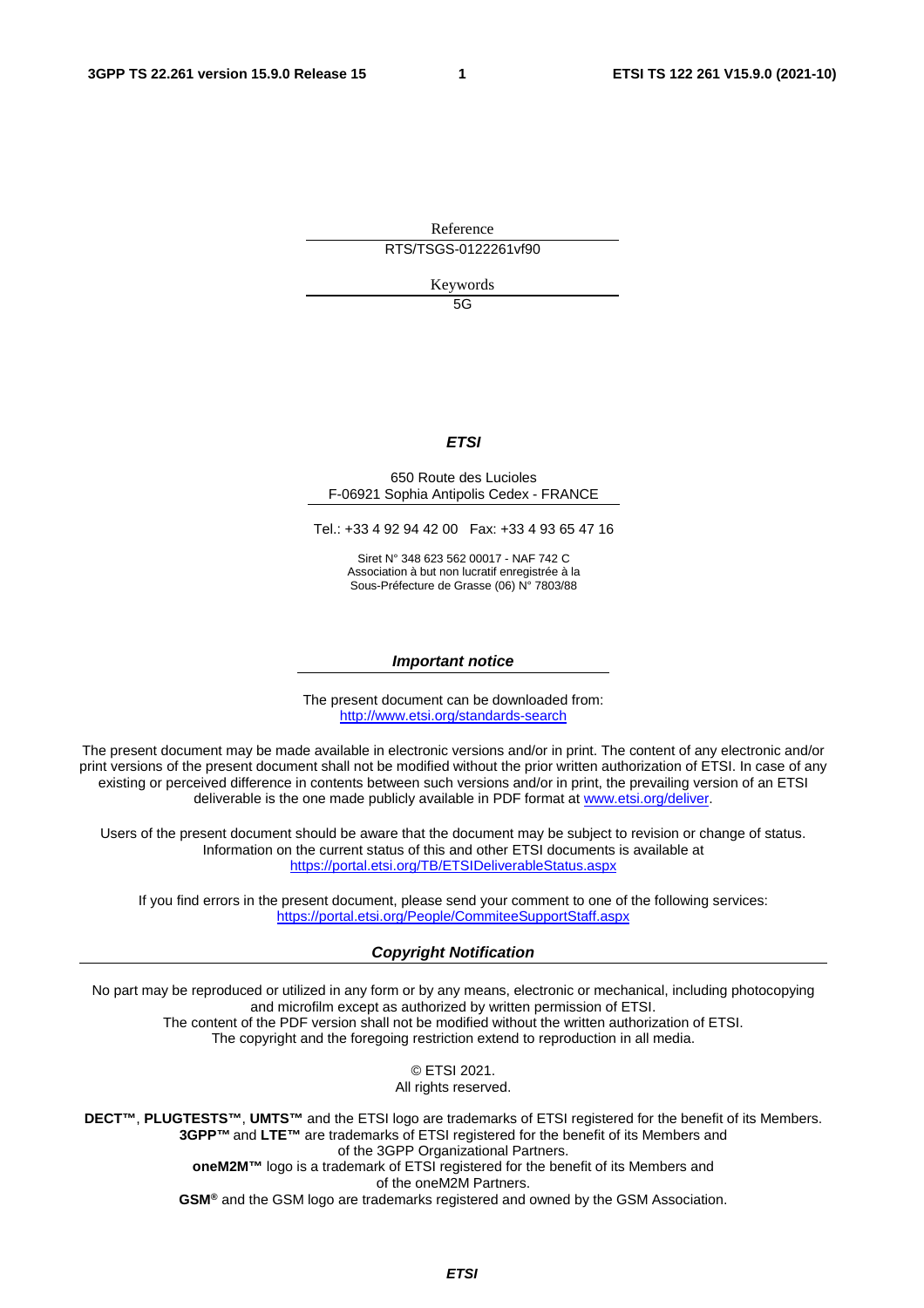## Intellectual Property Rights

#### Essential patents

IPRs essential or potentially essential to normative deliverables may have been declared to ETSI. The information pertaining to these essential IPRs, if any, is publicly available for **ETSI members and non-members**, and can be found in ETSI SR 000 314: *"Intellectual Property Rights (IPRs); Essential, or potentially Essential, IPRs notified to ETSI in respect of ETSI standards"*, which is available from the ETSI Secretariat. Latest updates are available on the ETSI Web server [\(https://ipr.etsi.org/](https://ipr.etsi.org/)).

Pursuant to the ETSI IPR Policy, no investigation, including IPR searches, has been carried out by ETSI. No guarantee can be given as to the existence of other IPRs not referenced in ETSI SR 000 314 (or the updates on the ETSI Web server) which are, or may be, or may become, essential to the present document.

#### **Trademarks**

The present document may include trademarks and/or tradenames which are asserted and/or registered by their owners. ETSI claims no ownership of these except for any which are indicated as being the property of ETSI, and conveys no right to use or reproduce any trademark and/or tradename. Mention of those trademarks in the present document does not constitute an endorsement by ETSI of products, services or organizations associated with those trademarks.

## Legal Notice

This Technical Specification (TS) has been produced by ETSI 3rd Generation Partnership Project (3GPP).

The present document may refer to technical specifications or reports using their 3GPP identities. These shall be interpreted as being references to the corresponding ETSI deliverables.

The cross reference between 3GPP and ETSI identities can be found under<http://webapp.etsi.org/key/queryform.asp>.

## Modal verbs terminology

In the present document "**shall**", "**shall not**", "**should**", "**should not**", "**may**", "**need not**", "**will**", "**will not**", "**can**" and "**cannot**" are to be interpreted as described in clause 3.2 of the [ETSI Drafting Rules](https://portal.etsi.org/Services/editHelp!/Howtostart/ETSIDraftingRules.aspx) (Verbal forms for the expression of provisions).

"**must**" and "**must not**" are **NOT** allowed in ETSI deliverables except when used in direct citation.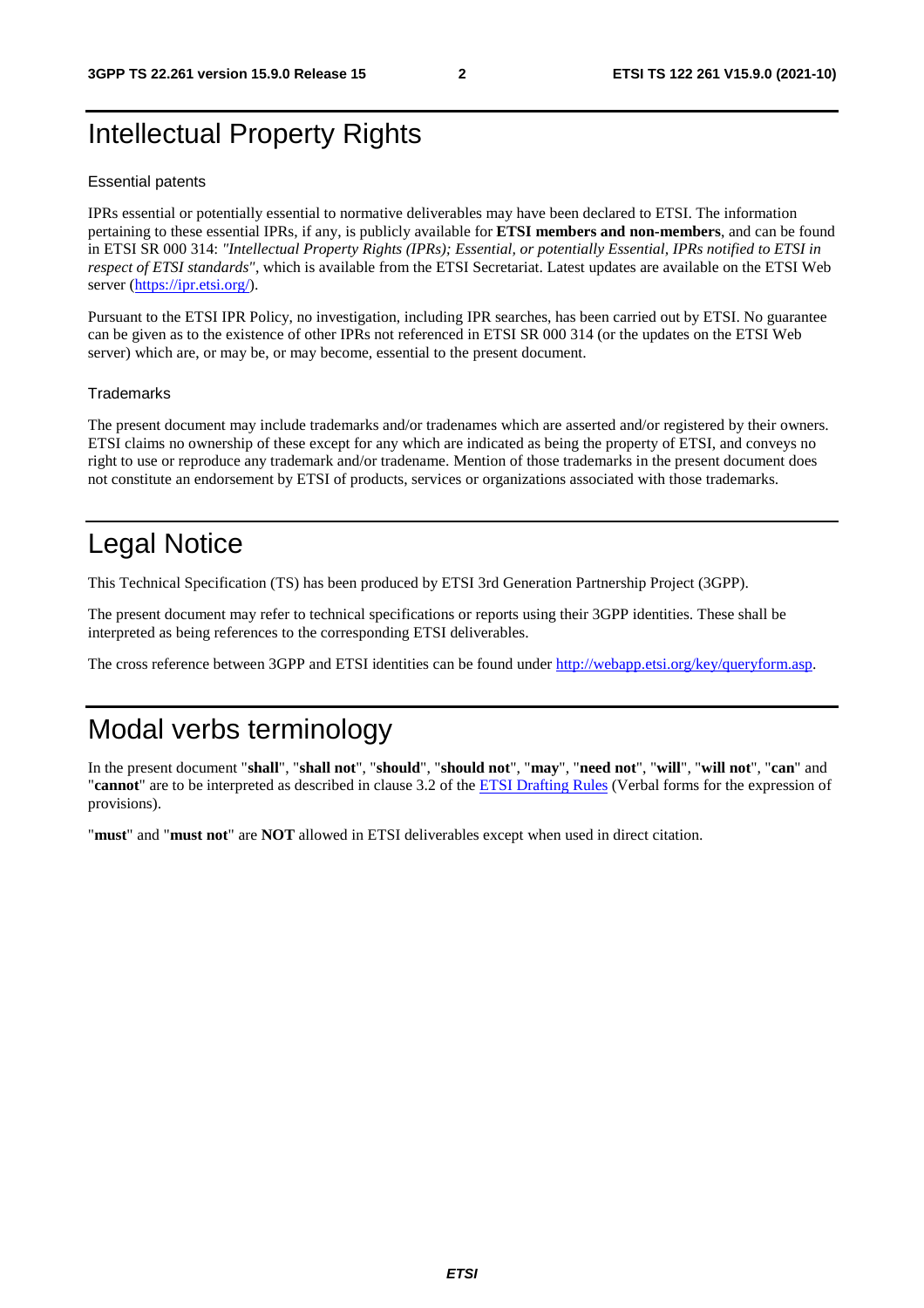ETSI TS 122 261 V15.9.0 (2021-10)

## Contents

| 1<br>2<br>3<br>3.1<br>3.2<br>4<br>5<br>5.1<br>5.1.1<br>5.1.2<br>5.1.2.1<br>5.1.2.2 |  |
|------------------------------------------------------------------------------------|--|
|                                                                                    |  |
|                                                                                    |  |
|                                                                                    |  |
|                                                                                    |  |
|                                                                                    |  |
|                                                                                    |  |
|                                                                                    |  |
|                                                                                    |  |
|                                                                                    |  |
|                                                                                    |  |
|                                                                                    |  |
|                                                                                    |  |
|                                                                                    |  |
|                                                                                    |  |
|                                                                                    |  |
| 5.1.2.3                                                                            |  |
| 6                                                                                  |  |
| 6.1                                                                                |  |
| 6.1.1                                                                              |  |
| 6.1.2                                                                              |  |
| 6.2                                                                                |  |
| 6.2.1                                                                              |  |
| 6.2.2                                                                              |  |
| 6.2.3                                                                              |  |
| 6.3                                                                                |  |
| 6.3.1                                                                              |  |
| 6.3.2                                                                              |  |
| 6.3.2.1                                                                            |  |
| 6.3.2.2                                                                            |  |
| 6.3.2.3                                                                            |  |
| 6.3.2.4                                                                            |  |
| 6.4                                                                                |  |
| 6.4.1                                                                              |  |
| 6.4.2                                                                              |  |
| 6.4.2.1                                                                            |  |
| 6.4.2.2                                                                            |  |
| 6.4.2.3                                                                            |  |
| 6.4.2.4                                                                            |  |
| 6.5                                                                                |  |
| 6.5.1                                                                              |  |
| 6.5.2                                                                              |  |
| 6.6                                                                                |  |
| 6.6.1                                                                              |  |
| 6.6.2                                                                              |  |
| 6.7                                                                                |  |
| 6.7.1                                                                              |  |
| 6.7.2                                                                              |  |
| 6.8                                                                                |  |
| 6.9                                                                                |  |
| 6.9.1                                                                              |  |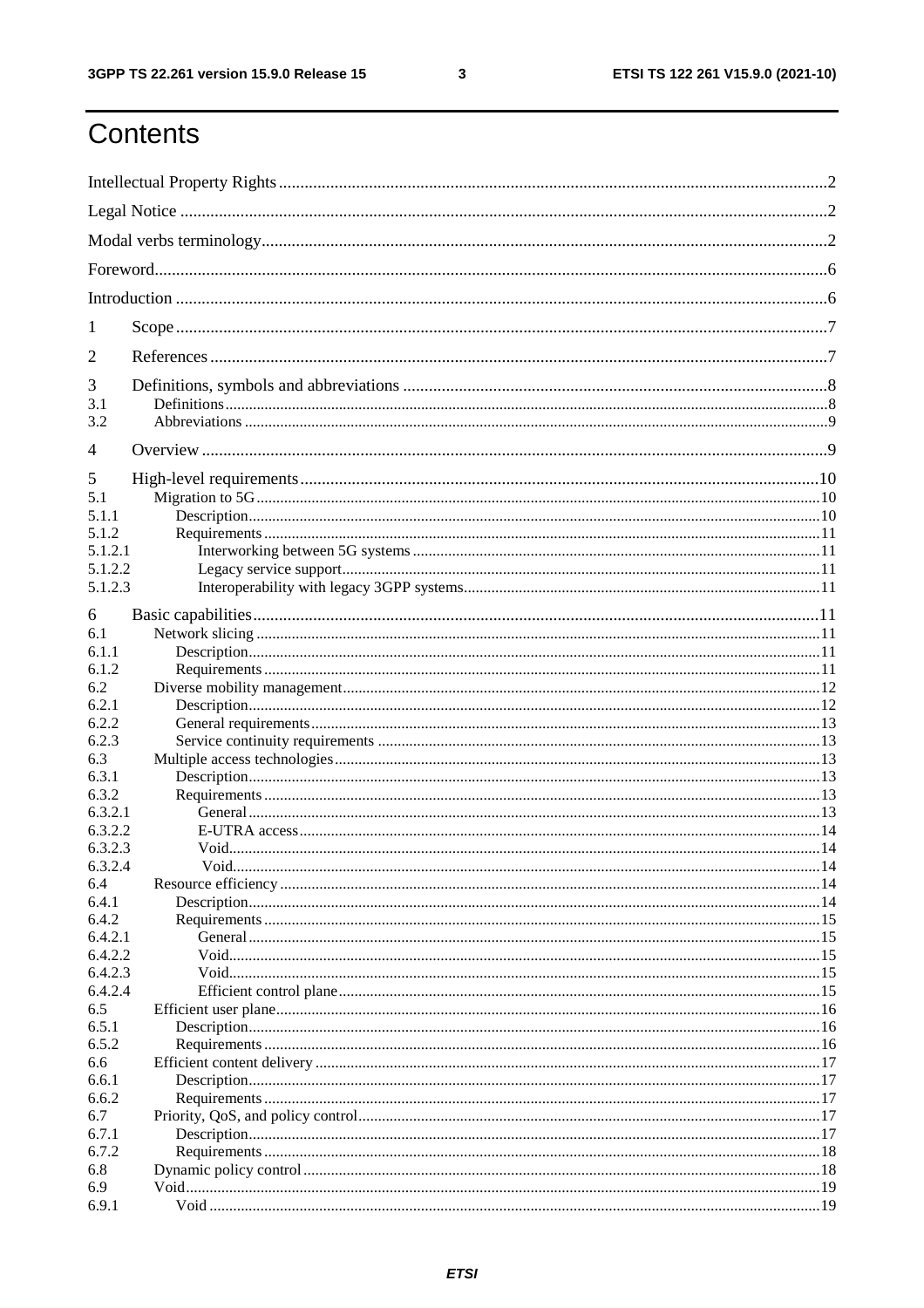$\overline{\mathbf{4}}$ 

| 6.9.2    |                               |                                                                       |  |
|----------|-------------------------------|-----------------------------------------------------------------------|--|
| 6.10     |                               |                                                                       |  |
| 6.10.1   |                               |                                                                       |  |
| 6.10.2   |                               |                                                                       |  |
| 6.11     |                               |                                                                       |  |
| 6.11.1   |                               |                                                                       |  |
| 6.11.2   |                               |                                                                       |  |
| 6.12     |                               |                                                                       |  |
| 6.13     |                               |                                                                       |  |
| 6.14     |                               |                                                                       |  |
| 6.14.1   |                               |                                                                       |  |
| 6.14.2   |                               |                                                                       |  |
| 6.15     |                               |                                                                       |  |
| 6.15.1   |                               |                                                                       |  |
| 6.15.2   |                               |                                                                       |  |
| 6.16     |                               |                                                                       |  |
| 6.16.1   |                               |                                                                       |  |
| 6.16.2   |                               |                                                                       |  |
| 6.17     |                               |                                                                       |  |
| 6.17.1   |                               |                                                                       |  |
| 6.17.2   |                               |                                                                       |  |
| 6.18     |                               |                                                                       |  |
| 6.19     |                               |                                                                       |  |
| 6.19.1   |                               |                                                                       |  |
| 6.19.2   |                               |                                                                       |  |
| 6.20     |                               |                                                                       |  |
| 6.20.1   |                               |                                                                       |  |
| 6.20.2   |                               |                                                                       |  |
| 6.21     |                               |                                                                       |  |
| 6.21.1   |                               |                                                                       |  |
| 6.21.2   |                               |                                                                       |  |
| 6.22.2.1 |                               |                                                                       |  |
| 6.22.2.2 |                               |                                                                       |  |
| 6.22.2.3 |                               |                                                                       |  |
| 7        |                               |                                                                       |  |
| 7.1      |                               |                                                                       |  |
| 7.2      |                               |                                                                       |  |
| 7.2.1    |                               |                                                                       |  |
| 7.2.2    |                               |                                                                       |  |
| 7.2.3    |                               |                                                                       |  |
| 7.3      |                               |                                                                       |  |
| 7.3.1    |                               |                                                                       |  |
| 7.3.2    |                               |                                                                       |  |
|          |                               |                                                                       |  |
| 8        |                               |                                                                       |  |
| 8.1      |                               |                                                                       |  |
| 8.2      |                               |                                                                       |  |
| 8.3      |                               |                                                                       |  |
| 8.4      |                               |                                                                       |  |
| 8.5      |                               |                                                                       |  |
| 8.6      |                               |                                                                       |  |
| 8.7      |                               |                                                                       |  |
| 8.8      |                               |                                                                       |  |
| 9        |                               |                                                                       |  |
|          | <b>Annex A (informative):</b> | Latency needs to support example use cases from vertical industries35 |  |
|          | <b>Annex B</b> (informative): | Positioning accuracy needs to support example use cases from          |  |
|          |                               |                                                                       |  |
|          |                               |                                                                       |  |
|          | <b>Annex C</b> (informative): | Relation of communication service availability and reliability 37     |  |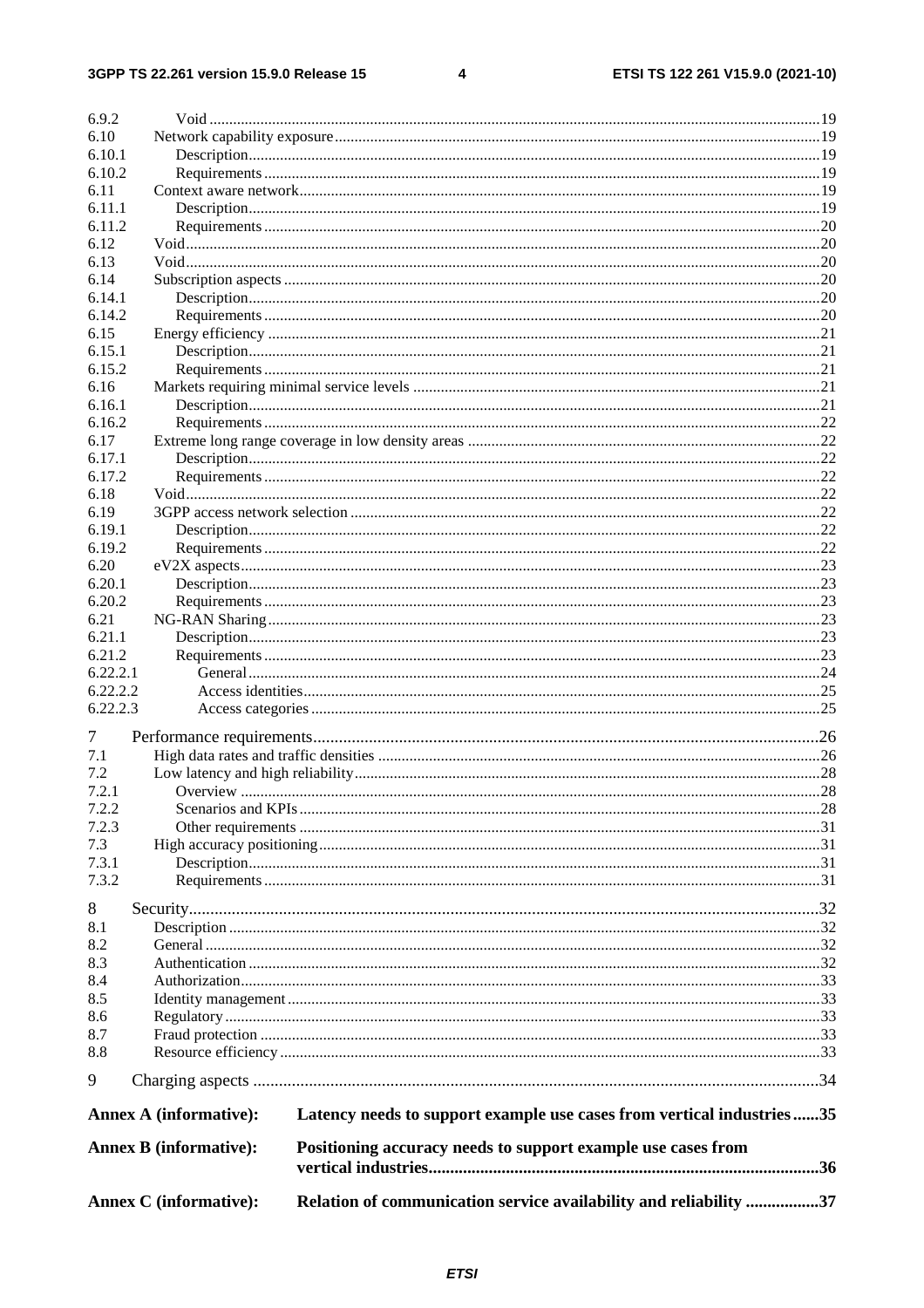|         | Annex D (informative): Low-latency and high-reliability communication use cases40 |  |
|---------|-----------------------------------------------------------------------------------|--|
| D.1     |                                                                                   |  |
| D.1.1   |                                                                                   |  |
| D.1.2   |                                                                                   |  |
| D.2     |                                                                                   |  |
| D.2.1   |                                                                                   |  |
| D.2.2   |                                                                                   |  |
| D.3     |                                                                                   |  |
| D.3.1   |                                                                                   |  |
| D.3.2   |                                                                                   |  |
| D.3.3   |                                                                                   |  |
| D.4     |                                                                                   |  |
| D.4.1   |                                                                                   |  |
| D.4.1.1 |                                                                                   |  |
| D.4.1.2 |                                                                                   |  |
| D.4.2   |                                                                                   |  |
| D.4.2.1 |                                                                                   |  |
| D.4.2.2 |                                                                                   |  |
| D.5     |                                                                                   |  |
| D.5.1   |                                                                                   |  |
|         | <b>Annex E</b> (informative):                                                     |  |
| E.1     |                                                                                   |  |
|         | <b>Annex F</b> (informative):                                                     |  |
|         |                                                                                   |  |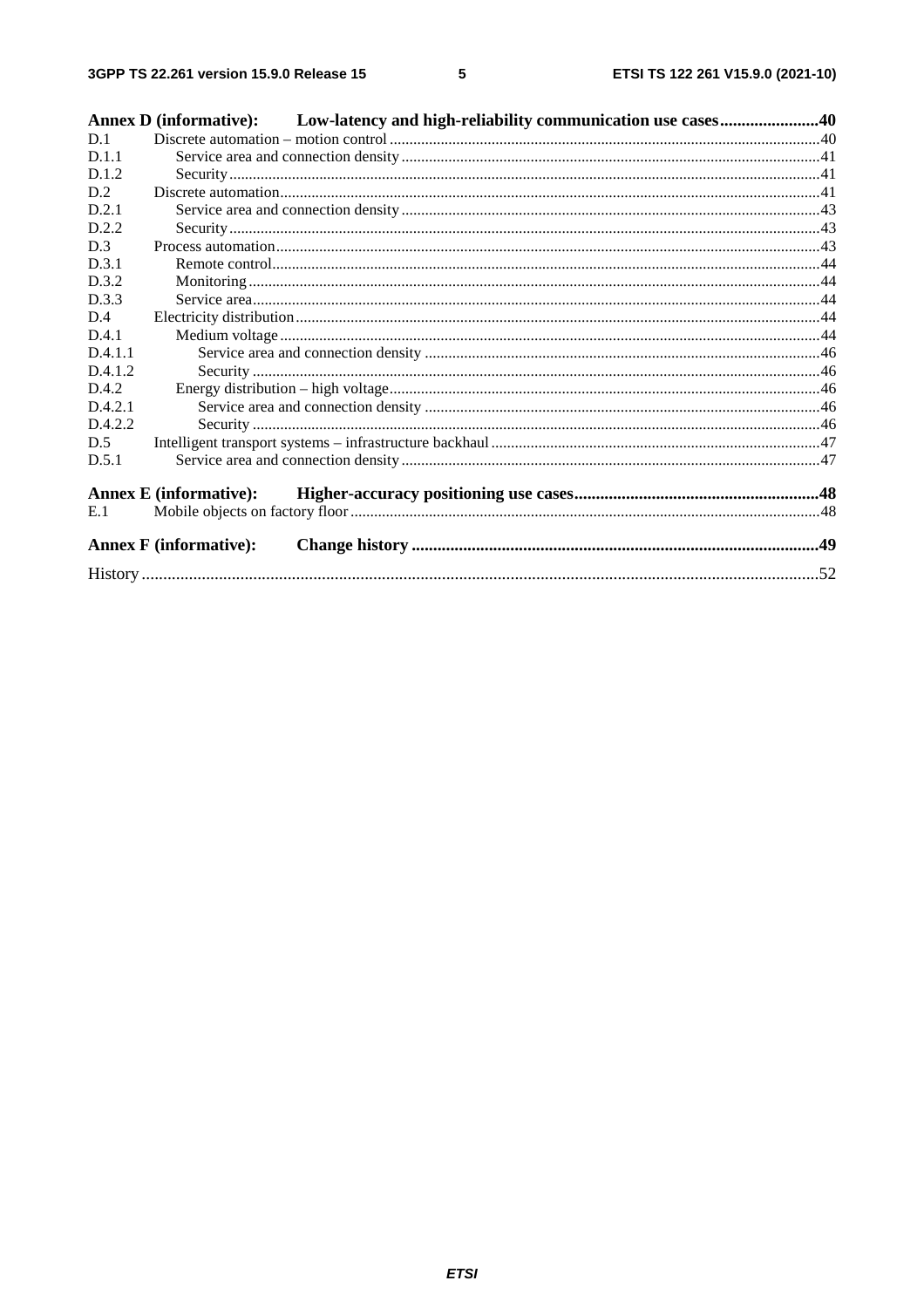## Foreword

This Technical Specification has been produced by the 3<sup>rd</sup> Generation Partnership Project (3GPP).

The contents of the present document are subject to continuing work within the TSG and may change following formal TSG approval. Should the TSG modify the contents of the present document, it will be re-released by the TSG with an identifying change of release date and an increase in version number as follows:

Version x.y.z

where:

- x the first digit:
	- 1 presented to TSG for information;
	- 2 presented to TSG for approval;
	- 3 or greater indicates TSG approved document under change control.
- y the second digit is incremented for all changes of substance, i.e. technical enhancements, corrections, updates, etc.
- z the third digit is incremented when editorial only changes have been incorporated in the document.

## Introduction

The need to support different kinds of UEs (e.g., for the Internet of Things (IoT)), services, and technologies is driving the technology revolution to a high-performance and highly efficient 3GPP system. The drivers include IoT, Virtual Reality (VR), industrial control, ubiquitous on-demand coverage, as well as the opportunity to meet customized market needs. These drivers require enhancements to the devices, services, and technologies well established by 3GPP. The key objective with the 5G system is to be able to support new deployment scenarios to address diverse market segments.

This document compiles requirements that define a 5G system.

The 5G system is characterised, for example, by:

- Support for multiple access technologies
- Scalable and customizable network
- Advanced Key Performance Indicators (KPIs) (e.g., availability, latency, reliability, user experienced data rates, area traffic capacity)
- Flexibility and programmability (e.g., network slicing, diverse mobility management, Network Function Virtualization)
- Resource efficiency (both user plane and control plane)
- Seamless mobility in densely populated and heterogeneous environment
- Support for real time and non-real time multimedia services and applications with advanced Quality of Experience (QoE)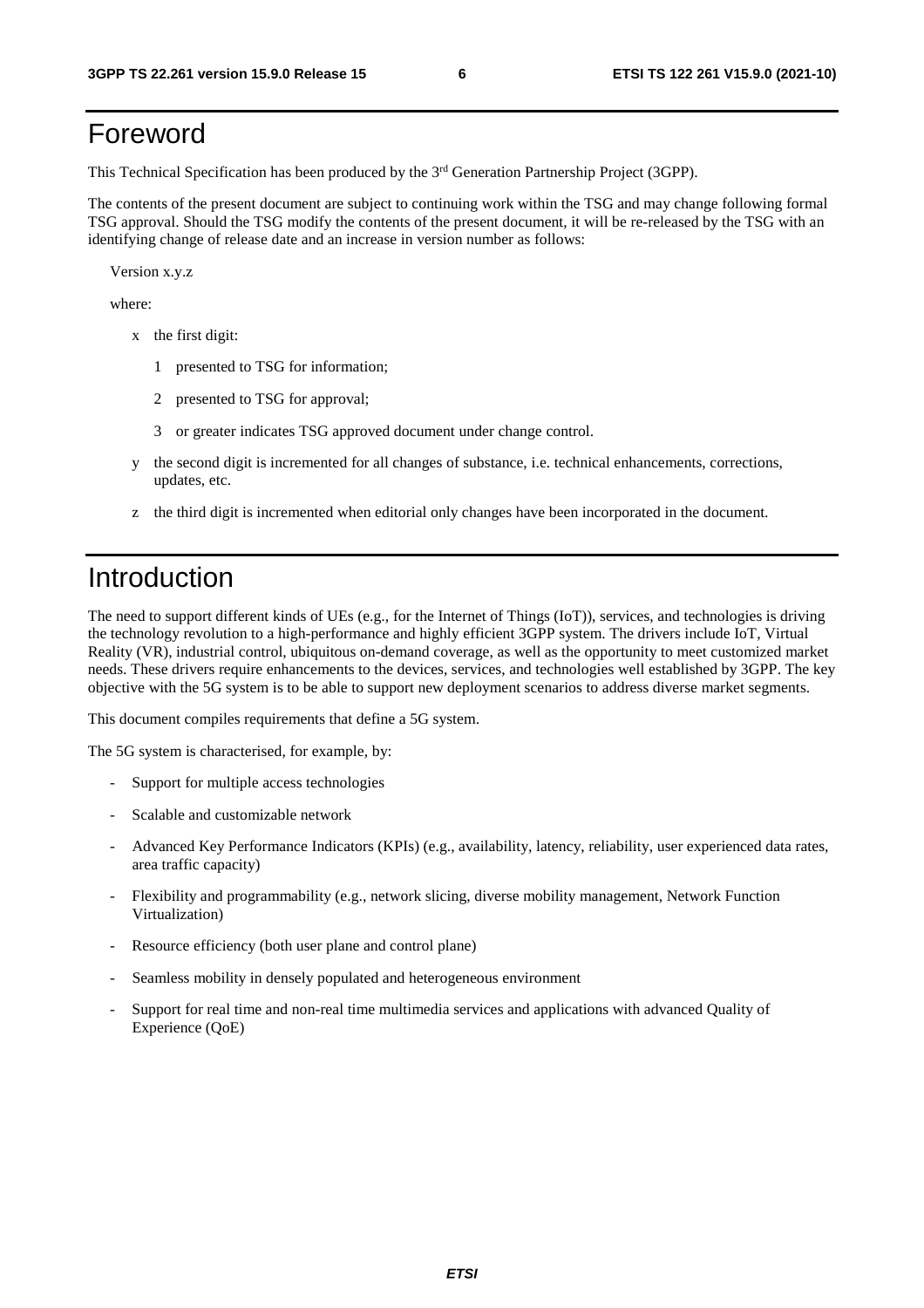## 1 Scope

The present document describes the service and operational requirements for a 5G system, including a UE, NG-RAN, and 5G Core network. Requirements for a 5G E-UTRA-NR Dual Connectivity in E-UTRAN connected to EPC are found in TS 22.278 [5].

## 2 References

The following documents contain provisions which, through reference in this text, constitute provisions of the present document.

- References are either specific (identified by date of publication, edition number, version number, etc.) or non-specific.
- For a specific reference, subsequent revisions do not apply.
- For a non-specific reference, the latest version applies. In the case of a reference to a 3GPP document (including a GSM document), a non-specific reference implicitly refers to the latest version of that document *in the same Release as the present document*.
- [1] 3GPP TR 21.905: "Vocabulary for 3GPP Specifications".
- [2] NGMN 5G White Paper v1.0, February 2015.
- [3] 3GPP TS 22.011: "Service accessibility".
- [4] NGMN, "Perspectives on Vertical Industries and Implications for 5G, v2.0", September 2016.
- [5] 3GPP TS 22.278: "Service requirements for the Evolved Packet System (EPS)".
- [6] 3GPP TS 22.101: "Service aspects; Service principles".
- [7] 3GPP TS 22.146: "Multimedia Broadcast/Multicast Service (MBMS)".
- [8] 3GPP TS 22.246: "Multimedia Broadcast/Multicast Service (MBMS) user services".
- [9] 3GPP TS 22.186: "Enhancement of 3GPP support for V2X scenarios".
- [10] NGMN, "Recommendations for NGMN KPIs and Requirements for 5G", June 2016
- [11] 3GPP TS 22.115: "Service aspects; Charging and billing".
- [12] Communication network dependability engineering. IEC 61907:2009.
- [13] Soriano, R., Alberto, M., Collazo, J., Gonzales, I., Kupzo, F., Moreno, L., & Lorenzo, J. OpenNode. Open Architecture for Secondary Nodes of the Electricity Smartgrid. In Proceedings CIRED 2011 21st International Conference on Electricity Distribution, CD1. June 2011.
- [14] North American Electric Reliability Council. Frequently Asked Questions (FAQs) Cyber Security Standards CIP–002–1 through CIP–009–1. Available: http://www.nerc.com/docs/standards/sar/Revised\_CIP-002-009\_FAQs\_06Mar06.pdf. 2006.
- [15] McTaggart, Craig, et al. "Improvements in power system integrity protection schemes." Developments in Power System Protection (DPSP 2010). Managing the Change, 10th IET International Conference on. IET, 2010.
- [16] IEEE Power Engineering Society Power System Relaying Committee System Protection Subcommittee Working Group C-6. Wide Area Protection and Emergency Control.
- [17] Begovic, Miroslav, et al. "Wide-area protection and emergency control." Proceedings of the IEEE 93.5, pp. 876-891, 2005.
- [18] 3GPP TR 38.913: "Study on scenarios and requirements for next generation access technologies".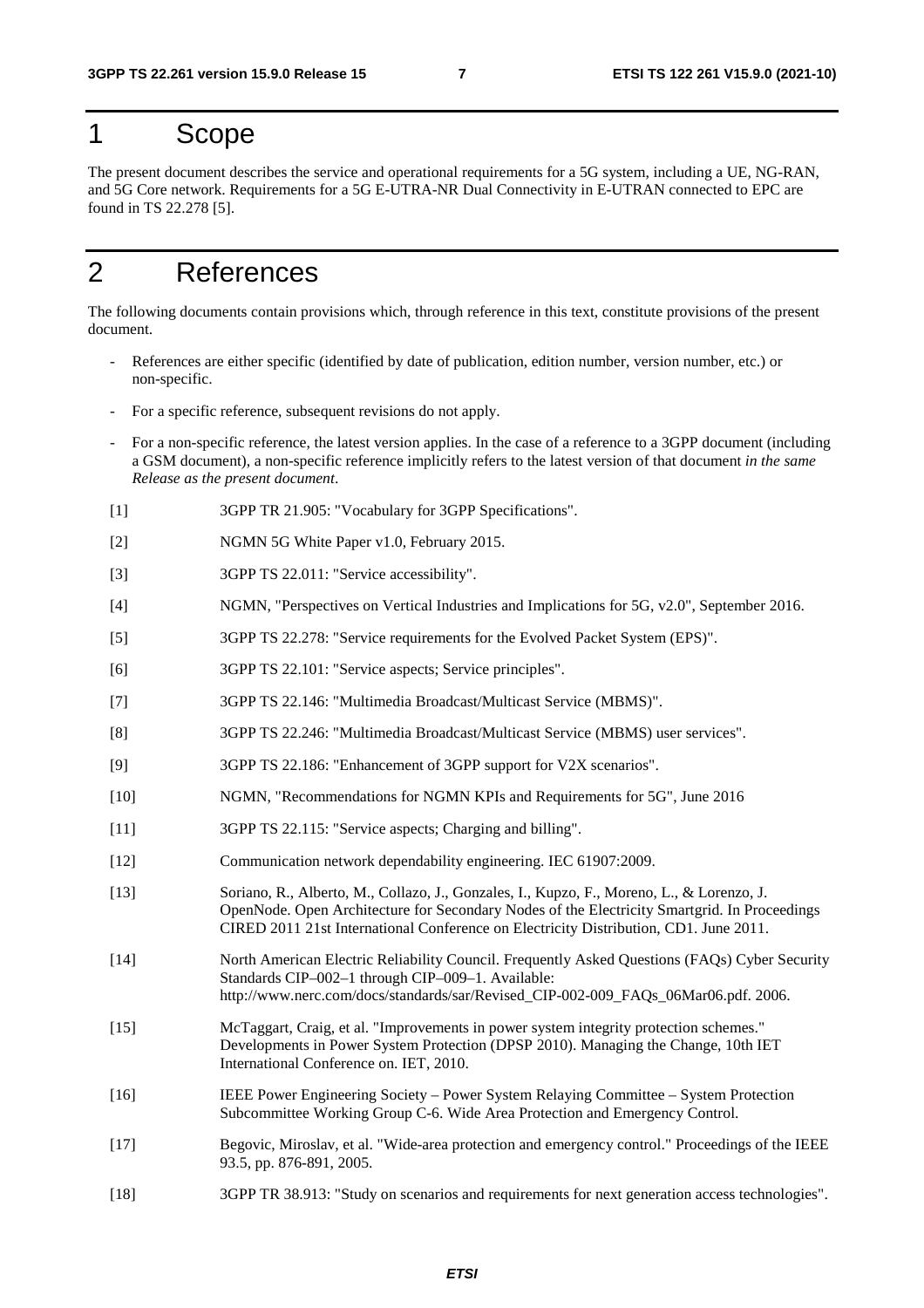## 3 Definitions, symbols and abbreviations

### 3.1 Definitions

For the purposes of the present document, the terms and definitions given in 3GPP TR 21.905 [1] and the following apply. A term defined in the present document takes precedence over the definition of the same term, if any, in 3GPP TR 21.905 [1].

**active communication:** a UE is in active communication when it has one or more connections established. A UE may have any combination of PS connections (e.g., PDP contexts, active PDN connections).

**activity factor:** percentage value of the amount of simultaneous active UEs to the total number of UEs where active means the UEs are exchanging data with the network.

**area traffic capacity:** total traffic throughput served per geographic area.

**communication service availability**: percentage value of the amount of time the end-to-end communication service is delivered according to an agreed QoS, divided by the amount of time the system is expected to deliver the end-to-end service according to the specification in a specific area.

NOTE 1: The end point in "end-to-end" is assumed to be the communication service interface.

direct network connection: one mode of network connection, where there is no relay UE between a UE and the 5G network.

**end-to-end latency:** the time that takes to transfer a given piece of information from a source to a destination, measured at the communication interface, from the moment it is transmitted by the source to the moment it is successfully received at the destination.

**Hosted Service:** a service containing the operator's own application(s) and/or trusted 3<sup>rd</sup> party application(s) in the Service Hosting Environment, which can be accessed by the user.

**IoT device:** a type of UE which is dedicated for a set of specific use cases or services and which is allowed to make use of certain features restricted to this type of UEs.

NOTE 3: An IoT device may be optimized for the specific needs of services and application being executed (e.g., smart home/city, smart utilities, e-Health and smart wearables). Some IoT devices are not intended for human type communications.

**network slice:** a set of network functions and corresponding resources necessary to provide the required telecommunication services and network capabilities.

**NG-RAN:** a radio access network connecting to the 5G core network which uses NR, E-UTRA, or both.

**NR:** the new 5G radio access technology.

**priority service:** a service that requires priority treatment based on regional/national or operator policies.

**private network:** an isolated network deployment that does not interact with a public network.

**reliability**: in the context of network layer packet transmissions, percentage value of the packets successfully delivered to a given system entity within the time constraint required by the targeted service out of all the packets transmitted.

**satellite access:** direct connectivity between the UE and the satellite.

**service area:** geographic region where a 3GPP communication service is accessible.

NOTE 4: The service area can be indoors.

NOTE 5: For some deployments, e.g., in process industry, the vertical dimension of the service area can be considerable.

**service continuity:** the uninterrupted user experience of a service that is using an active communication when a UE undergoes an access change without, as far as possible, the user noticing the change.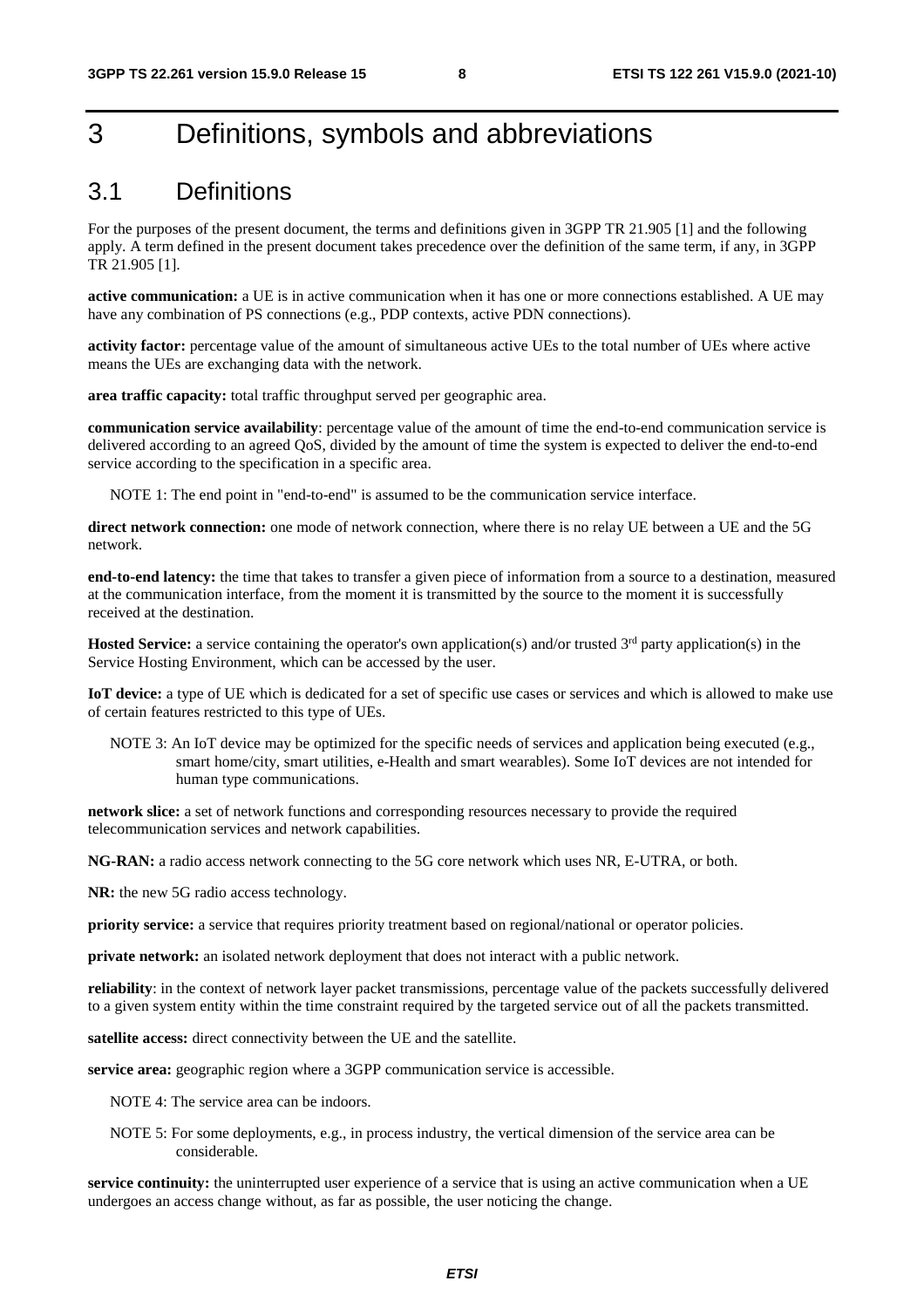- NOTE 6: In particular service continuity encompasses the possibility that after a change the user experience is maintained by a different telecommunication service (e.g., tele- or bearer service) than before the change.
- NOTE 7: Examples of access changes include the following. For EPS: CS/PS domain change. For EPS and 5G: radio access change.

**Service Hosting Environment:** the environment, located inside of 5G network and fully controlled by the operator, where Hosted Services are offered from.

**survival time:** the time that an application consuming a communication service may continue without an anticipated message.

**User Equipment:** An equipment that allows a user access to network services via 3GPP and/or non-3GPP accesses.

**user experienced data rate:** the minimum data rate required to achieve a sufficient quality experience, with the exception of scenario for broadcast like services where the given value is the maximum that is needed.

**wireless backhaul:** a link which provides an interconnection between 5G network nodes and/or transport network using 5G radio access technology**.** 

### 3.2 Abbreviations

For the purposes of the present document, the abbreviations given in 3GPP TR 21.905 [1] and the following apply. An abbreviation defined in the present document takes precedence over the definition of the same abbreviation, if any, in 3GPP TR 21.905 [1].

| 5G<br><b>Fifth Generation</b><br>AR<br><b>Augmented Reality</b><br>A/S<br>Actuator/sensor<br>E2E<br>End to End<br>eFMSS<br><b>Enhancement to Flexible Mobile Service Steering</b><br><b>FMSS</b><br>Flexible Mobile Service Steering<br><b>ICP</b><br>Internet Content Provider<br>ID<br><b>Identification</b><br><b>IOPS</b><br>Isolated E-UTRAN Operation for Public Safety<br><b>IoT</b><br>Internet of Things<br>Key Performance Indicator<br><b>KPI</b><br>Mobile BroadBand<br><b>MBB</b><br>MIoT<br>Massive Internet of Things<br><b>MNO</b><br>Mobile Network Operator<br>Multimedia Priority Service<br><b>MPS</b><br><b>MVNO</b><br>Mobile Virtual Network Operator<br><b>NGMN</b><br><b>Next Generation Mobile Networks</b><br><b>Quality of Experience</b><br>QoE<br><b>SEES</b><br>Service Exposure and Enablement Support<br>SST<br>Slice/Service Type<br><b>Unmanned Aerial Vehicle</b><br>UAV<br>UHD<br>Ultra High Definition<br>VR<br>Virtual Reality | 3D | Three Dimensional |
|-----------------------------------------------------------------------------------------------------------------------------------------------------------------------------------------------------------------------------------------------------------------------------------------------------------------------------------------------------------------------------------------------------------------------------------------------------------------------------------------------------------------------------------------------------------------------------------------------------------------------------------------------------------------------------------------------------------------------------------------------------------------------------------------------------------------------------------------------------------------------------------------------------------------------------------------------------------------------|----|-------------------|
|                                                                                                                                                                                                                                                                                                                                                                                                                                                                                                                                                                                                                                                                                                                                                                                                                                                                                                                                                                       |    |                   |
|                                                                                                                                                                                                                                                                                                                                                                                                                                                                                                                                                                                                                                                                                                                                                                                                                                                                                                                                                                       |    |                   |
|                                                                                                                                                                                                                                                                                                                                                                                                                                                                                                                                                                                                                                                                                                                                                                                                                                                                                                                                                                       |    |                   |
|                                                                                                                                                                                                                                                                                                                                                                                                                                                                                                                                                                                                                                                                                                                                                                                                                                                                                                                                                                       |    |                   |
|                                                                                                                                                                                                                                                                                                                                                                                                                                                                                                                                                                                                                                                                                                                                                                                                                                                                                                                                                                       |    |                   |
|                                                                                                                                                                                                                                                                                                                                                                                                                                                                                                                                                                                                                                                                                                                                                                                                                                                                                                                                                                       |    |                   |
|                                                                                                                                                                                                                                                                                                                                                                                                                                                                                                                                                                                                                                                                                                                                                                                                                                                                                                                                                                       |    |                   |
|                                                                                                                                                                                                                                                                                                                                                                                                                                                                                                                                                                                                                                                                                                                                                                                                                                                                                                                                                                       |    |                   |
|                                                                                                                                                                                                                                                                                                                                                                                                                                                                                                                                                                                                                                                                                                                                                                                                                                                                                                                                                                       |    |                   |
|                                                                                                                                                                                                                                                                                                                                                                                                                                                                                                                                                                                                                                                                                                                                                                                                                                                                                                                                                                       |    |                   |
|                                                                                                                                                                                                                                                                                                                                                                                                                                                                                                                                                                                                                                                                                                                                                                                                                                                                                                                                                                       |    |                   |
|                                                                                                                                                                                                                                                                                                                                                                                                                                                                                                                                                                                                                                                                                                                                                                                                                                                                                                                                                                       |    |                   |
|                                                                                                                                                                                                                                                                                                                                                                                                                                                                                                                                                                                                                                                                                                                                                                                                                                                                                                                                                                       |    |                   |
|                                                                                                                                                                                                                                                                                                                                                                                                                                                                                                                                                                                                                                                                                                                                                                                                                                                                                                                                                                       |    |                   |
|                                                                                                                                                                                                                                                                                                                                                                                                                                                                                                                                                                                                                                                                                                                                                                                                                                                                                                                                                                       |    |                   |
|                                                                                                                                                                                                                                                                                                                                                                                                                                                                                                                                                                                                                                                                                                                                                                                                                                                                                                                                                                       |    |                   |
|                                                                                                                                                                                                                                                                                                                                                                                                                                                                                                                                                                                                                                                                                                                                                                                                                                                                                                                                                                       |    |                   |
|                                                                                                                                                                                                                                                                                                                                                                                                                                                                                                                                                                                                                                                                                                                                                                                                                                                                                                                                                                       |    |                   |
|                                                                                                                                                                                                                                                                                                                                                                                                                                                                                                                                                                                                                                                                                                                                                                                                                                                                                                                                                                       |    |                   |
|                                                                                                                                                                                                                                                                                                                                                                                                                                                                                                                                                                                                                                                                                                                                                                                                                                                                                                                                                                       |    |                   |
|                                                                                                                                                                                                                                                                                                                                                                                                                                                                                                                                                                                                                                                                                                                                                                                                                                                                                                                                                                       |    |                   |
|                                                                                                                                                                                                                                                                                                                                                                                                                                                                                                                                                                                                                                                                                                                                                                                                                                                                                                                                                                       |    |                   |
|                                                                                                                                                                                                                                                                                                                                                                                                                                                                                                                                                                                                                                                                                                                                                                                                                                                                                                                                                                       |    |                   |

### 4 Overview

Unlike previous 3GPP systems that attempted to provide a 'one size fits all' system, the 5G system is expected to be able to provide optimized support for a variety of different services, different traffic loads, and different end user communities. Various industry white papers, most notably, the NGMN 5G White Paper [2], describe a multi-faceted 5G system capable of simultaneously supporting multiple combinations of reliability, latency, throughput, positioning, and availability. This technology revolution is achievable with the introduction of new technologies, both in access and the core, such as flexible, scalable assignment of network resources. In addition to increased flexibility and optimization, a 5G system needs to support stringent KPIs for latency, reliability, throughput, etc. Enhancements in the air interface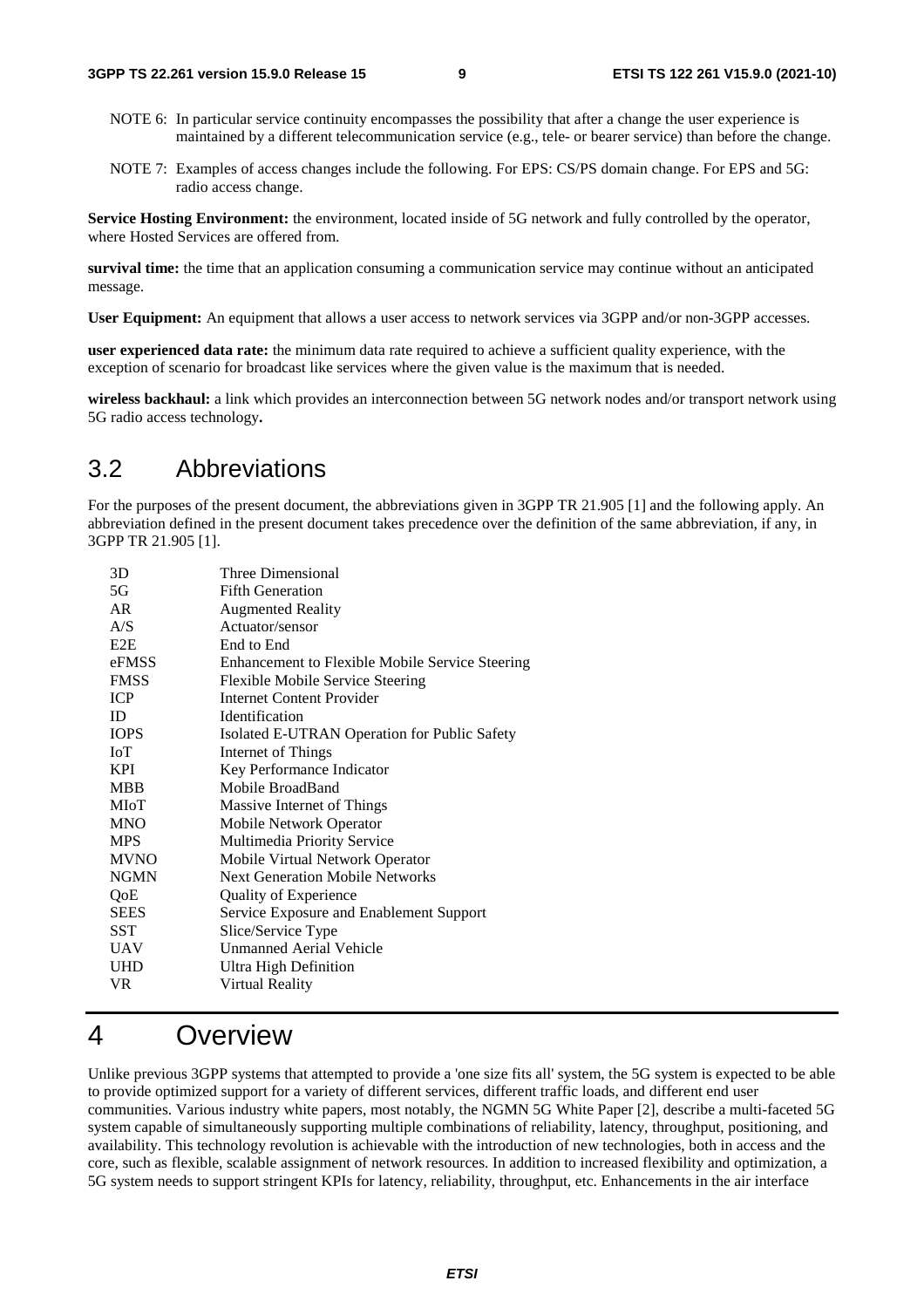contribute to meeting these KPIs as do enhancements in the core network, such as network slicing, in-network caching and hosting services closer to the end points.

A 5G system also supports new business models such as those for IoT and enterprise managed networks. Drivers for the 5G KPIs include services such as Unmanned Aerial Vehicle (UAV) control, Augmented Reality (AR), and factory automation. Network flexibility enhancements support self-contained enterprise networks, installed and maintained by network operators while being managed by the enterprise. Enhanced connection modes and evolved security facilitate support of massive IoT, expected to include tens of millions of UEs sending and receiving data over the 5G network.

Flexible network operations are the mainstay of the 5G system. The capabilities to provide this flexibility include network slicing, network capability exposure, scalability, and diverse mobility. Other network operations requirements address the necessary control and data plane resource efficiencies, as well as network configurations that optimize service delivery by minimizing routing between end users and application servers. Enhanced charging and security mechanisms handle new types of UEs connecting to the network in different ways.

Mobile Broadband (MBB) enhancements aim to meet a number of new KPIs. These pertain to high data rates, high user density, high user mobility, highly variable data rates, deployment, and coverage. High data rates are driven by the increasing use of data for services such as streaming (e.g., video, music, and user generated content), interactive services (e.g., AR), and IoT. These services come with stringent requirements for user experienced data rates as well as associated requirements for latency to meet service requirements. Additionally, increased coverage in densely populated areas such as sports arenas, urban areas, and transportation hubs has become essential for pedestrians and users in urban vehicles. New KPIs on traffic and connection density enable both the transport of high volumes of data traffic per area (traffic density) and transport of data for a high number of connections (e.g., UE density or connection density). Many UEs are expected to support a variety of services which exchange either a very large (e.g., streaming video) or very small (e.g., data burst) amount of data. The 5G system will handle this variability in a resource efficient manner. All of these cases introduce new deployment requirements for indoor and outdoor, local area connectivity, high user density, wide area connectivity, and UEs travelling at high speeds.

Another aspect of 5G KPIs includes requirements for various combinations of latency and reliability, as well as higher accuracy for positioning. These KPIs are driven by support for both commercial and public safety services. On the commercial side, industrial control, industrial automation, UAV control, and AR are examples of those services. Services such as UAV control will require more precise positioning information that includes altitude, speed, and direction, in addition to horizontal coordinates.

Support for Massive Internet of Things (MIoT) brings many new requirements in addition to those for the enhanced KPIs. The expansion of connected things introduces a need for significant improvements in resource efficiency in all system components (e.g., UEs, IoT devices, radio, access network, core network).

The 5G system also aims to enhance its capability to meet KPIs that emerging V2X applications require. For these advanced applications, the requirements, such as data rate, reliability, latency, communication range and speed, are made more stringent.

### 5 High-level requirements

### 5.1 Migration to 5G

### 5.1.1 Description

The 5G system supports most of the existing EPS services, in addition to many new services. The existing EPS services may be accessed using the new 5G access technologies even where the EPS specifications might indicate E-UTRA(N) only. Only new or changed service requirements for new or changed services are specified in this TS. The few EPS capabilities that are not supported by the 5G system are identified in clause 5.1.2.2 below.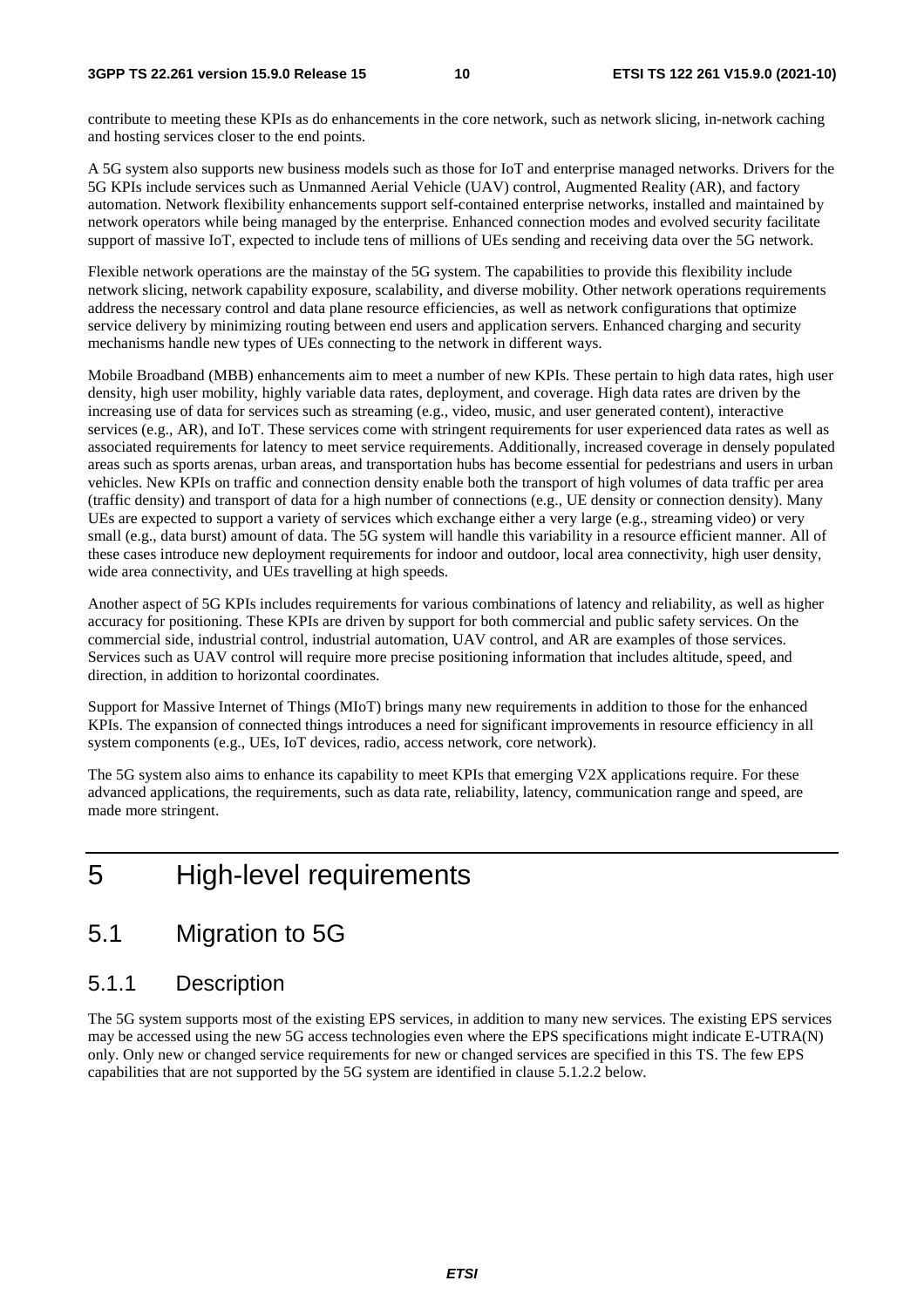### 5.1.2 Requirements

#### 5.1.2.1 Interworking between 5G systems

The 5G system shall support a UE with a 5G subscription roaming into a 5G Visited Mobile Network which has a roaming agreement with the UE's 5G Home Mobile Network.

The 5G system shall enable a Visited Mobile Network to provide support for establishing home network provided data connectivity as well as visited network provided data connectivity.

The 5G system shall enable a Visited Mobile Network to provide support for services provided in the home network as well as provide services in the visited network. Whether a service is provided in the visited network or in the home network is determined on a service by service basis.

The 5G system shall provide a mechanism for a network operator to limit access to its services for a roaming UE, (e.g., based on roaming agreement).

The 5G system shall provide a mechanism for a network operator to direct a UE onto a partnership network for routing all or some of the UE user plane and associated control plane traffic over the partnership network, subject to an agreement between the operators.

#### 5.1.2.2 Legacy service support

The 5G system shall support all EPS capabilities (e.g., from TSs 22.011, 22.101, 22.278, 22.185, 22.071, 22.115, 22.153, 22.173) with the following exceptions:

- CS voice service continuity and/or fallback to GERAN or UTRAN,
- seamless handover between NG-RAN and GERAN,
- seamless handover between NG-RAN and UTRAN, and
- access to a 5G core network via GERAN or UTRAN.

#### 5.1.2.3 Interoperability with legacy 3GPP systems

The 5G system shall support mobility procedures between a 5G core network and an EPC with minimum impact to the user experience (e.g. QoS, QoE).

## 6 Basic capabilities

### 6.1 Network slicing

#### 6.1.1 Description

Network slicing allows the operator to provide customised networks. For example, there can be different requirements on functionality (e.g., priority, charging, policy control, security, and mobility), differences in performance requirements (e.g., latency, mobility, availability, reliability and data rates), or they can serve only specific users (e.g., MPS users, Public Safety users, corporate customers, roamers, or hosting an MVNO).

A network slice can provide the functionality of a complete network, including radio access network functions and core network functions (e.g., potentially from different vendors). One network can support one or several network slices.

### 6.1.2 Requirements

The 5G system shall allow the operator to create, modify, and delete a network slice.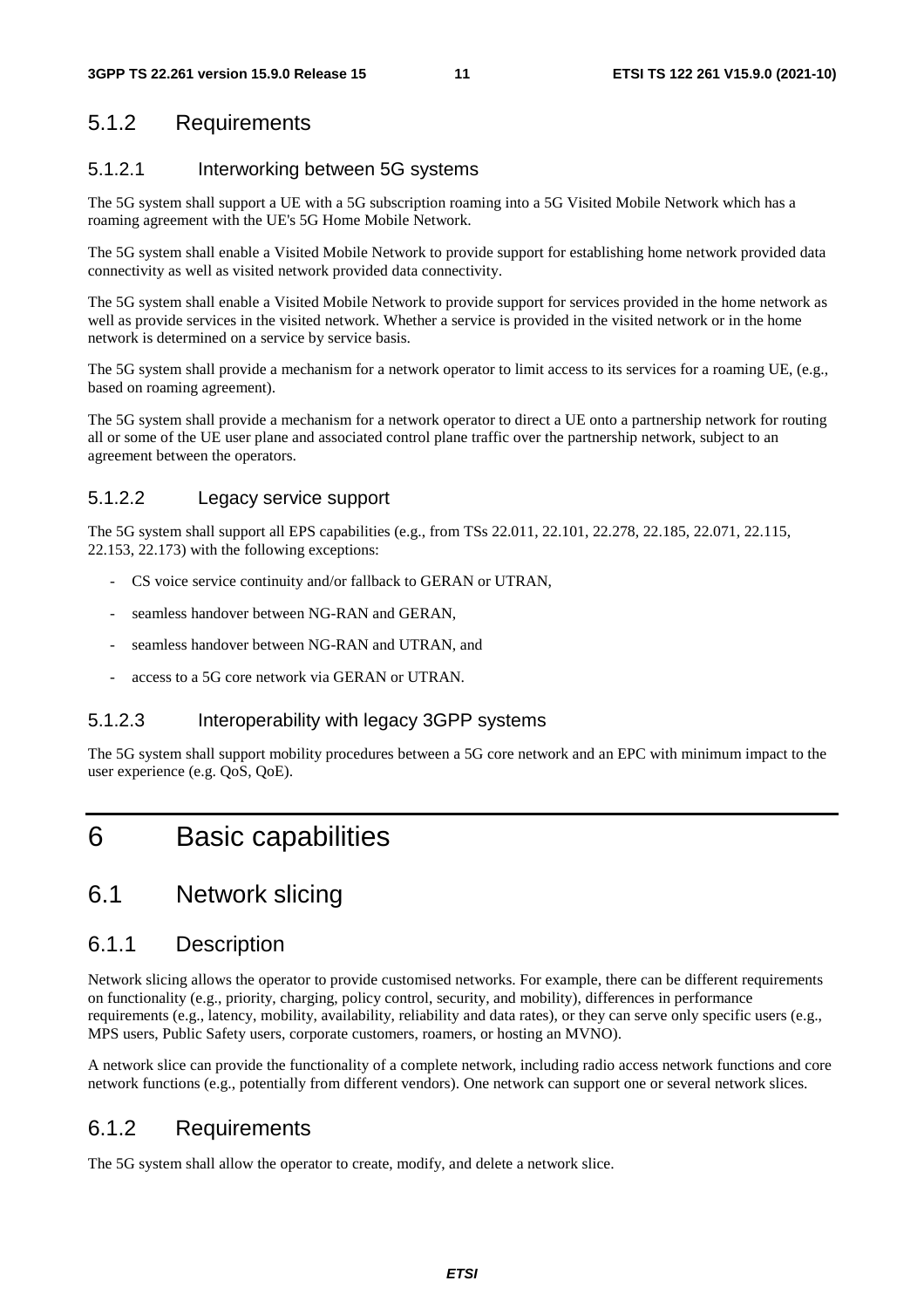The 5G system shall allow the operator to define and update the set of services and capabilities supported in a network slice.

The 5G system shall allow the operator to configure the information which associates a UE to a network slice.

The 5G system shall allow the operator to configure the information which associates a service to a network slice.

The 5G system shall allow the operator to assign a UE to a network slice, to move a UE from one network slice to another, and to remove a UE from a network slice based on subscription, UE capabilities, the access technology being used by the UE, operator's policies and services provided by the network slice.

The 5G system shall support a mechanism for the VPLMN to assign a UE to a network slice with the needed services and authorised by the HPLMN, or to a default network slice.

The 5G system shall enable a UE to be simultaneously assigned to and access services from more than one network slice of one operator.

Traffic and services in one network slice shall have no impact on traffic and services in other network slices in the same network.

Creation, modification, and deletion of a network slice shall have no or minimal impact on traffic and services in other network slices in the same network.

The 5G system shall support scaling of a network slice, i.e., adaptation of its capacity.

The 5G system shall enable the network operator to define a minimum available capacity for a network slice. Scaling of other network slices on the same network shall have no impact on the availability of the minimum capacity for that network slice.

The 5G system shall enable the network operator to define a maximum capacity for a network slice.

The 5G system shall enable the network operator to define a priority order between different network slices in case multiple network slices compete for resources on the same network.

The 5G system shall support means by which the operator can differentiate policy control, functionality and performance provided in different network slices.

The serving 5G network shall support providing connectivity to home and roaming users in the same network slice.

In shared 5G network configuration, each operator shall be able to apply all the requirements from this clause to their allocated network resources.

The 5G system shall support a mechanism to configure a specific geographic area in which a network slice is accessible, i.e., a UE shall be within the geographical area in order to access the network slice.

### 6.2 Diverse mobility management

### 6.2.1 Description

A key feature of 5G is support for UEs with different mobility management needs. 5G will support UEs with a range of mobility management needs, including UEs that are

- stationary during their entire usable life (e.g., sensors embedded in infrastructure),
- stationary during active periods, but nomadic between activations (e.g., fixed access),
- mobile within a constrained and well-defined space (e.g., in a factory), and
- fully mobile.

Moreover, some applications require the network to ensure seamless mobility of a UE so that mobility is hidden from the application layer to avoid interruptions in service delivery while other applications have application specific means to ensure service continuity. But these other applications may still require the network to minimize interruption time to ensure that their application-specific means to ensure service continuity work effectively.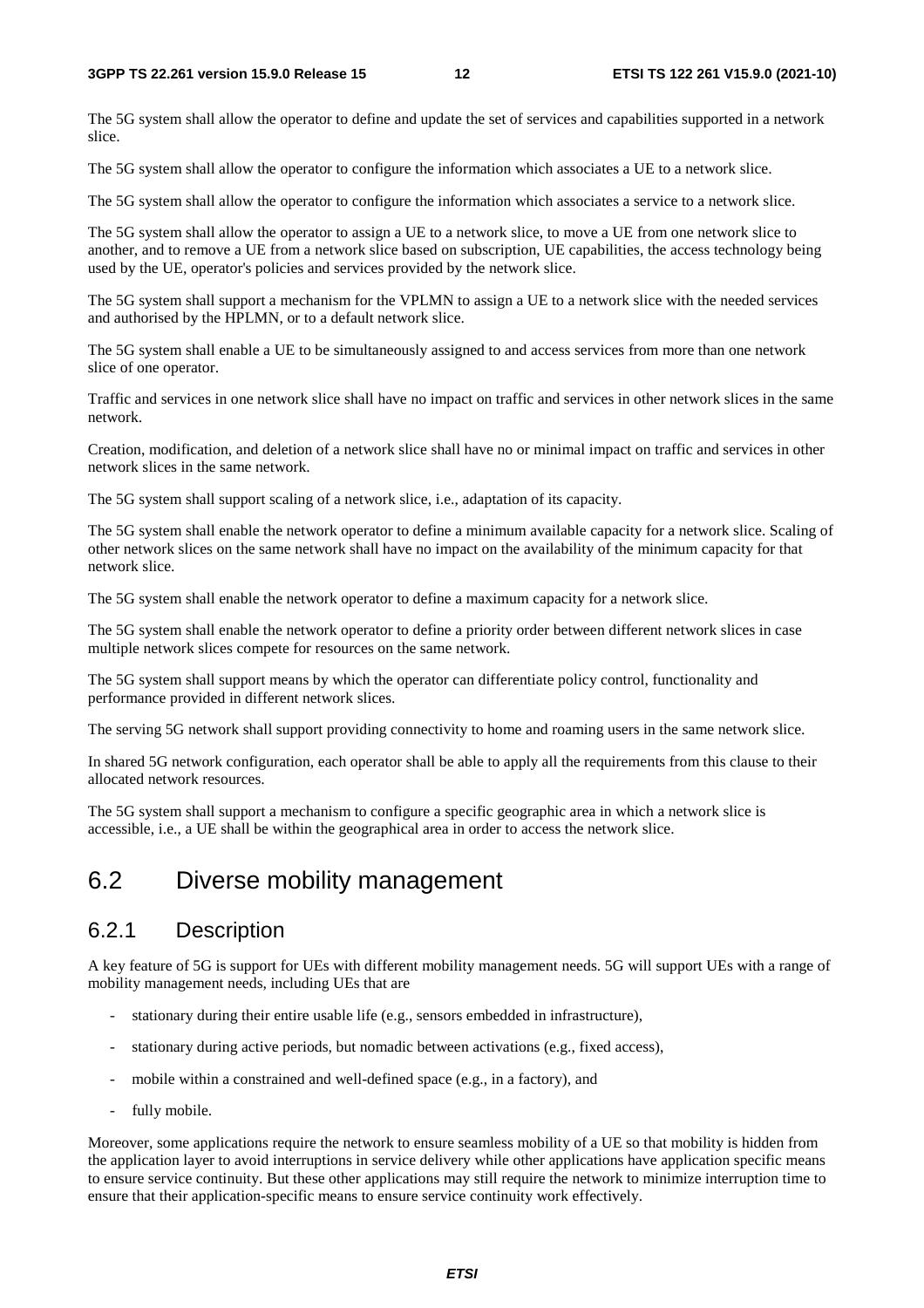With the ever-increasing multimedia broadband data volumes, it is also important to enable the offloading of IP traffic from the 5G network onto traditional IP routing networks via an IP anchor node close to the network edge. As the UE moves, changing the IP anchor node may be needed in order to reduce the traffic load in the system, reduce end-to-end latency and provide a better user experience.

The flexible nature of a 5G system will support different mobility management methods that minimize signalling overhead and optimize access for these different types of UEs.

#### 6.2.2 General requirements

The 5G network shall allow operators to optimize network behaviour (e.g., mobility management support) based on the mobility patterns (e.g., stationary, nomadic, spatially restricted mobility, full mobility) of a UE or group of UEs.

The 5G system shall enable operators to specify and modify the types of mobility support provided for a UE or group of UEs.

The 5G system shall optimize mobility management support for a UE or group of UEs that use only mobile originated communications.

### 6.2.3 Service continuity requirements

The 5G system shall enable packet loss to be minimized during inter- and/or intra- access technology changes for some or all connections associated with a UE.

For applications that require the same IP address during the lifetime of the session, the 5G system shall enable maintaining the IP address assigned to a UE when moving across different cells and access technologies for connections associated with a UE.

The 5G system shall enable minimizing impact to the user experience (e.g., minimization of interruption time) when changing the IP address and IP anchoring point for some or all connections associated with a UE.

### 6.3 Multiple access technologies

#### 6.3.1 Description

The 5G system will support 3GPP access technologies, including one or more NR and E-UTRA as well as non-3GPP access technologies. Interoperability among the various access technologies will be imperative. For optimization and resource efficiency, the 5G system will select the most appropriate 3GPP or non-3GPP access technology for a service, potentially allowing multiple access technologies to be used simultaneously for one or more services active on a UE. New technology such as satellite and wide area base stations will increase coverage and availability. This clause provides requirements for interworking with the various combinations of access technologies.

### 6.3.2 Requirements

#### 6.3.2.1 General

Based on operator policy, the 5G system shall enable the UE to select, manage, and efficiently provision services over the 3GPP or non-3GPP access.

Based on operator policy, the 5G system shall support steering a UE to select certain 3GPP access network(s).

Based on operator policy, the 5G system shall be able to dynamically offload part of the traffic (e.g. from 3GPP RAT to non-3GPP access technology), taking into account traffic load and traffic type.

Based on operator policy, the 5G system shall be able to provide simultaneous data transmission via different access technologies, (e.g., NR, E-UTRA, non-3GPP), to access one or more 3GPP services.

When a UE is using two or more access technologies simultaneously, the 5G system shall be able to select between access technologies in use, taking into account e.g., service, traffic characteristics, radio characteristics, and UE's moving speed.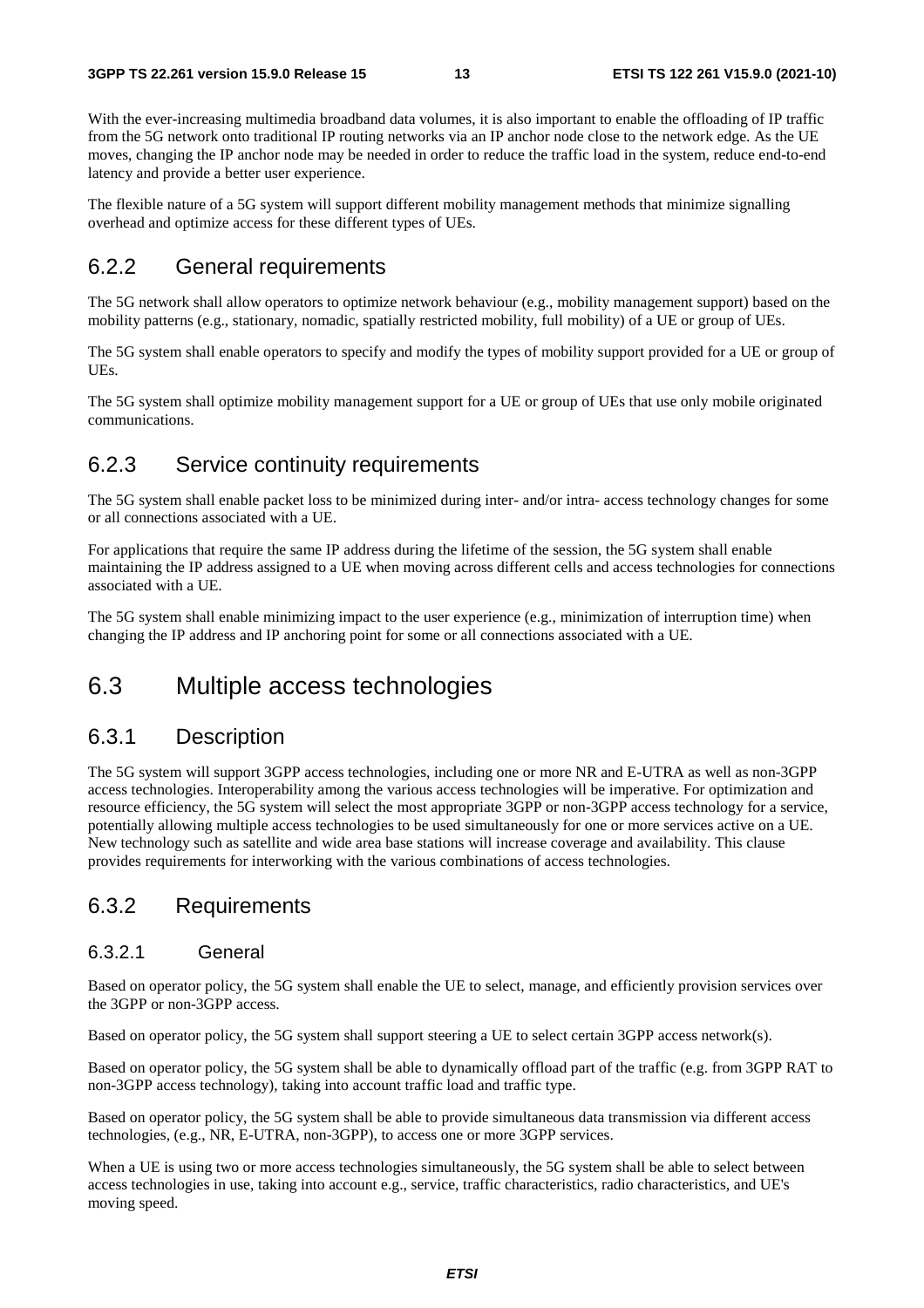The 5G system shall be able to support data transmissions optimized for different access technologies (e.g., 3GPP, non-3GPP) for UEs that are simultaneously connected to the network via different accesses.

Based on operator policy, the 5G system shall be able to add or drop the various access connections for a UE during a session.

The 5G system shall be able to support mobility between the supported access networks (e.g., NG-RAN, WLAN).

The 5G system shall support UEs with multiple radio and single radio capabilities.

The 5G system shall support dynamic and static network address allocation of a common network address to the UE over all supported access types.

The 5G system shall support a set of identities for a single user in order to provide a consistent set of policies and a single set of services across 3GPP and non-3GPP access types.

The 5G system shall support the capability to operate in licensed and/or unlicensed bands.

#### 6.3.2.2 E-UTRA access

The 5G system shall be able to support seamless handover between NR and E-UTRA.

The 5G system shall support UEs with dual radio capability (i.e., a UE that can transmit on NR and E-UTRA simultaneously) as well as UEs with single radio capability (i.e., a UE that cannot transmit on NR and E-UTRA simultaneously).

- 6.3.2.3 Void
- 6.3.2.4 Void

### 6.4 Resource efficiency

#### 6.4.1 Description

5G introduces the opportunity to design a system to be optimized for supporting diverse UEs and services. While support for IoT is provided by EPS, there is room for improvement in efficient resource utilization that can be designed into a 5G system whereas they are not easily retrofitted into an existing system. Some of the underlying principles of the potential service and network operation requirements associated with efficient configuration, deployment, and use of UEs in the 5G network include bulk provisioning, resource efficient access, optimization for UE originated data transfer, and efficiencies based on the reduced needs related to mobility management for stationary UEs and UEs with restricted range of movement.

As sensors and monitoring UEs are deployed more extensively, the need to support UEs that send data packages ranging in size from a small status update in a few bits to streaming video increases. A similar need exists for smart phones with widely varying amounts of data. Specifically, to support short data bursts, the network should be able to operate in a mode where there is no need for a lengthy and high overhead signalling procedure before and after small amounts of data are sent. The system will, as a result, avoid both a negative impact to battery life for the UE and wasting signalling resources.

For small form factor UEs it will be challenging to have more than 1 antenna due to the inability to get good isolation between multiple antennas. Thus these UEs need to meet the expected performance in a 5G network with only one antenna.

Cloud applications like cloud robotics perform computation in the network rather than in a UE, which requires the system to have high data rate in the uplink and very low round trip latency. Supposed that high density cloud robotics will be deployed in the future, the 5G system need to optimize the resource efficiency for such scenario.

Additional resource efficiencies will contribute to meeting the various KPIs defined for 5G. Control plane resource efficiencies can be achieved by optimizing and minimizing signalling overhead, particularly for small data transmissions. Mechanisms for minimizing user plane resources utilization include in-network caching and application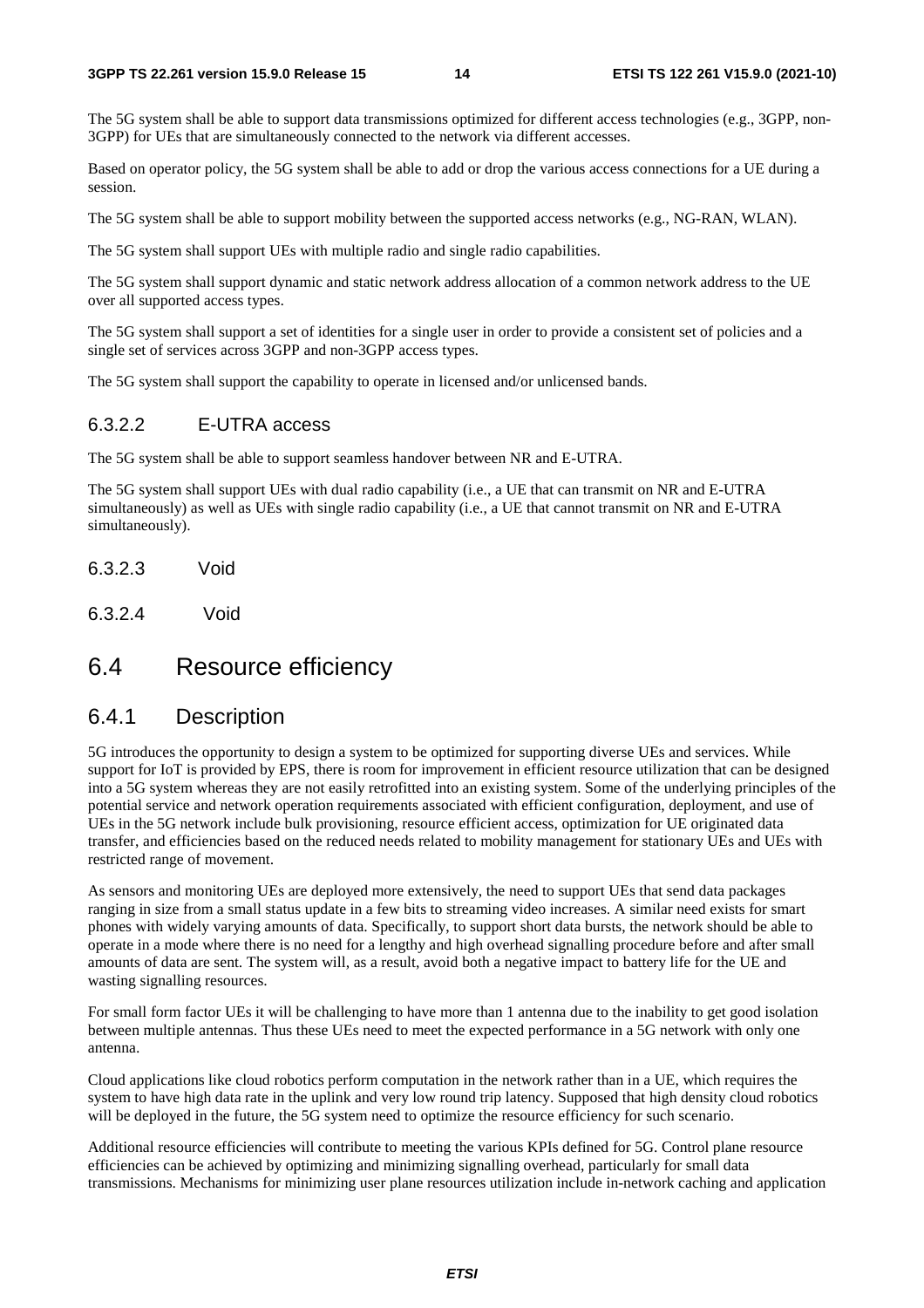in a Service Hosting Environment closer to the end user. These optimization efforts contribute to achieving lower latency and higher reliability.

Diverse mobility management related resource efficiencies are covered in clause 6.2.

Security related resource efficiencies are covered in clause 8.8.

#### 6.4.2 Requirements

#### 6.4.2.1 General

The 5G system shall minimize control and user plane resource usage for data transfer from send only UEs.

The 5G system shall minimize control and user plane resource usage for stationary UEs (e.g., lower signalling to user data resource usage ratio).

The 5G system shall optimize the resource use of the control plane and/or user plane for transfer of small data units.

The 5G system shall optimize the resource use of the control plane and/or user plane for transfer of continuous uplink data that requires both high data rate (e.g., 10 Mbps) and very low end-to-end latency (e.g., 1-10 ms).

The 5G network shall optimize the resource use of the control plane and/or user plane to support high density connections (e.g., 1 million connections per square kilometre) taking into account, for example, the following criteria:

- type of mobility support;
- communication pattern (e.g., send-only, frequent or infrequent);
- characteristics of payload (e.g., small or large size data payload);
- characteristics of application (e.g., provisioning operation, normal data transfer);
- UE location;
- timing pattern of data transfer (e.g., real time or non-delay sensitive).

The 5G system shall efficiently support service discovery mechanisms where UEs can discover, subject to access rights:

- status of other UEs (e.g., sound on/off);
- capabilities of other UEs (e.g., the UE is a relay UE) and/or;
- services provided by other UEs (e.g., the UE is a colour printer).

The 5G system shall be able to minimise the amount of wireless backhaul traffic (e.g., consolidating data transmissions to 1 larger rather than many smaller), when applicable (e.g., providing service in an area subject to power outages).

The 5G system shall support small form factor UEs with single antenna.

- NOTE: Small form factor UEs are typically expected to have the diagonal less than 1/5 of the lowest supported frequency wave length.
- 6.4.2.2 Void
- 6.4.2.3 Void

#### 6.4.2.4 Efficient control plane

The 5G system shall minimize the signalling that is required prior to user data transmission.

NOTE: The amount of signalling overhead may vary based on the amount of data to be transmitted, even for the same UE.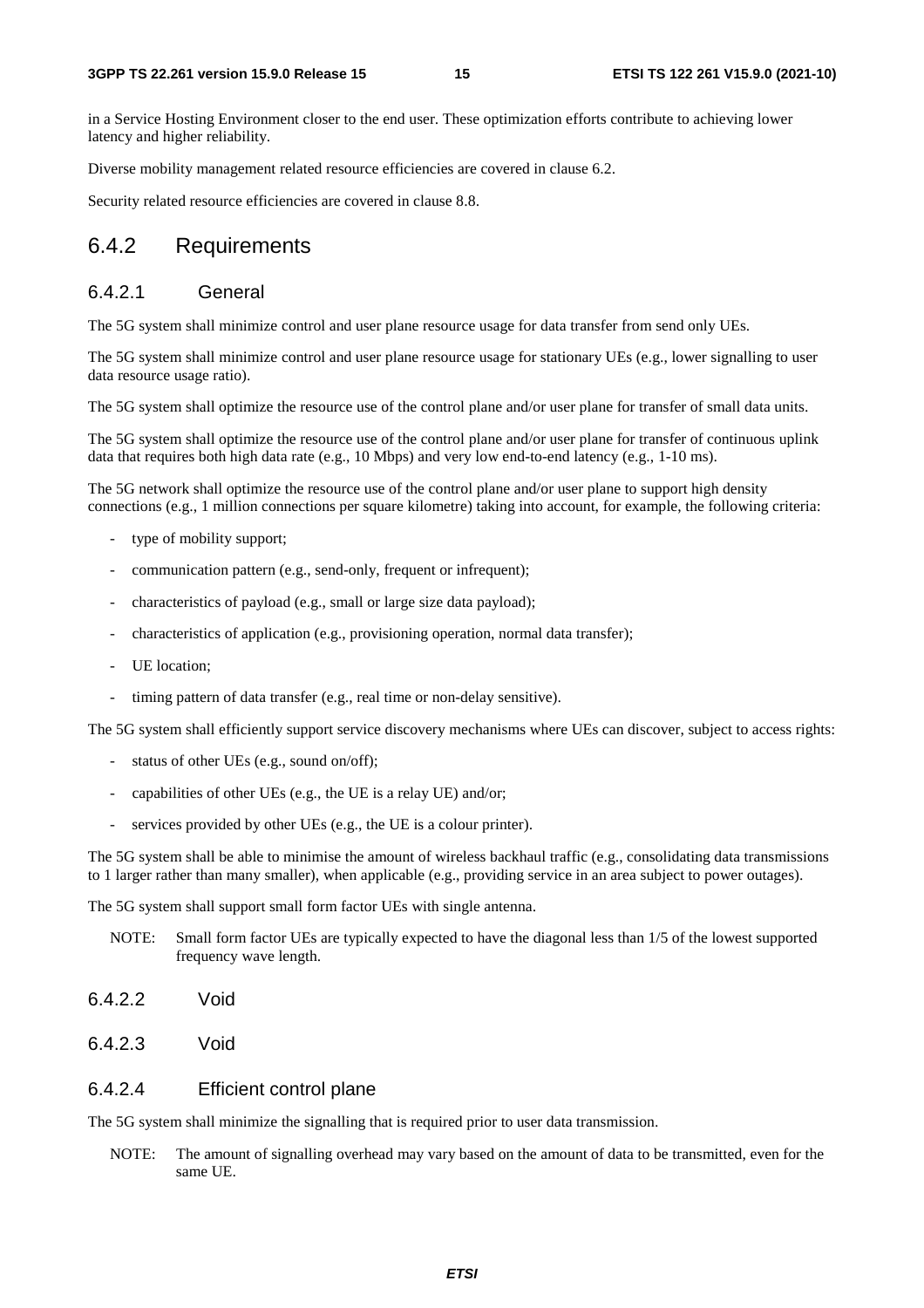### 6.5 Efficient user plane

#### 6.5.1 Description

5G is designed to meet diverse services with different and enhanced performances (e.g., high throughput, low latency and massive connections) and data traffic model (e.g., IP data traffic, non-IP data traffic, short data bursts and high throughput data transmissions).

User plane should be more efficient for 5G to support differentiated requirements. On one hand, a Service Hosting Environment located inside of operator's network can offer Hosted Services closer to the end user to meet localization requirement like low latency, low bandwidth pressure. These Hosted Services contain applications provided by operators and/or trusted 3rd parties. On the other hand, user plane paths can be selected or changed to improve the user experience or reduce the bandwidth pressure, when a UE or application changes location during an active communication.

#### 6.5.2 Requirements

Based on operator policy, application needs, or both, the 5G system shall support an efficient user plane path between UEs attached to the same network, modifying the path as needed when the UE moves during an active communication.

The 5G network shall enable a Service Hosting Environment provided by operator.

Based on operator policy, the 5G network shall be able to support routing of data traffic between a UE attached to the network and an application in a Service Hosting Environment for specific services, modifying the path as needed when the UE moves during an active communication.

Based on operator policy, application needs, or both, the 5G system shall support an efficient user plane path, modifying the path as needed when the UE moves or application changes location ,between a UE in an active communication and:

- an application in a Service Hosting Environment, or
- an application server located outside the operator's network.

The 5G network shall maintain user experience (e.g., QoS, QoE) when a UE in an active communication moves from a location served by a Service Hosting Environment to:

- another location served by a different Service Hosting Environment, or
- another location served by an application server located outside the operator's network, and vice versa.

The 5G network shall maintain user experience (e.g., QoS, QoE) when an application for a UE moves as follows:

- within a Service Hosting Environment, or
- from a Service Hosting Environment to another Service Hosting Environment, or
- from a Service Hosting Environment to an application server located place outside the operator's network, and vice versa.

The 5G network shall be able to interact with applications in a Service Hosting Environment for efficient network resource utilization and offloading data traffic to the Service Hosting Environment close to the UE's point of attachment to the access network.

The 5G network shall support configurations of the Service Hosting Environment in the network (e.g., access network, core network), that provide application access close to the UE's point of attachment to the access network.

The 5G system shall support mechanisms to enable a UE to access the closest Service Hosting Environment for a specific hosted application or service.

The 5G network shall enable instantiation of applications for a UE in a Service Hosting Environment close to the UE's point of attachment to the access network.

The 5G system shall be able to suspend or stop application instances in a Service Hosting Environment.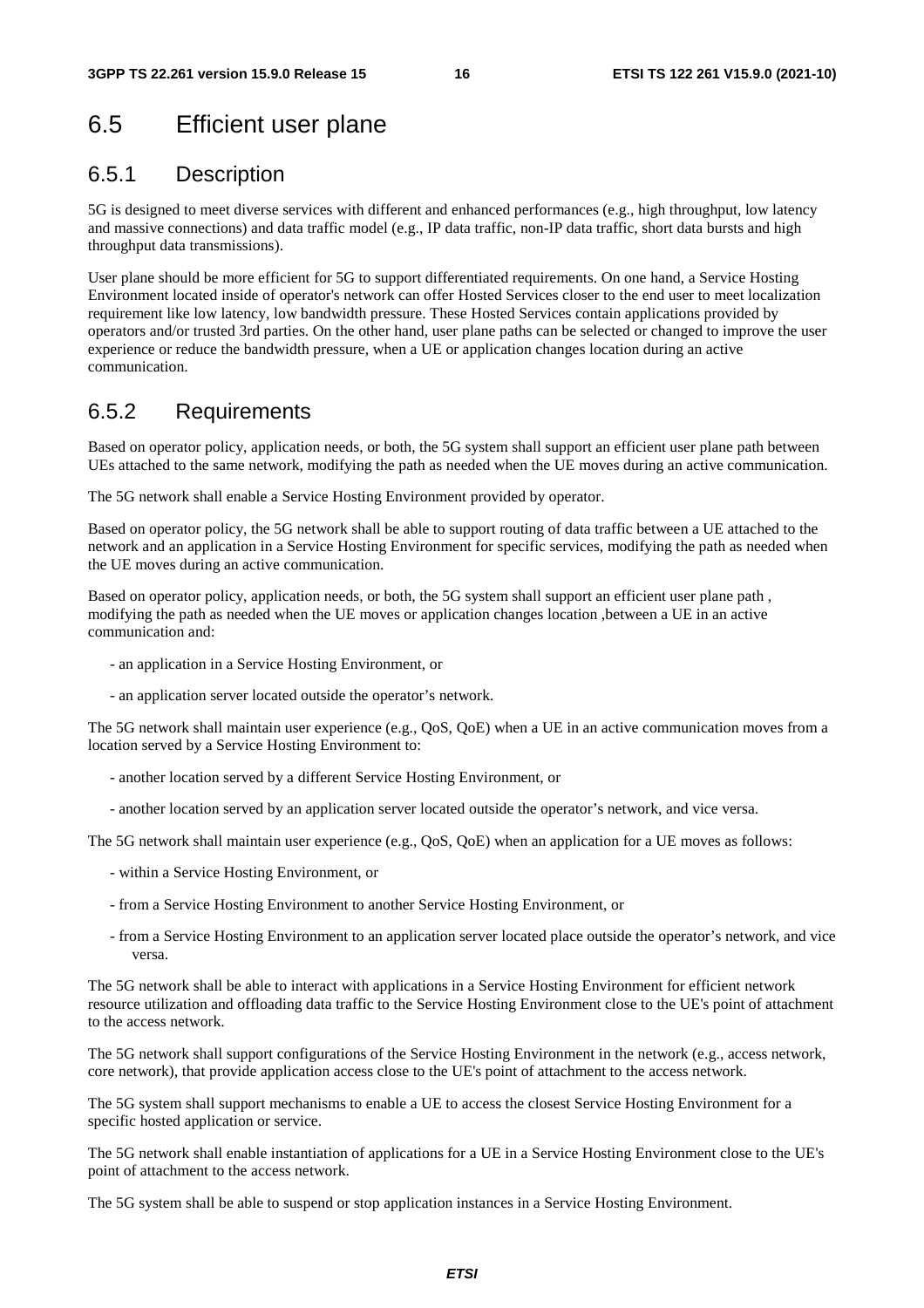NOTE: Not all applications will always be available in all Service Hosting Environments. Therefore, it may be needed to instantiate an application at a Service Hosting Environment nearby for serving a particular UE.

Based on operator policy, the 5G system shall provide a mechanism such that one type of traffic (from a specific application or service) to/from a UE can be offloaded close to the UE's point of attachment to the access network, while not impacting other traffic type to/from that same UE.

### 6.6 Efficient content delivery

#### 6.6.1 Description

Video-based services (e.g., live streaming, VR) and personal data storage applications have been instrumental for the massive growth in mobile broadband traffic. Subject to service agreement between the operator and the content provider, the information of content and content itself can be aware by operator. In-network content caching provided by the operator, a 3rd party or both, can improve user experience, reduce backhaul resource usage and utilize radio resource efficiently.

The operation of in-network caching includes flexible management of the location of the content cache within the network and efficient delivery of content to and from the appropriate content caching application. Examples of services are the delivery of popular video content from a content caching application via broadcast, and secure storage of a user's personal data or files using a distributed caching application. Such a service could also provide a student with a wireless backpack, where students can resume their work through the same or a different UE at any time, with very fast response times from the network.

#### 6.6.2 Requirements

The 5G system shall enable efficient delivery of content from a content caching application under the control of the operator (e.g., a cache located close to the UE).

The 5G system shall support a content caching application in a UE under the control of the operator.

The 5G system shall support configurations of content caching applications in the network (e.g., access network, core network), that provide content close to the UE.

Based on operator policy, the 5G system shall support an efficient mechanism for selection of a content caching application (e.g., minimize utilization of radio, backhaul resources and/or application resource) for delivery of the cached content to the UE.

The 5G system shall support a mechanism for the operator to manage content distribution across content caching applications.

The 5G system shall support delivery of cached content from a content caching application via the broadcast/multicast service.

### 6.7 Priority, QoS, and policy control

### 6.7.1 Description

The 5G network will support many commercial services (e.g., medical) and regional or national regulatory services (e.g., MPS, Emergency, Public Safety) with requirements for priority treatment. Some of these services share common QoS characteristics such as latency and packet loss rate, but may have different priority requirements. For example, UAV control and air traffic control may have stringent latency and reliability requirements but not necessarily the same priority requirements. In addition, voice based services for MPS and Emergency share common QoS characteristics as applicable for normal public voice communications, yet may have different priority requirements. The 5G network will need to support mechanisms that enable the decoupling of the priority of a particular communication from the associated QoS characteristics such as latency and reliability to allow flexibility to support different priority services (that need to be configurable to meet operator needs, consistent with operator policies and corresponding national and regional regulatory policies).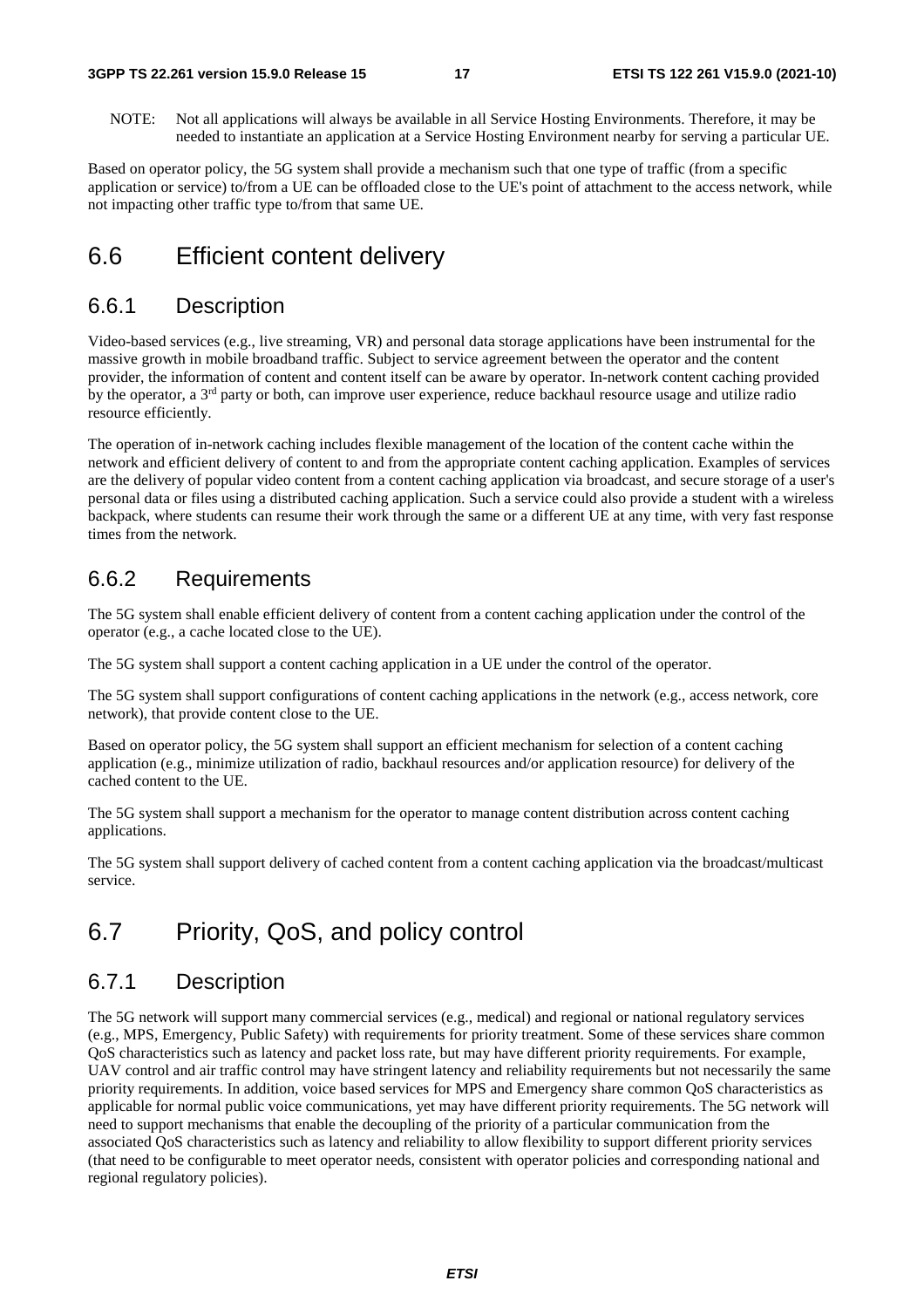The network needs to support flexible means to make priority decisions based on the state of the network (e.g., during disaster events and network congestion) recognizing that the priority needs may change during a crisis. The priority of any service may need to be different for a user of that service based on operational needs and regional or national regulations. Therefore, the 5G system should allow a flexible means to prioritise and enforce prioritisation among the services (e.g., MPS, Emergency, medical, Public Safety) and among the users of these services. The traffic prioritisation may be enforced by adjusting resource utilization or pre-empting lower priority traffic.

The network must offer a means to provide the required QoS (e.g., reliability, latency, and bandwidth) for a service and the ability to prioritize resources when necessary to meet the service requirements. Existing QoS and policy frameworks handle latency and improve reliability by traffic engineering. In order to support 5G service requirements, it is necessary for the 5G network to offer QoS and policy control for reliable communication with latency required for a service and enable the resource adaptations as necessary.

Also, as 5G network is expected to operate in a heterogeneous environment with multiple access technologies, multiple types of UE, etc., it should support a harmonised QoS and policy framework that applies to multiple accesses.

Further, for QoS control in EPS only covers RAN and core network, but for 5G network E2E QoS (e.g., RAN, backhaul, core network, network to network interconnect) is needed to achieve the 5G user experience (e.g., ultra-low latency, ultra-high bandwidth).

#### 6.7.2 Requirements

The 5G system shall allow flexible mechanisms to establish and enforce priority policies among the different services (e.g., MPS, Emergency, medical, Public Safety) and users.

NOTE 1: Priority between different services is subject to regional or national regulatory and operator policies.

The 5G system shall be able to provide the required QoS (e.g., reliability, end-to-end latency, and bandwidth) for a service and support prioritization of resources when necessary for that service.

The 5G system shall allow decoupling of the priority of a particular communication from the associated QoS characteristics such as end-to-end latency and reliability.

The 5G system shall be able to support a harmonised QoS and policy framework applicable to multiple accesses.

The 5G system shall be able to support E2E (e.g., UE to UE) QoS for a service.

NOTE 2: E2E QoS needs to consider QoS in the access networks, backhaul, core network, and network to network interconnect.

The 5G system shall be able to support QoS for applications in a Service Hosting Environment.

### 6.8 Dynamic policy control

The 5G system shall support the creation and enforcement of prioritisation policy for users and traffic, during connection setup and when connected.

NOTE: Prioritisation, pre-emption, and precedence of critical traffic associated with certain priority services (e.g., MPS and Emergency) are subject to regional/national regulatory and operator policies.

The 5G system shall support optimised signalling for prioritised users and traffic where such signalling is prioritized over other signalling traffic.

Based on operator policy, the 5G system shall allow flexible means to create and enforce priority among the different service flows by authorized users.

Based on operator policy, the 5G system shall allow real-time, dynamic, secure and limited interaction with the QoS and policy framework for modification of the QoS and policy framework by authorized users.

Based on operator policy, the 5G system shall maintain a session when prioritization of that session changes in real time, provided that the new priority is above the threshold for maintaining the session.

Based on operator policy, the 5G system shall allow modifications by authorized users and context aware network functionality to the QoS and policy framework to have a variable duration.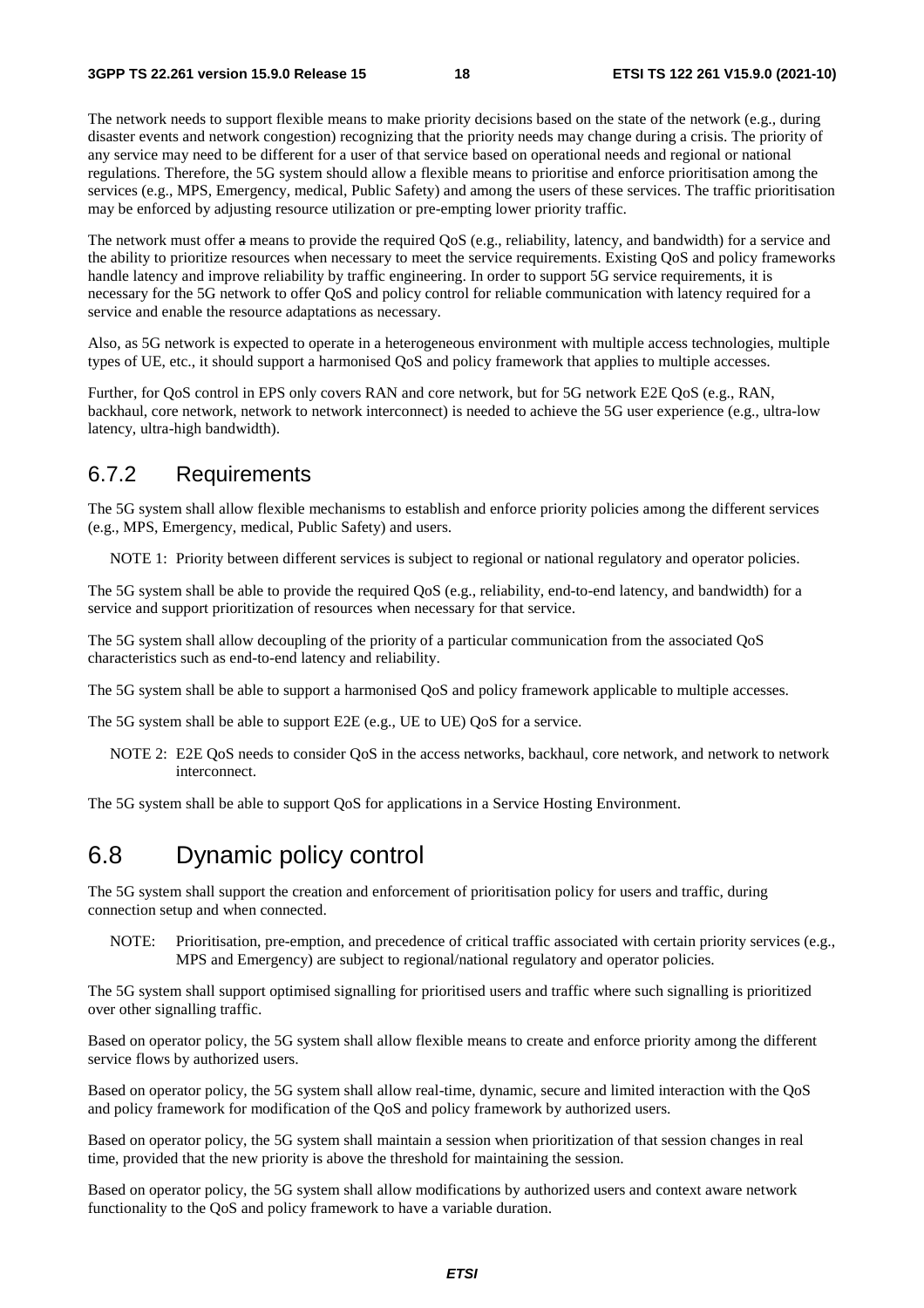- 6.9 Void
- 6.9.1 Void
- 6.9.2 Void

### 6.10 Network capability exposure

#### 6.10.1 Description

3GPP SEES and (e)FMSS features allow the operator to expose network capabilities e.g., QoS policy to 3<sup>rd</sup> party ISPs/ICPs. With the advent of 5G, new network capabilities need to be exposed to the  $3^{rd}$  party (e.g., to allow the  $3^{rd}$ party to customize a dedicated network slice for diverse use cases; to allow the  $3<sup>rd</sup>$  party to manage a trusted  $3<sup>rd</sup>$  party application in a Service Hosting Environment to improve user experience, and efficiently utilize backhaul and application resources).

Applications may be frugal at periods when resources are rare and can compensate and anticipate as much as they can if timely network status information is aware by application; otherwise. Applications may be disconnected in case of user mobility.

### 6.10.2 Requirements

The following set of requirements complement the requirements listed in 3GPP TS 22.101 [6], clause 29.

Based on operator policy, a 5G network shall provide suitable APIs to allow a trusted  $3<sup>rd</sup>$  party to create, modify, and delete network slices used for the 3<sup>rd</sup> party.

Based on operator policy, the 5G network shall provide suitable APIs to allow a trusted 3<sup>rd</sup> party to monitor the network slice used for the 3<sup>rd</sup> party.

Based on operator policy, the 5G network shall provide suitable APIs to allow a trusted 3<sup>rd</sup> party to define and update the set of services and capabilities supported in a network slice used for the  $3<sup>rd</sup>$  party.

Based on operator policy, the 5G network shall provide suitable APIs to allow a trusted  $3<sup>rd</sup>$  party to configure the information which associates a UE to a network slice used for the 3<sup>rd</sup> party.

Based on operator policy, the 5G network shall provide suitable APIs to allow a trusted  $3<sup>rd</sup>$  party to configure the information which associates a service to a network slice used for the  $3<sup>rd</sup>$  party.

Based on operator policy, the 5G network shall provide suitable APIs to allow a trusted  $3<sup>rd</sup>$  party to assign a UE to a network slice used for the 3rd party, to move a UE from one network slice used for the 3rd party to another network slice used for the 3rd party, and to remove a UE from a network slice used for the 3rd party based on subscription, UE capabilities, and services provided by the network slice.

Based on operator policy, the 5G network shall provide suitable APIs to allow a trusted  $3<sup>rd</sup>$  party to scale a network slice used for the 3rd party, i.e., to adapt its capacity.

Based on operator policy, a 5G network shall provide suitable APIs to allow 3rd party to offload one type of traffic (from trusted 3rd party owned applications in the operator's Service Hosting Environment) to/from a UE to a Service Hosting Environment close to the UE's location.

### 6.11 Context aware network

#### 6.11.1 Description

A variety of sensors such as accelerometer, gyroscope, magnetometer, barometer, proximity sensor, and GPS can be integrated in a UE. Also, different applications running on the UE can have different communication needs (e.g., different traffic time). In addition, a UE can support different access technologies such as NR, E-UTRA, WLAN access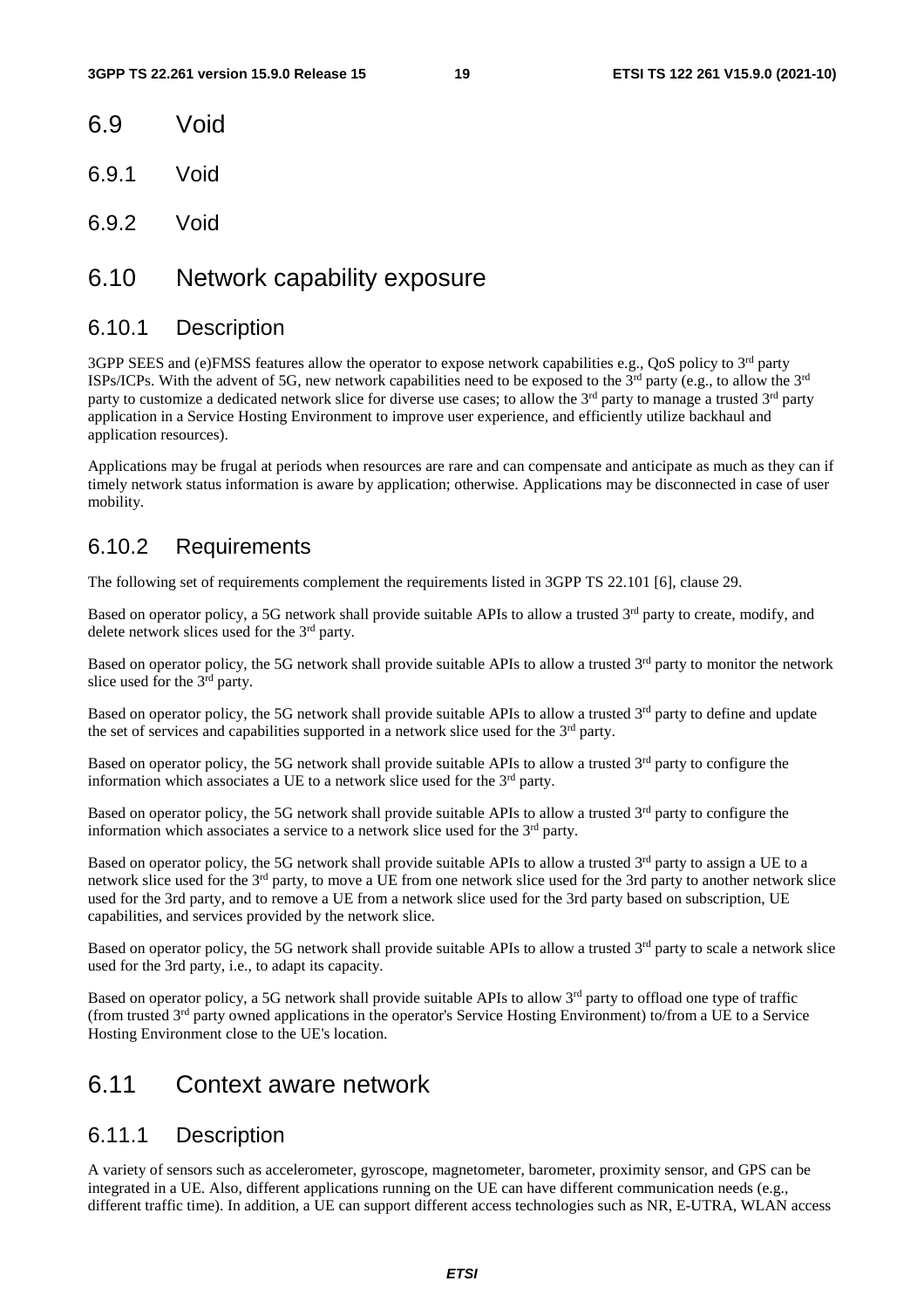technology, and fixed broadband access technology. The information gathered by sensors, the utilized access technologies, the application context, and the application traffic characteristics can provide useful information to the applications installed in the UE and can also help the 5G system utilize resources in an efficient and optimized way.

### 6.11.2 Requirements

The 5G system shall support network resource utilization efficiently and network optimization based on system information, including:

- network conditions, such as network load and congestion information;
- information on served UEs such as access information (e.g., 3GPP access, non-3GPP access), cell type (e.g., macro cell, small cell), user experienced data rate;
- application's characteristics (e.g., expected traffic over time);
- information on prioritized communication such as user subscription profile and priority level, priority services (e.g., MPS, Emergency, and Public Safety), application used for priority communications (e.g., voice, video, and data) and traffic associated with priority communications (signalling and media);
- subject to user consent, enhanced traffic characteristic of UE (e.g., Mobility information (e.g., no mobility, nomadic, spatially restricted mobility, full mobility), location, sensor-level information (e.g., direction, speed, power status, display status, other sensor information installed in the UE), application-level information (e.g., foreground applications, running background application, and user settings).

The 5G system shall support mechanisms to collect system information for network optimization within an operator configured time scale.

- 6.12 Void
- 6.13 Void

### 6.14 Subscription aspects

### 6.14.1 Description

With the Internet of Things, it is expected that the diversity of IoT devices (e.g., sensors, UAVs, smart flower pots) and the usage models will largely vary. Moreover, when the IoT device is manufactured, the deployment location and specific usage may not be known. Sometimes the IoT devices will be added to existing subscriptions, other times they may be part of a new subscription for the user. Sometimes the IoT devices may be leased. During their life cycle these IoT devices go through different stages, involving the change in ownership when the IoT device is deployed and possibly afterwards, the activation of the IoT device by the preferred operator, a possible change of operators, etc. These stages need to be managed securely and efficiently. A method of dynamic subscription generation and management is needed in addition to statically provisioned subscription. Once the subscription is established, subscription management becomes necessary, for example, to modify the subscription when the ownership of the IoT device changes, to update or refresh credentials due to suspected leakage or theft of security keys or as a preventive measure.

The Internet of Things will also support various connectivity models: The IoT devices can connect with the network directly. In order to identify and manage the IoT devices, a subscription with the 5G network is needed, even if the access is done via non-3GPP access.

### 6.14.2 Requirements

An IoT device which is able to access a 5G PLMN in direct network connection mode using a 3GPP RAT shall have a 3GPP subscription.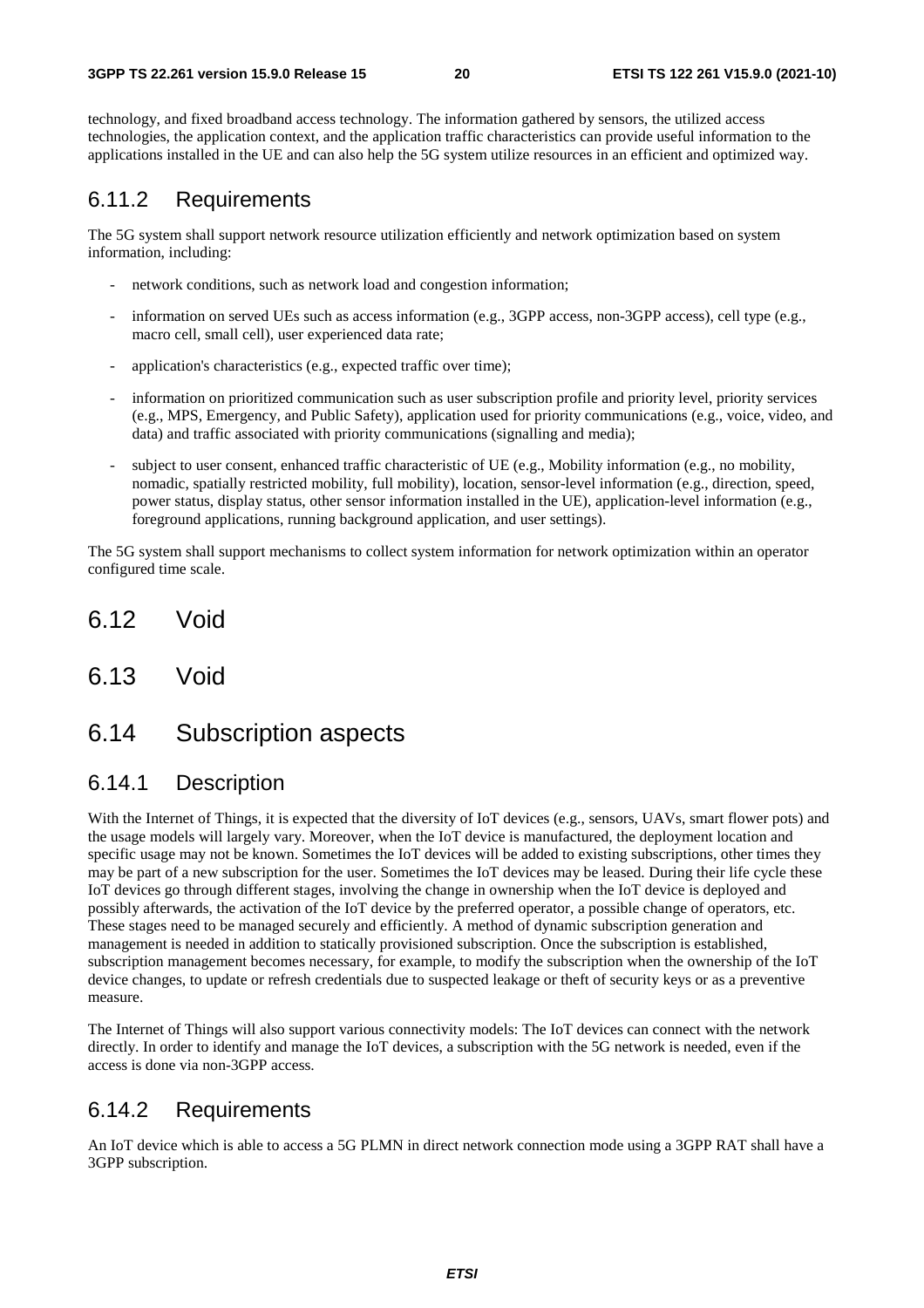The 5G system shall allow the operator to identify a UE as an IoT device based on UE characteristics (e.g., identified by an equipment identifier or a range of equipment identifiers) or subscription or the combination of both.

The 5G system shall be able to provide mechanisms to change the association between a subscription and address/number of an IoT device (e.g., changing the owner and subscription information associated with the IoT device) within the same operator and in between different operators in an automated or manual way.

The 5G system shall be able to support identification of subscriptions independently of identification of IoT devices. Both identities shall be secure.

Based on operator policy, the 5G system shall support a mechanism to provision on-demand connectivity (e.g. IP connectivity for remote provisioning). This on-demand mechanism should enable means for a user to request on-thespot network connectivity while providing operators with identification and security tools for the provided connectivity.

The 5G system shall support a secure mechanism for a home operator to remotely provision the 3GPP credentials of a uniquely identifiable and verifiably secure IoT device.

### 6.15 Energy efficiency

#### 6.15.1 Description

Energy efficiency is a critical issue in 5G. The potential to deploy systems in areas without a reliable energy source requires new methods of managing energy consumption not only in the UEs but throughout all components of the 5G system.

Small form factor UEs also typically have a small battery and this not only puts constrains on general power optimization but also on how the energy is consumed. With smaller batteries it is more important to understand and follow the limitations for the both the maximum peak and continuous current drain.

#### 6.15.2 Requirements

The 5G access network shall support an energy saving mode with the following characteristics:

- the energy saving mode can be activated/deactivated either manually or automatically;
- service can be restricted to a group of users (e.g., public safety user, emergency callers).
- NOTE: When in energy saving mode the UE's and Access transmit power may be reduced or turned off (deep sleep mode), end-to-end latency and jitter may be increased with no impact on set of users or applications still allowed.

The 5G system shall support mechanisms to improve battery life for a UE over what is possible in EPS.

The 5G system shall support UEs using small rechargeable and single coin cell batteries (e.g., considering impact on maximum pulse and continuous current).

### 6.16 Markets requiring minimal service levels

#### 6.16.1 Description

A key aspect of 5G system flexibility is the ability to support both the very high end markets as well as very low end markets. Some systems will be deployed in areas where there are constraints on energy resources (e.g., sporadic access to power) and lower end user expectations for availability, reliability, and data rates. In such cases, the system needs additional flexibility to adapt power consumption needs based on fluctuations in power availability. The system should be efficient in order to provide essential services in harsh environments (e.g., far remote rural areas, very large territories) while taking into account the local constraints (adapting resources consumptions to long distances, dealing with variable conditions and possibly disconnections). Content delivery should be optimized in order to reduce constraints on transport networks, on low-end UEs (e.g., small screen, limited energy consumption), variable network conditions, and client profiles.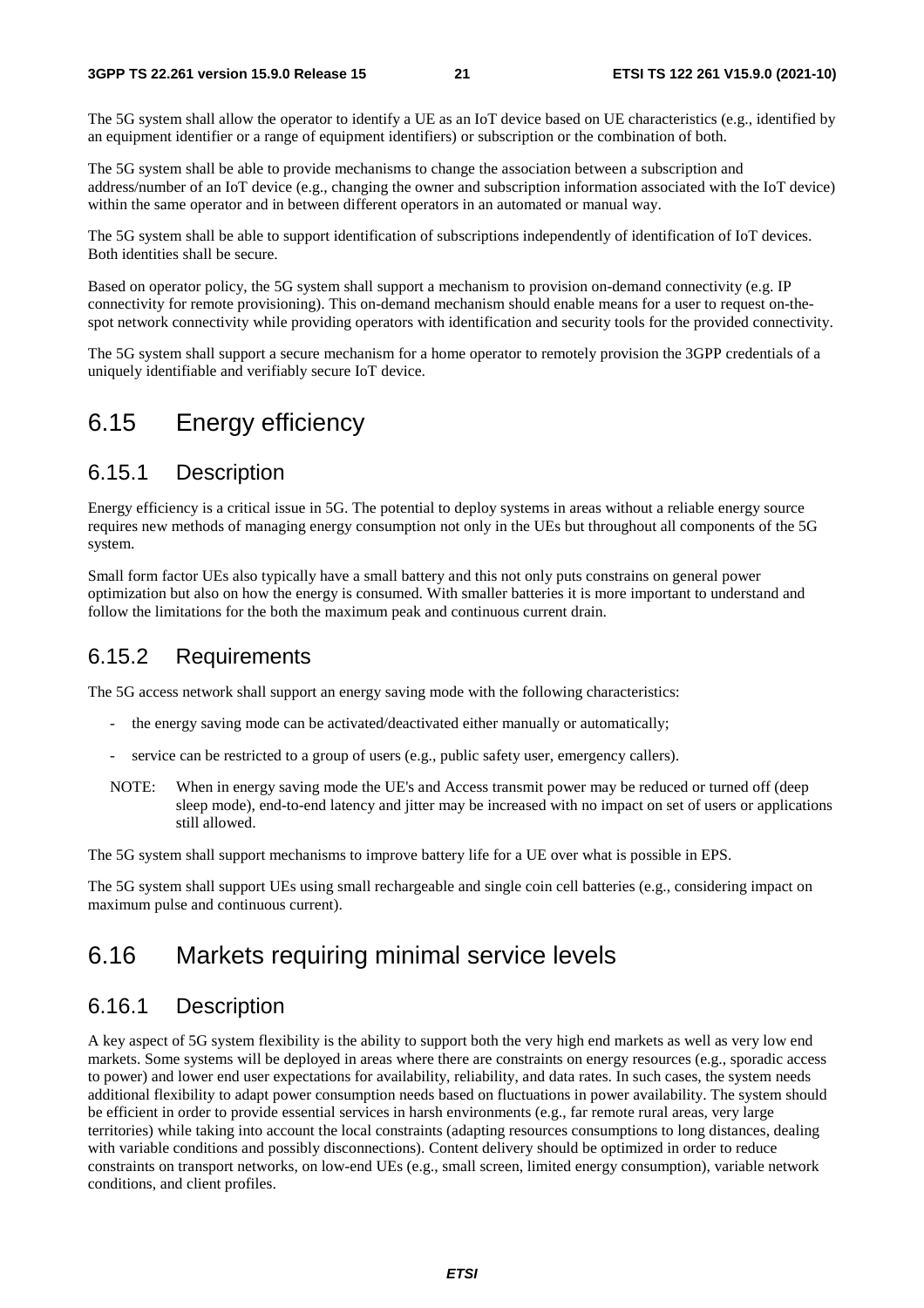### 6.16.2 Requirements

The 5G system shall be able to give priority to services (e.g., e-Health) when resources are limited.

### 6.17 Extreme long range coverage in low density areas

### 6.17.1 Description

A fully connected society is expected in the near future. The network access everywhere over long distances (e.g., at extreme rural areas or at sea) for both humans and machines needs to be supported.

### 6.17.2 Requirements

The 5G system shall support the extreme long range coverage (up to 100 km) in low density areas (up to 2 user/km<sup>2</sup>).

The 5G system shall support a minimum user throughput of 1 Mbps on DL and 100 kbps on UL at the edge of coverage.

The 5G system shall support a minimum cell throughput capacity of 10 Mbps/cell on DL (based on an assumption of 1 GB/month/sub).

6.18 Void

### 6.19 3GPP access network selection

### 6.19.1 Description

The 5G system will support the concept of "network slices" where different NG-RANs potentially are connected to network slices of different SSTs. A 5G UE can provide assistance information (e.g., SST) to enable the network to select one or more network slices. A 5G system is foreseen to support one or more SSTs, but possibly not all existing SSTs.

A 5G network operator controls and is responsible for what SSTs that should be available to a specific UE and subscription combination, based on associated subscription type, network operator policies, network capabilities and UE capabilities. The network operator can populate the Operator Controlled PLMN Selector list with associated access technology identifiers, stored in the 5G UE, with the PLMN/RAT combinations enabling access to the SSTs that are available to the 5G UE with associated subscription.

The UE uses the list of PLMN/RAT combinations for PLMN selection, if available, typically during roaming situations. In non-roaming situations, the UE and subscription combination typically matches the HPLMN/EHPLMN capabilities and policies, from a SST perspective. That is, a 5G UE accessing its HPLMN/EHPLMN should be able to access SSTs according to UE capabilities and the related subscription.

Optionally, a 5G system supports, subject to operator policies, a User Controlled PLMN Selector list that enables the 5G UE user to specify preferred PLMNs with associated access technology identifier in priority order. The user may have obtained information about suitable PLMN/RAT combination that would support services preferred by the user.

### 6.19.2 Requirements

The following set of requirements complement the requirements listed in 3GPP TS 22.011 [3], clause 3.2.

The 5G system shall support selection among any available PLMN/RAT combinations, identified through their respective PLMN identifier and Radio Access Technology identifier, in a prioritised order. The priority order may, subject to operator policies, be provisioned in an Operator Controlled PLMN Selector lists with associated RAT identifiers, stored in the 5G UE.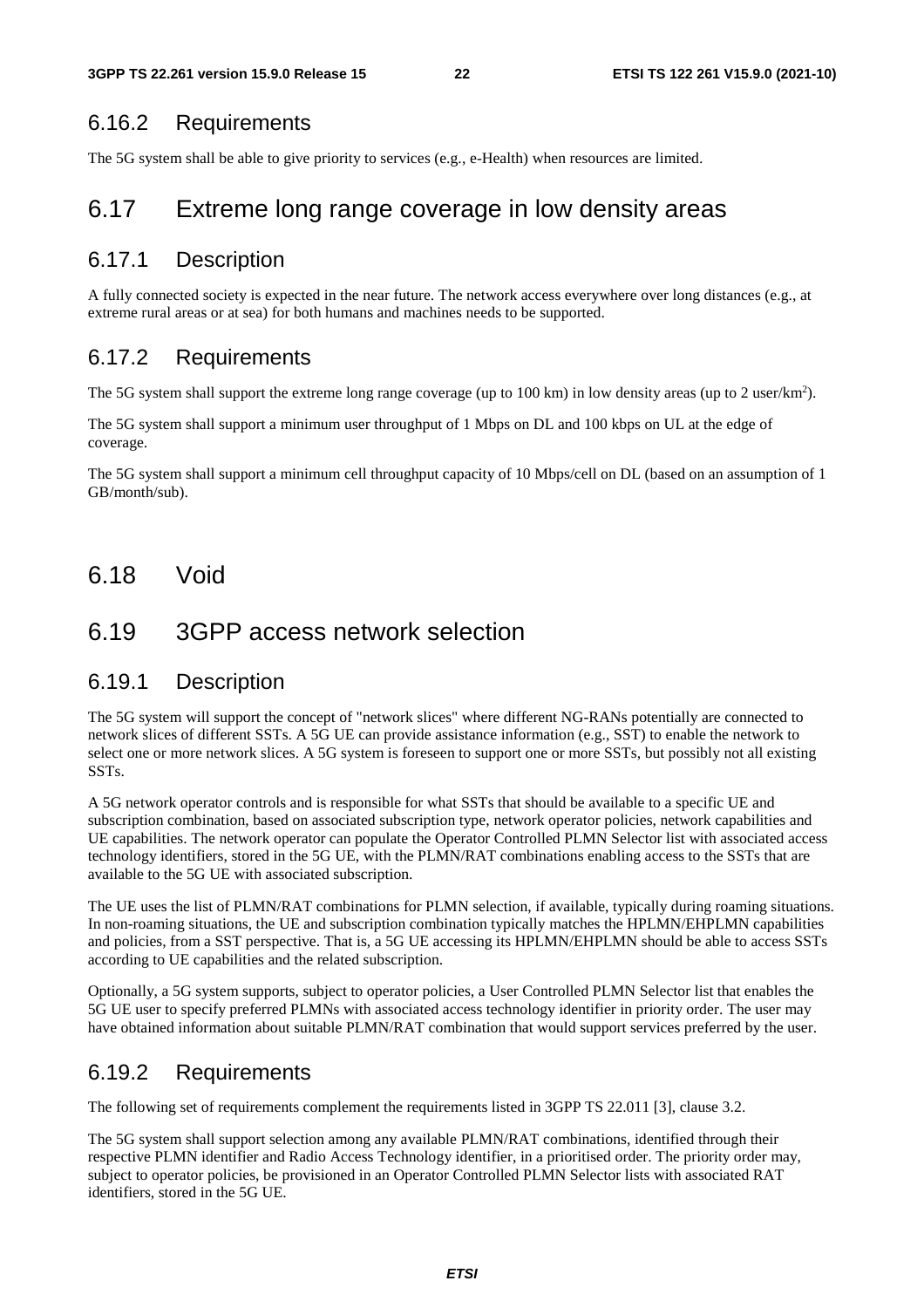The 5G system shall support, subject to operator policies, a User Controlled PLMN Selector list stored in the 5G UE, allowing the UE user to specify preferred PLMNs with associated RAT identifier in priority order.

### 6.20 eV2X aspects

#### 6.20.1 Description

The 3GPP system is expected to support various enhanced V2X scenarios.

Vehicles Platooning enables the vehicles to dynamically form a group travelling together. All the vehicles in the platoon receive periodic data from the leading vehicle, in order to carry on platoon operations. This information allows the distance between vehicles to become extremely small, i.e., the gap distance translated to time can be very low (sub second). Platooning applications may allow the vehicles following to be autonomously driven.

Advanced Driving enables semi-automated or fully-automated driving. Longer inter-vehicle distance is assumed. Each vehicle and/or RSU shares data obtained from its local sensors with vehicles in proximity, thus allowing vehicles to coordinate their trajectories or manoeuvres. In addition, each vehicle shares its driving intention with vehicles in proximity. The benefits of this use case group are safer traveling, collision avoidance, and improved traffic efficiency.

Extended Sensors enables the exchange of raw or processed data gathered through local sensors or live video data among vehicles, Road Site Units, UEs of pedestrians and V2X application servers. The vehicles can enhance the perception of their environment beyond what their own sensors can detect and have a more holistic view of the local situation.

Remote Driving enables a remote driver or a V2X application to operate a remote vehicle for those passengers who cannot drive themselves or a remote vehicle located in dangerous environments. For a case where variation is limited and routes are predictable, such as public transportation, driving based on cloud computing can be used. In addition, access to cloud-based back-end service platform can be considered for this use case group.

### 6.20.2 Requirements

The 3GPP system supports the transport of messages with different performance requirements to support V2X scenarios. The associated requirements are described in eV2X 3GPP TS 22.186 [9].

### 6.21 NG-RAN Sharing

### 6.21.1 Description

The increased density of access nodes needed to meet future performance objectives poses considerable challenges in deployment and acquiring spectrum and antenna locations. RAN sharing is seen as a technical solution to these issues.

#### 6.21.2 Requirements

Requirements related to NG-RAN sharing are described in 3GPP TS 22.101 [6], clause 28.2.

### 6.22 Unified access control

#### 6.22.1 Description

Depending on operator policies, deployment scenarios, subscriber profiles, and available services, different criterion will be used in determining which access attempt should be allowed or blocked when congestion occurs in the 5G System. These different criteria for access control are associated with Access Identities and Access Categories. The 5G system will provide a single unified access control where operators control access attempts based on these two aspects.

In unified access control, each access attempt is categorized into one or more of the Access Identities and one of the Access Categories. Based on the access control information applicable for the corresponding Access Identity and Access Category of the access attempt, the UE performs a test whether the actual access attempt can be made or not.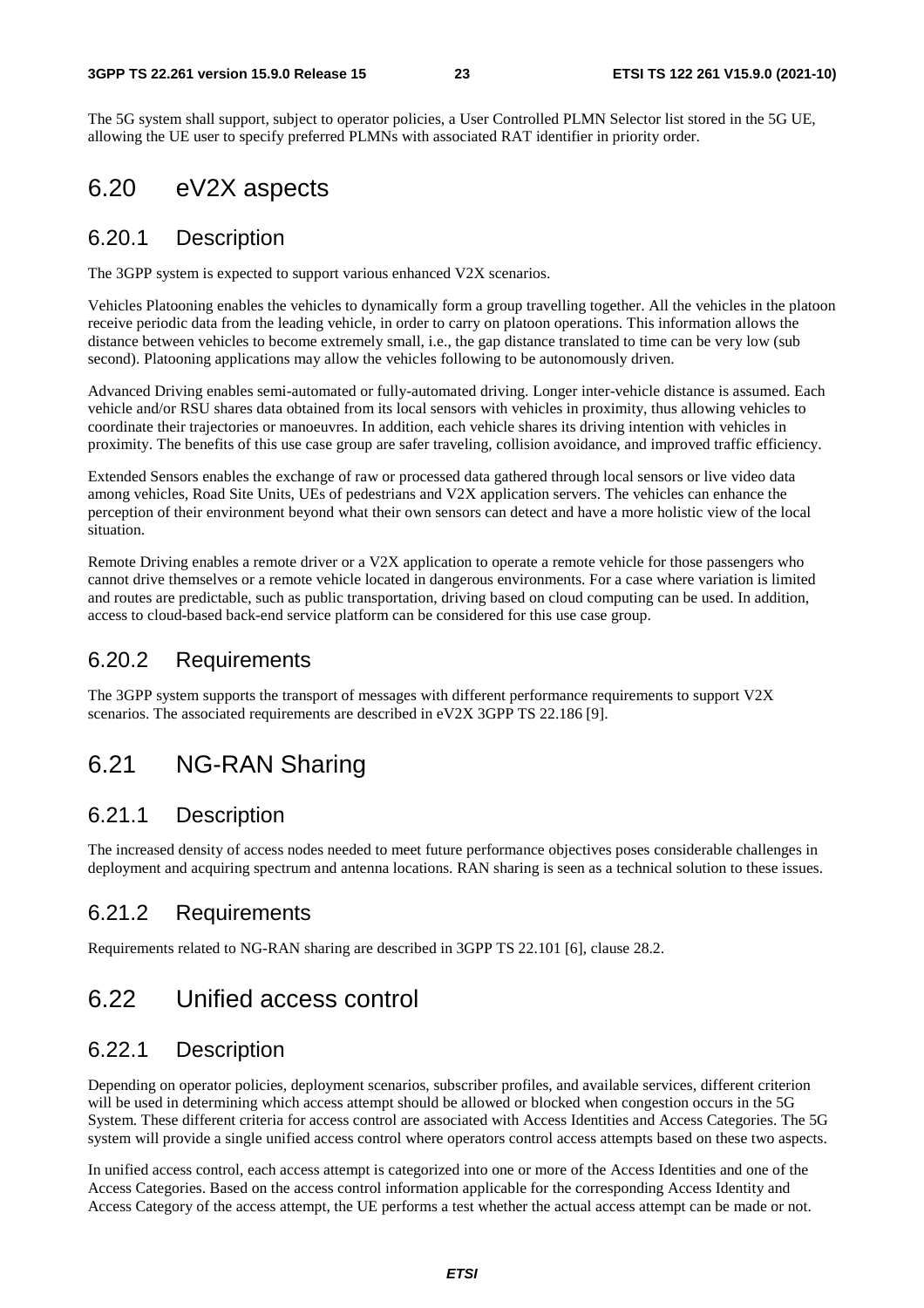The unified access control supports extensibility to allow inclusion of additional standardized Access Identities and Access Categories and supports flexibility to allow operators to define operator-defined Access Categories using their own criterion (e.g. network slicing, application, and application server).

NOTE: Sections 4.1 through 4.4a of TS 22.011 are obsolete and replaced by Section 6.22.2 of this specification. However, when a UE is configured for EAB according to TS 22.011, the UE is also configured for delay tolerant service for 5G system.

### 6.22.2 Requirements

#### 6.22.2.1 General

Based on operator's policy, the 5G system shall be able to prevent UEs from accessing the network using relevant barring parameters that vary depending on Access Identity and Access Category. Access Identities are configured at the UE as listed in Table 6.22.2.2-1. Access Categories are defined by the combination of conditions related to UE and the type of access attempt as listed in Table 6.22.2.3-1. One or more Access Identities and only one Access Category are selected and tested for an access attempt.

The 5G network shall be able to broadcast barring control information (i.e. a list of barring parameters associated with an Access Identity and an Access Category) in one or more areas of the RAN.

The UE shall be able to determine whether or not a particular new access attempt is allowed based on barring parameters that the UE receives from the broadcast barring control information and the configuration in the UE.

In the case of multiple core networks sharing the same RAN, the RAN shall be able to apply access control for the different core networks individually.

The unified access control framework shall be applicable both to UEs accessing the 5G CN using E-UTRA and to UEs accessing the 5G CN using NR.

The unified access control framework shall be applicable to UEs in RRC Idle, RRC Inactive, and RRC Connected at the time of initiating a new access attempt (e.g. new session request).

NOTE1: "new session request" in RRC Connected refers to events, e.g. new MMTEL voice or video session, sending of SMS (SMS over IP, or SMS over NAS), new PDU session establishment, existing PDU session modification, and service request to re-establish the user plane for an existing PDU session.

The 5G system shall support means by which the operator can define operator-defined Access Categories to be mutually exclusive.

NOTE 2: Examples of criterion of operator-defined Access Categories are network slicing, application, and application server.

The unified access control framework shall be applicable to inbound roamers to a PLMN.

The serving PLMN should be able to provide the definition of operator-defined Access Categories to the UE.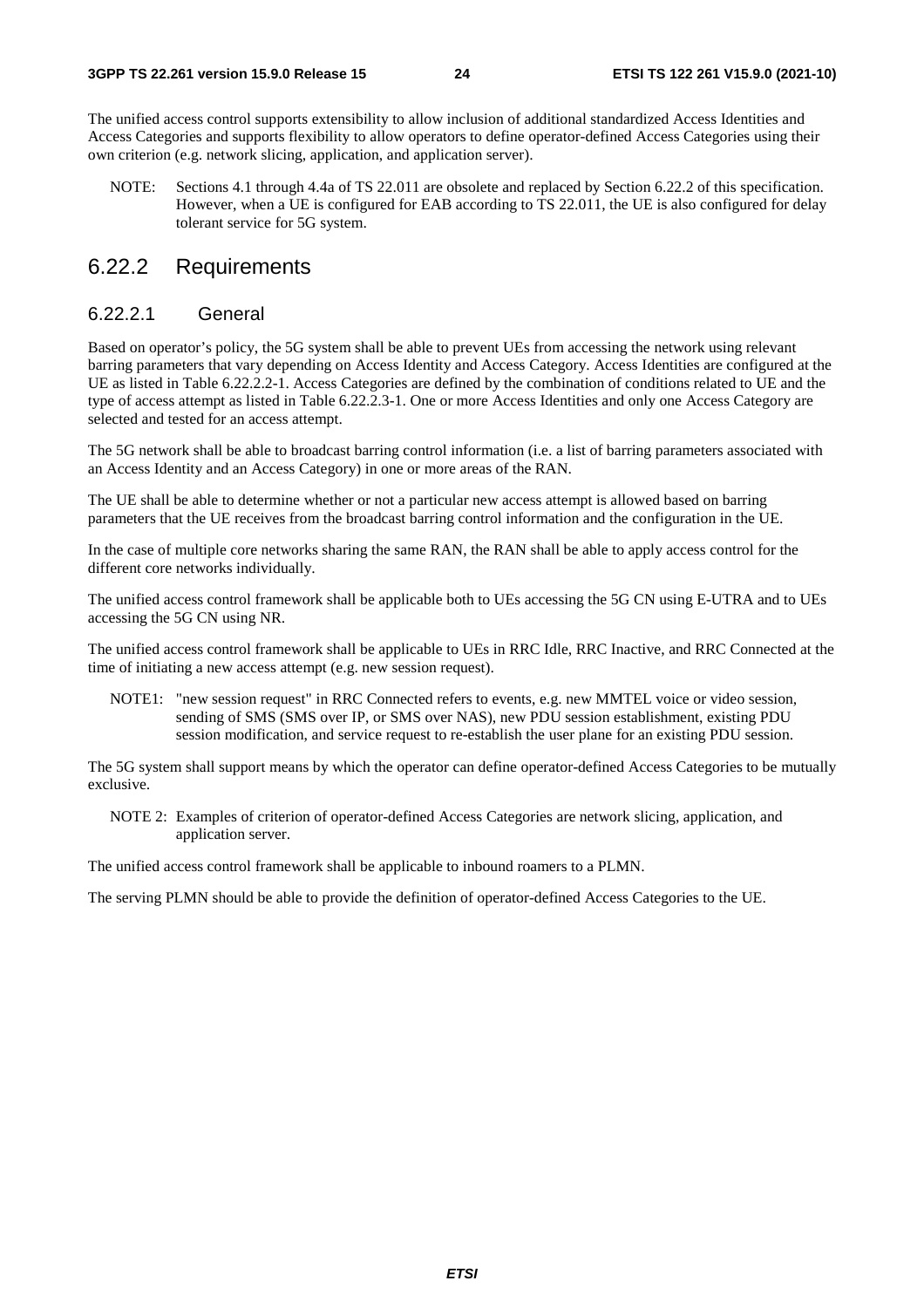#### 6.22.2.2 Access identities

| <b>Access Identity</b> | <b>UE</b> configuration                                                                                                                                                                                                                                                                                                                                                                         |
|------------------------|-------------------------------------------------------------------------------------------------------------------------------------------------------------------------------------------------------------------------------------------------------------------------------------------------------------------------------------------------------------------------------------------------|
| number                 |                                                                                                                                                                                                                                                                                                                                                                                                 |
| 0                      | UE is not configured with any parameters from this table                                                                                                                                                                                                                                                                                                                                        |
| 1 (NOTE 1)             | UE is configured for Multimedia Priority Service (MPS).                                                                                                                                                                                                                                                                                                                                         |
| 2 (NOTE 2)             | UE is configured for Mission Critical Service (MCS).                                                                                                                                                                                                                                                                                                                                            |
| $3 - 10$               | Reserved for future use                                                                                                                                                                                                                                                                                                                                                                         |
| 11 (NOTE 3)            | Access Class 11 is configured in the UE.                                                                                                                                                                                                                                                                                                                                                        |
| 12 (NOTE 3)            | Access Class 12 is configured in the UE.                                                                                                                                                                                                                                                                                                                                                        |
| 13 (NOTE 3)            | Access Class 13 is configured in the UE.                                                                                                                                                                                                                                                                                                                                                        |
| 14 (NOTE 3)            | Access Class 14 is configured in the UE.                                                                                                                                                                                                                                                                                                                                                        |
| 15 (NOTE 3)            | Access Class 15 is configured in the UE.                                                                                                                                                                                                                                                                                                                                                        |
| country.               | NOTE 1: Access Identity 1 is used by UEs configured for MPS, in the PLMNs where the configuration is<br>valid. The PLMNs where the configuration is valid are HPLMN, PLMNs equivalent to HPLMN, and<br>visited PLMNs of the home country. Access Identity 1 is also valid when the UE is explicity<br>authorized by the network based on specific configured PLMNs inside and outside the home  |
| country.               | NOTE 2: Access Identity 2 is used by UEs configured for MCS, in the PLMNs where the configuration is<br>valid. The PLMNs where the configuration is valid are HPLMN or PLMNs equivalent to HPLMN<br>and visited PLMNs of the home country. Access Identity 2 is also valid when the UE is explicity<br>authorized by the network based on specific configured PLMNs inside and outside the home |
| of the IMSI.           | NOTE 3: Access Identities 11 and 15 are valid in Home PLMN only if the EHPLMN list is not present or in<br>any EHPLMN. Access Identities 12, 13 and 14 are valid in Home PLMN and visited PLMNs of<br>home country only. For this purpose, the home country is defined as the country of the MCC part                                                                                           |

#### **Table 6.22.2.2-1: Access Identities**

Any number of these Access Identities may be barred at any one time.

### 6.22.2.3 Access categories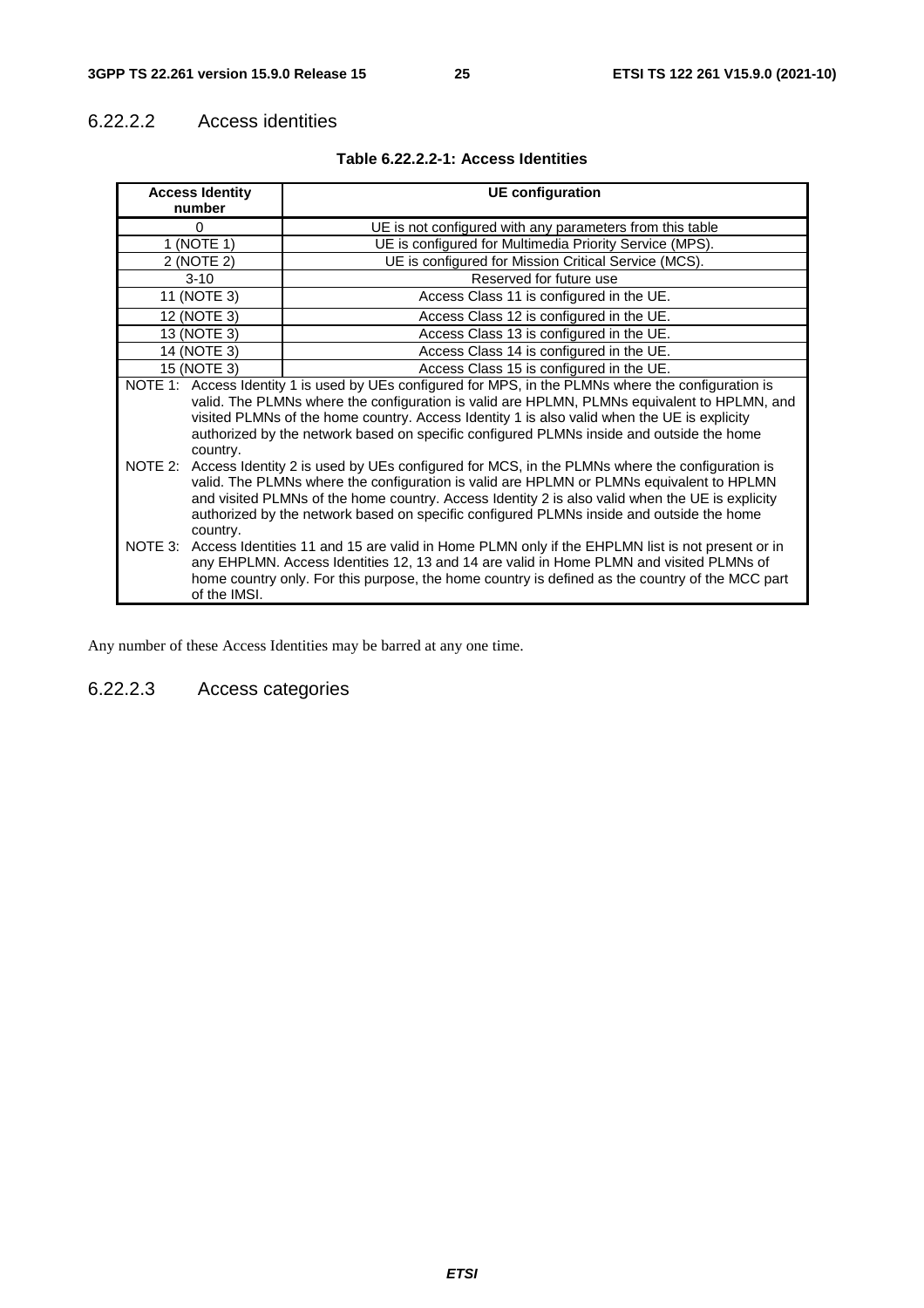| <b>Access Category</b><br>number | <b>Conditions related to UE</b>                                                                                                                                                                                                                                                                                                                                                                                                                                                                                                                                                                                                                                                                                                                                                                                                                                                                                                                                                                                                                                                                                                                                                                                                                                                                                                                                                                                                                                                                        | Type of access attempt                                                |
|----------------------------------|--------------------------------------------------------------------------------------------------------------------------------------------------------------------------------------------------------------------------------------------------------------------------------------------------------------------------------------------------------------------------------------------------------------------------------------------------------------------------------------------------------------------------------------------------------------------------------------------------------------------------------------------------------------------------------------------------------------------------------------------------------------------------------------------------------------------------------------------------------------------------------------------------------------------------------------------------------------------------------------------------------------------------------------------------------------------------------------------------------------------------------------------------------------------------------------------------------------------------------------------------------------------------------------------------------------------------------------------------------------------------------------------------------------------------------------------------------------------------------------------------------|-----------------------------------------------------------------------|
| 0                                | Αll                                                                                                                                                                                                                                                                                                                                                                                                                                                                                                                                                                                                                                                                                                                                                                                                                                                                                                                                                                                                                                                                                                                                                                                                                                                                                                                                                                                                                                                                                                    | MO signalling resulting from paging                                   |
| 1(NOTE 1)                        | UE is configured for delay tolerant service and<br>subject to access control for Access Category 1,<br>which is judged based on relation of UE's HPLMN<br>and the selected PLMN.                                                                                                                                                                                                                                                                                                                                                                                                                                                                                                                                                                                                                                                                                                                                                                                                                                                                                                                                                                                                                                                                                                                                                                                                                                                                                                                       | All except for Emergency                                              |
| $\overline{2}$                   | All                                                                                                                                                                                                                                                                                                                                                                                                                                                                                                                                                                                                                                                                                                                                                                                                                                                                                                                                                                                                                                                                                                                                                                                                                                                                                                                                                                                                                                                                                                    | Emergency                                                             |
| $\overline{3}$                   | All except for the conditions in Access Category 1.                                                                                                                                                                                                                                                                                                                                                                                                                                                                                                                                                                                                                                                                                                                                                                                                                                                                                                                                                                                                                                                                                                                                                                                                                                                                                                                                                                                                                                                    | MO signalling on NAS level resulting from<br>other than paging        |
| 4                                | All except for the conditions in Access Category 1.                                                                                                                                                                                                                                                                                                                                                                                                                                                                                                                                                                                                                                                                                                                                                                                                                                                                                                                                                                                                                                                                                                                                                                                                                                                                                                                                                                                                                                                    | MMTEL voice (NOTE 3)                                                  |
| 5                                | All except for the conditions in Access Category 1.                                                                                                                                                                                                                                                                                                                                                                                                                                                                                                                                                                                                                                                                                                                                                                                                                                                                                                                                                                                                                                                                                                                                                                                                                                                                                                                                                                                                                                                    | MMTEL video                                                           |
| 6                                | All except for the conditions in Access Category 1.                                                                                                                                                                                                                                                                                                                                                                                                                                                                                                                                                                                                                                                                                                                                                                                                                                                                                                                                                                                                                                                                                                                                                                                                                                                                                                                                                                                                                                                    | <b>SMS</b>                                                            |
| $\overline{7}$                   | All except for the conditions in Access Category 1.                                                                                                                                                                                                                                                                                                                                                                                                                                                                                                                                                                                                                                                                                                                                                                                                                                                                                                                                                                                                                                                                                                                                                                                                                                                                                                                                                                                                                                                    | MO data that do not belong to any other<br>Access Categories (NOTE 4) |
| $\overline{8}$                   | All except for the conditions in Access Category 1                                                                                                                                                                                                                                                                                                                                                                                                                                                                                                                                                                                                                                                                                                                                                                                                                                                                                                                                                                                                                                                                                                                                                                                                                                                                                                                                                                                                                                                     | MO signalling on RRC level resulting<br>from other than paging        |
| $9 - 31$                         |                                                                                                                                                                                                                                                                                                                                                                                                                                                                                                                                                                                                                                                                                                                                                                                                                                                                                                                                                                                                                                                                                                                                                                                                                                                                                                                                                                                                                                                                                                        | Reserved standardized Access<br>Categories                            |
| 32-63 (NOTE 2)                   | All                                                                                                                                                                                                                                                                                                                                                                                                                                                                                                                                                                                                                                                                                                                                                                                                                                                                                                                                                                                                                                                                                                                                                                                                                                                                                                                                                                                                                                                                                                    | Based on operator classification                                      |
| equivalent to it;<br>NOTE 2:     | NOTE 1: The barring parameter for Access Category 1 is accompanied with information that define whether<br>Access Category applies to UEs within one of the following categories:<br>a) UEs that are configured for delay tolerant service;<br>b) UEs that are configured for delay tolerant service and are neither in their HPLMN nor in a PLMN that is<br>c) UEs that are configured for delay tolerant service and are neither in the PLMN listed as most preferred<br>PLMN of the country where the UE is roaming in the operator-defined PLMN selector list on the<br>SIM/USIM, nor in their HPLMN nor in a PLMN that is equivalent to their HPLMN.<br>When a UE is configured for EAB, the UE is also configured for delay tolerant service. In case a UE is<br>configured both for EAB and for EAB override, when upper layer indicates to override Access Category 1,<br>then Access Category 1 is not applicable.<br>When there are an Access Category based on operator classification and a standardized Access<br>Category to both of which an access attempt can be categorized, and the standardized Access Category<br>is neither 0 nor 2, the UE applies the Access Category based on operator classification. When there are<br>an Access Category based on operator classification and a standardized Access Category to both of<br>which an access attempt can be categorized, and the standardized Access Category is 0 or 2, the UE<br>applies the standardized Access Category. |                                                                       |
| NOTE 3:<br>NOTE 4:               | Includes Real-Time Text (RTT).<br>Includes IMS Messaging.                                                                                                                                                                                                                                                                                                                                                                                                                                                                                                                                                                                                                                                                                                                                                                                                                                                                                                                                                                                                                                                                                                                                                                                                                                                                                                                                                                                                                                              |                                                                       |

#### **Table 6.22.2.3-1: Access Categories**

Access Category 0 shall not be barred, irrespective of Access Identities.

NOTE: The network can control the amount of access attempts relating to Access Category 0 by controlling whether to send paging or not.

## 7 Performance requirements

### 7.1 High data rates and traffic densities

Several scenarios require the support of very high data rates or traffic densities of the 5G system. The scenarios address different service areas: urban and rural areas, office and home, and special deployments (e.g., massive gatherings, broadcast, residential, and high-speed vehicles). The scenarios and their performance requirements can be found in table 7.1-1.

- Urban macro The general wide-area scenario in urban area
- Rural macro The general wide-area scenario in rural area
- Indoor hotspot The scenario for offices and homes, and residential deployments.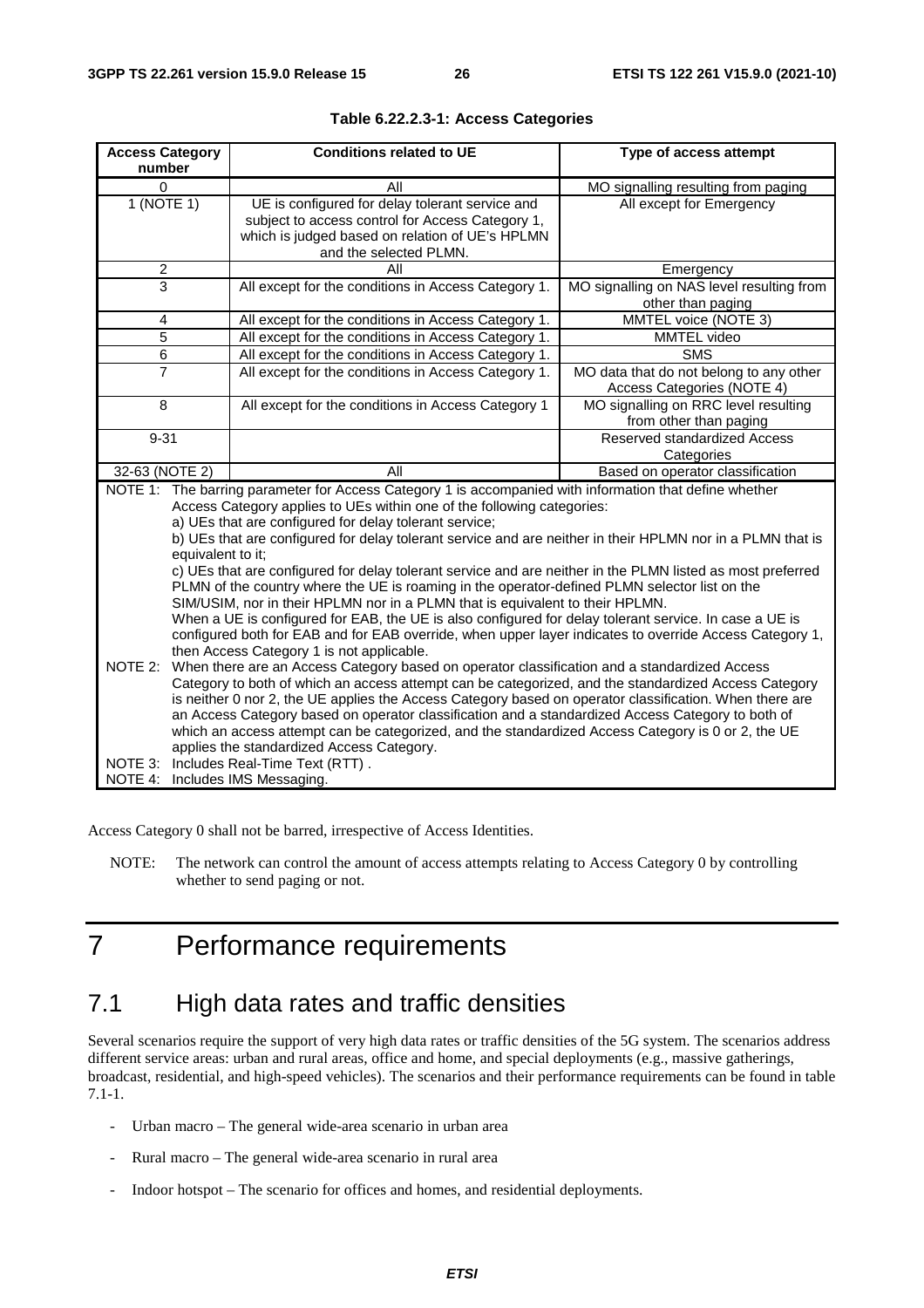- Broadband access in a crowd The scenario for very dense crowds, for example, at stadiums or concerts. In addition to a very high connection density the users want to share what they see and hear, putting a higher requirement on the uplink than the downlink.
- Dense urban The scenario for pedestrian users, and users in urban vehicles, for example, in offices, city centres, shopping centres, and residential areas. The users in vehicles can be connected either directly or via an onboard base station to the network.
- Broadcast-like services The scenario for stationary users, pedestrian users, and users in vehicles, for example, in offices, city centres, shopping centres, residential areas, rural areas and in high speed trains. The passengers in vehicles can be connected either directly or via an onboard base station to the network.
- High-speed train The scenario for users in trains. The users can be connected either directly or via an onboard base station to the network.
- High-speed vehicle The scenario for users in road vehicles. The users can be connected either directly or via an onboard base station to the network.
- Airplanes connectivity The scenario for users in airplanes. The users can be connected either directly or via an onboard base station to the network.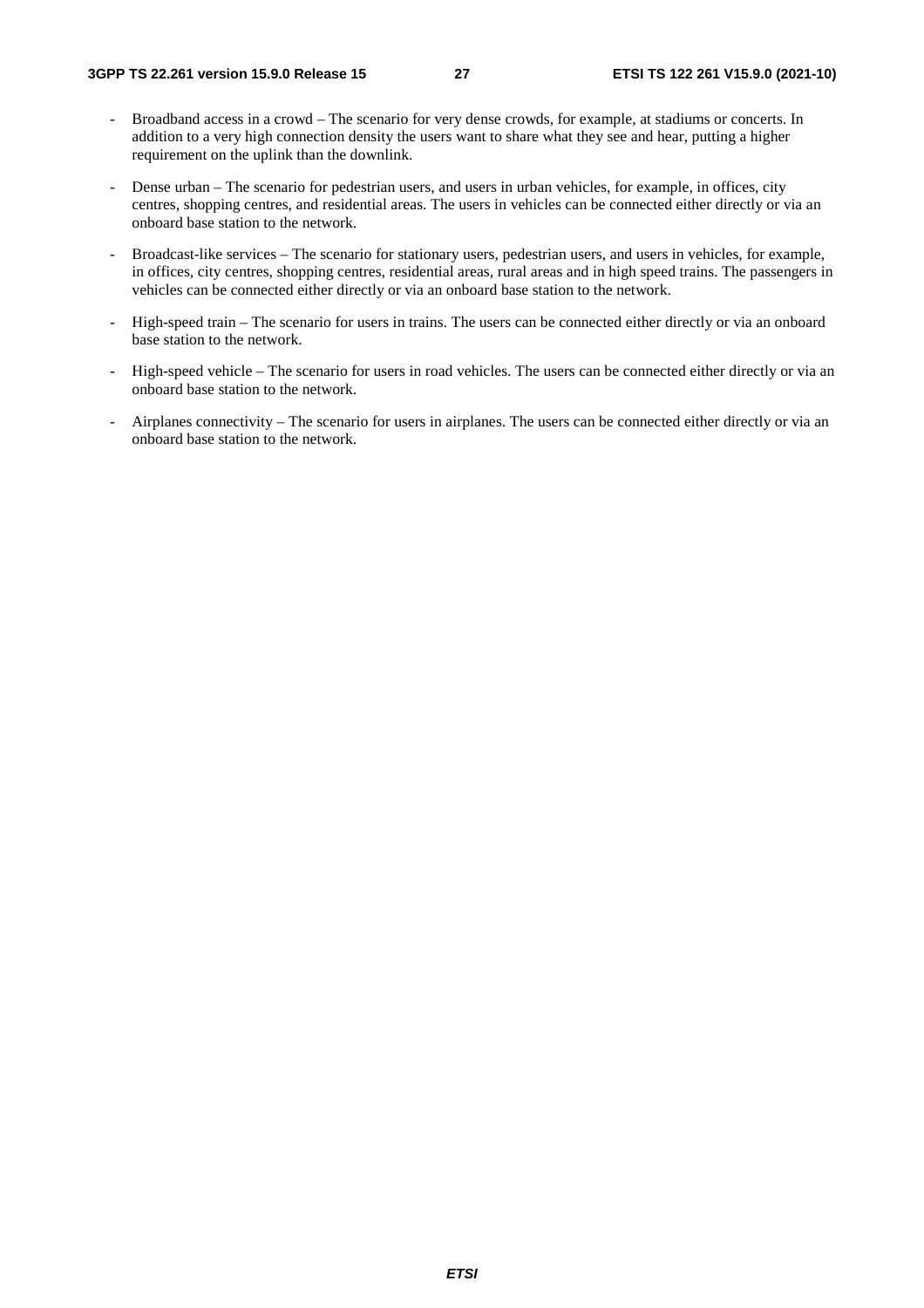|                | <b>Scenario</b>           | <b>Experience</b><br>d data rate | <b>Experience</b><br>d data rate | Area traffic<br>capacity        | Area traffic<br>capacity                                                              | Overall<br>user                                                                                                 | <b>Activity</b><br>factor | <b>UE</b> speed                                                                                                         | Coverage         |
|----------------|---------------------------|----------------------------------|----------------------------------|---------------------------------|---------------------------------------------------------------------------------------|-----------------------------------------------------------------------------------------------------------------|---------------------------|-------------------------------------------------------------------------------------------------------------------------|------------------|
|                |                           | (DL)                             | (UL)                             | (DL)                            | (UL)                                                                                  | density                                                                                                         |                           |                                                                                                                         |                  |
| $\mathbf{1}$   | Urban                     | 50 Mbps                          | 25 Mbps                          | 100                             | 50                                                                                    | 10 000/km <sup>2</sup>                                                                                          | 20%                       | Pedestrians                                                                                                             | Full             |
|                | macro                     |                                  |                                  | Gbps/km <sup>2</sup>            | Gbps/km <sup>2</sup>                                                                  |                                                                                                                 |                           | and users in                                                                                                            | network          |
|                |                           |                                  |                                  | (note 4)                        | (note 4)                                                                              |                                                                                                                 |                           | vehicles (up                                                                                                            | (note 1)         |
| $\overline{2}$ | Rural                     |                                  |                                  |                                 |                                                                                       | 100/km <sup>2</sup>                                                                                             | 20%                       | to 120 km/h                                                                                                             | Full             |
|                | macro                     | 50 Mbps                          | 25 Mbps                          | Gbps/km <sup>2</sup>            | 500<br>Mbps/km <sup>2</sup>                                                           |                                                                                                                 |                           | Pedestrians<br>and users in                                                                                             | network          |
|                |                           |                                  |                                  | (note 4)                        | (note 4)                                                                              |                                                                                                                 |                           | vehicles (up                                                                                                            | (note 1)         |
|                |                           |                                  |                                  |                                 |                                                                                       |                                                                                                                 |                           | to 120 km/h                                                                                                             |                  |
| 3              | Indoor                    | $\overline{1}$ Gbps              | 500 Mbps                         | 15                              | 2 Tbps/km <sup>2</sup>                                                                | 250                                                                                                             | note <sub>2</sub>         | Pedestrians                                                                                                             | Office and       |
|                | hotspot                   |                                  |                                  | Tbps/km $2$                     |                                                                                       | 000/km <sup>2</sup>                                                                                             |                           |                                                                                                                         | residential      |
|                |                           |                                  |                                  |                                 |                                                                                       |                                                                                                                 |                           |                                                                                                                         | (note 2)         |
| 4              |                           |                                  |                                  |                                 |                                                                                       |                                                                                                                 |                           |                                                                                                                         | (note 3)         |
|                | Broadban<br>d access      | 25 Mbps                          | 50 Mbps                          | [3, 75]<br>Tbps/km <sup>2</sup> | $[7,5]$<br>Tbps/km <sup>2</sup>                                                       | [500<br>000]/km <sup>2</sup>                                                                                    | 30%                       | Pedestrians                                                                                                             | Confined<br>area |
|                | in a crowd                |                                  |                                  |                                 |                                                                                       |                                                                                                                 |                           |                                                                                                                         |                  |
| 5              | Dense                     | 300 Mbps                         | 50 Mbps                          | 750                             | 125                                                                                   | 25 000/km <sup>2</sup>                                                                                          | 10%                       | Pedestrians                                                                                                             | Downtown         |
|                | urban                     |                                  |                                  | Gbps/km <sup>2</sup>            | Gbps/km <sup>2</sup>                                                                  |                                                                                                                 |                           | and users in                                                                                                            | (note 1)         |
|                |                           |                                  |                                  | (note 4)                        | (note 4)                                                                              |                                                                                                                 |                           | vehicles (up                                                                                                            |                  |
|                |                           |                                  |                                  |                                 |                                                                                       |                                                                                                                 |                           | to 60 km/h)                                                                                                             |                  |
| 6              | Broadcast-<br>like        | Maximum                          | N/A or                           | N/A                             | N/A                                                                                   | $[15]$ TV                                                                                                       | N/A                       | Stationary                                                                                                              | Full             |
|                | services                  | 200 Mbps<br>(per TV              | modest                           |                                 |                                                                                       | channels                                                                                                        |                           | users,<br>pedestrians                                                                                                   | network          |
|                |                           | channel)                         | (e.g., 500<br>kbps per           |                                 |                                                                                       | of [20<br>Mbps] on                                                                                              |                           | and users in                                                                                                            | (note 1)         |
|                |                           |                                  | user)                            |                                 |                                                                                       | one carrier                                                                                                     |                           | vehicles (up                                                                                                            |                  |
|                |                           |                                  |                                  |                                 |                                                                                       |                                                                                                                 |                           | to 500 km/h)                                                                                                            |                  |
| 7              | High-                     | 50 Mbps                          | 25 Mbps                          | 15                              | 7,5                                                                                   | 1 000/train                                                                                                     | 30%                       | Users in                                                                                                                | Along            |
|                | speed                     |                                  |                                  | Gbps/train                      | Gbps/train                                                                            |                                                                                                                 |                           | trains (up to                                                                                                           | railways         |
|                | train                     |                                  |                                  |                                 |                                                                                       |                                                                                                                 |                           | 500 km/h)                                                                                                               | (note 1)         |
| 8              | High-                     | 50 Mbps                          | 25 Mbps                          | [100]                           | [50]                                                                                  | 4 000/km <sup>2</sup>                                                                                           | 50%                       | Users in                                                                                                                | Along            |
|                | speed<br>vehicle          |                                  |                                  | Gbps/km <sup>2</sup>            | Gbps/km <sup>2</sup>                                                                  |                                                                                                                 |                           | vehicles (up                                                                                                            | roads            |
|                |                           |                                  |                                  |                                 |                                                                                       |                                                                                                                 |                           | to 250 km/h)                                                                                                            | $(note_1)$       |
| 9              | Airplanes<br>connectivity | 15 Mbps                          | 7,5 Mbps                         | 1,2                             | 600                                                                                   | 400/plane                                                                                                       | 20%                       | Users in                                                                                                                | (note 1)         |
|                |                           |                                  |                                  | Gbps/plan                       | Mbps/plan                                                                             |                                                                                                                 |                           | airplanes (up<br>to 1 000                                                                                               |                  |
|                |                           |                                  |                                  | e                               | e                                                                                     |                                                                                                                 |                           | km/h)                                                                                                                   |                  |
|                |                           |                                  |                                  |                                 |                                                                                       |                                                                                                                 |                           | NOTE 1: For users in vehicles, the UE can be connected to the network directly, or via an on-board moving base station. |                  |
|                |                           |                                  |                                  |                                 |                                                                                       | NOTE 2: A certain traffic mix is assumed; only some users use services that require the highest data rates [2]. |                           |                                                                                                                         |                  |
|                | NOTE 3:                   |                                  |                                  |                                 |                                                                                       |                                                                                                                 |                           | For interactive audio and video services, for example, virtual meetings, the required two-way end-to-end latency        |                  |
|                |                           |                                  |                                  |                                 |                                                                                       |                                                                                                                 |                           | (UL and DL) is 2-4 ms while the corresponding experienced data rate needs to be up to 8K 3D video [300 Mbps] in         |                  |
|                |                           | uplink and downlink.             |                                  |                                 |                                                                                       |                                                                                                                 |                           |                                                                                                                         |                  |
|                |                           |                                  |                                  |                                 |                                                                                       | NOTE 4: These values are derived based on overall user density. Detailed information can be found in [10].      |                           |                                                                                                                         |                  |
|                |                           |                                  |                                  |                                 | NOTE 5: All the values in this table are targeted values and not strict requirements. |                                                                                                                 |                           |                                                                                                                         |                  |

#### **Table 7.1-1 Performance requirements for high data rate and traffic density scenarios.**

7.2 Low latency and high reliability

### 7.2.1 Overview

Several scenarios require the support of very low latency and very high communications service availability. Note that this implies a very high reliability. The overall service latency depends on the delay on the radio interface, transmission within the 5G system, transmission to a server which may be outside the 5G system, and data processing. Some of these factors depend directly on the 5G system itself, whereas for others the impact can be reduced by suitable interconnections between the 5G system and services or servers outside of the 5G system, for example, to allow local hosting of the services.

### 7.2.2 Scenarios and KPIs

Some scenarios requiring very low latency and very high communication service availability are described below: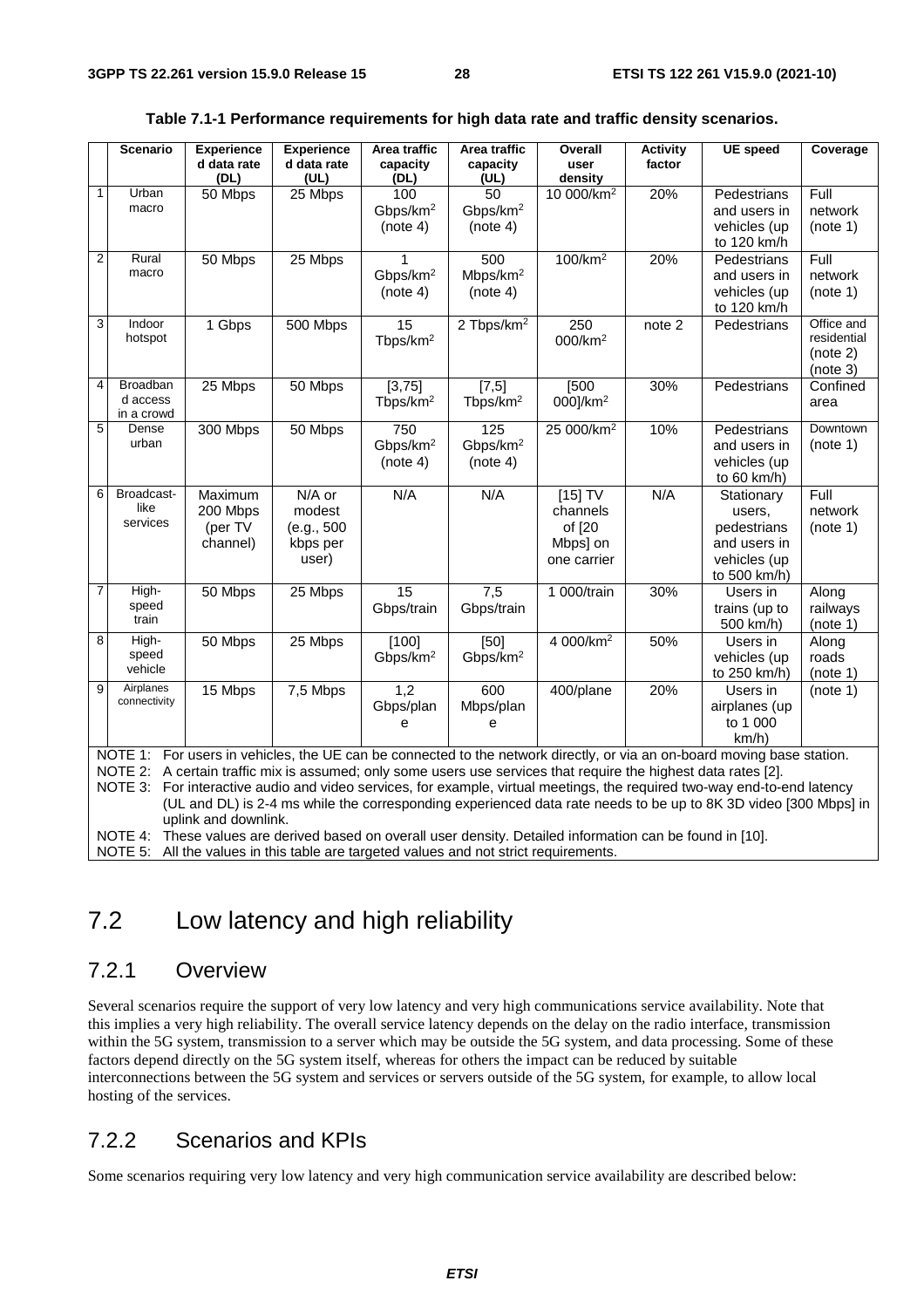- Discrete automation Discrete automation is characterised by high requirements on the communications system regarding reliability and availability. Systems supporting discrete automation are usually deployed in geographically limited areas, access to them may be limited to authorised users, and they may be isolated from networks or network resources used by other cellular customers.
- Process automation Automation for (reactive) flows, e.g., refineries and water distribution networks. Process automation is characterized by high requirements on the communications system regarding communication service availability. Systems supporting process automation are usually deployed in geographically limited areas, access to them is usually limited to authorised users, and it will usually be served by private networks.
- Automation for electricity distribution (mainly medium and high voltage). Electricity distribution is characterized by high requirements on the communications service availability. In contrast to the above use cases, electricity distribution is deeply immersed into the public space. Since electricity distribution is an essential infrastructure, it will, as a rule, be served by private networks.
- Intelligent transport systems Automation solutions for the infrastructure supporting street-based traffic. This use case addresses the connection of the road-side infrastructure, e.g., road side units, with other infrastructure, e.g., a traffic guidance system. As is the case for automation electricity, the nodes are deeply immersed into the public space.

The example scenarios and their performance requirements can be found in table 7.2.2-1.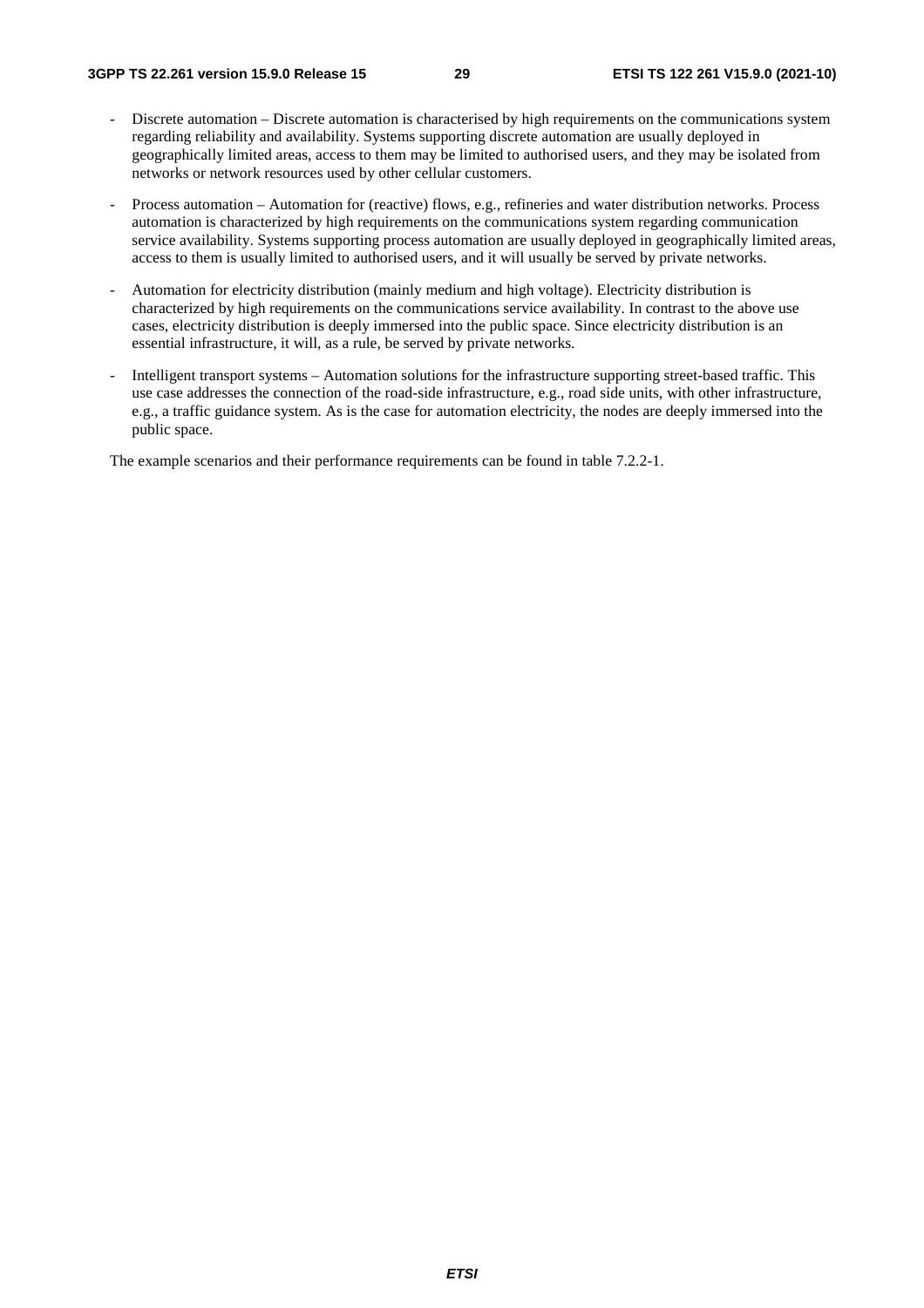| Table 7.2.2-1 Examples of performance requirements for low-latency and high-reliability scenarios. |  |  |  |  |
|----------------------------------------------------------------------------------------------------|--|--|--|--|
|----------------------------------------------------------------------------------------------------|--|--|--|--|

| <b>Scenario</b>                                              | Max.<br>allowed<br>end-to- | <b>Survival</b><br>time | Communication<br>service<br>availability                                                                                                                                         | <b>Reliability</b><br>(note 3) | <b>User</b><br>experienced<br>data rate | Payload<br>size<br>(note 4) | <b>Traffic</b><br>density | <b>Connection</b><br>density | Service area<br>dimension<br>(note 7) |
|--------------------------------------------------------------|----------------------------|-------------------------|----------------------------------------------------------------------------------------------------------------------------------------------------------------------------------|--------------------------------|-----------------------------------------|-----------------------------|---------------------------|------------------------------|---------------------------------------|
|                                                              | end                        |                         | (note 3)                                                                                                                                                                         |                                |                                         |                             | (note 5)                  | (note 6)                     |                                       |
|                                                              | latency                    |                         |                                                                                                                                                                                  |                                |                                         |                             |                           |                              |                                       |
|                                                              | (note 2)                   |                         |                                                                                                                                                                                  |                                |                                         |                             |                           |                              |                                       |
| Discrete automation                                          | 10 <sub>ms</sub>           | 0 <sub>ms</sub>         | 99,99%                                                                                                                                                                           | 99,99%                         | 10 Mbps                                 | Small to big                | 1 Tbps/km <sup>2</sup>    | 100 000/km <sup>2</sup>      | 1000 x 1000 x 30 m                    |
| Process automation -                                         | 60 ms                      | $100 \text{ ms}$        | 99,9999%                                                                                                                                                                         | 99,999%                        | 1 Mbps                                  | Small to big                | 100 Gbps/km <sup>2</sup>  | 1 000/km <sup>2</sup>        | $300 \times 300 \times 50$ m          |
| remote control                                               |                            |                         |                                                                                                                                                                                  |                                | up to 100<br><b>Mbps</b>                |                             |                           |                              |                                       |
| Process automation -                                         | 60 ms                      | 100 ms                  | 99,9%                                                                                                                                                                            | 99,9%                          | 1 Mbps                                  | Small                       | 10 Gbps/km <sup>2</sup>   | 10 000/km <sup>2</sup>       | 300 x 300 x 50                        |
| monitoring                                                   |                            |                         |                                                                                                                                                                                  |                                |                                         |                             |                           |                              |                                       |
| Electricity distribution -                                   | 40 ms                      | $25$ ms                 | 99,9%                                                                                                                                                                            | 99,9%                          | 10 Mbps                                 | Small to big                | 10 Gbps/km <sup>2</sup>   | 1 000/km <sup>2</sup>        | 100 km along power                    |
| medium voltage                                               |                            |                         |                                                                                                                                                                                  |                                |                                         |                             |                           |                              | line                                  |
| Electricity distribution -                                   | 5 <sub>ms</sub>            | 10 <sub>ms</sub>        | 99,9999%                                                                                                                                                                         | 99,999%                        | 10 Mbps                                 | Small                       | 100 Gbps/km <sup>2</sup>  | 1 000/km <sup>2</sup>        | 200 km along power                    |
| high voltage                                                 |                            |                         |                                                                                                                                                                                  |                                |                                         |                             |                           | (note 8)                     | line                                  |
| (note 1)<br>Intelligent transport                            | 30 <sub>ms</sub>           | $100 \text{ ms}$        | 99,9999%                                                                                                                                                                         | 99,999%                        | 10 Mbps                                 | Small to big                | 10 Gbps/km <sup>2</sup>   | 1 000/km <sup>2</sup>        |                                       |
| $systems -$                                                  |                            |                         |                                                                                                                                                                                  |                                |                                         |                             |                           |                              | 2 km along a road                     |
| infrastructure backhaul                                      |                            |                         |                                                                                                                                                                                  |                                |                                         |                             |                           |                              |                                       |
| Currently realised via wired communication lines.<br>NOTE 1: |                            |                         |                                                                                                                                                                                  |                                |                                         |                             |                           |                              |                                       |
| NOTE 2:                                                      |                            |                         | This is the maximum end-to-end latency allowed for the 5G system to deliver the service in the case the end-to-end latency is completely allocated to the 5G system from the     |                                |                                         |                             |                           |                              |                                       |
| UE to the Interface to Data Network.                         |                            |                         |                                                                                                                                                                                  |                                |                                         |                             |                           |                              |                                       |
| NOTE 3:                                                      |                            |                         | Communication service availability relates to the service interfaces, and reliability relates to a given system entity. One or more retransmissions of network layer packets may |                                |                                         |                             |                           |                              |                                       |
| take place in order to satisfy the reliability requirement.  |                            |                         |                                                                                                                                                                                  |                                |                                         |                             |                           |                              |                                       |
| NOTE 4:<br>Small: payload typically $\leq$ 256 bytes         |                            |                         |                                                                                                                                                                                  |                                |                                         |                             |                           |                              |                                       |
| NOTE 5:                                                      |                            |                         | Based on the assumption that all connected applications within the service volume require the user experienced data rate.                                                        |                                |                                         |                             |                           |                              |                                       |
| NOTE 6:<br>Under the assumption of 100% 5G penetration.      |                            |                         |                                                                                                                                                                                  |                                |                                         |                             |                           |                              |                                       |
| NOTE 7:<br>NOTE 8:<br>In dense urban areas.                  |                            |                         | Estimates of maximum dimensions; the last figure is the vertical dimension.                                                                                                      |                                |                                         |                             |                           |                              |                                       |
| NOTE 9:                                                      |                            |                         | All the values in this table are example values and not strict requirements. Deployment configurations should be taken into account when considering service offerings that      |                                |                                         |                             |                           |                              |                                       |
| meet the targets.                                            |                            |                         |                                                                                                                                                                                  |                                |                                         |                             |                           |                              |                                       |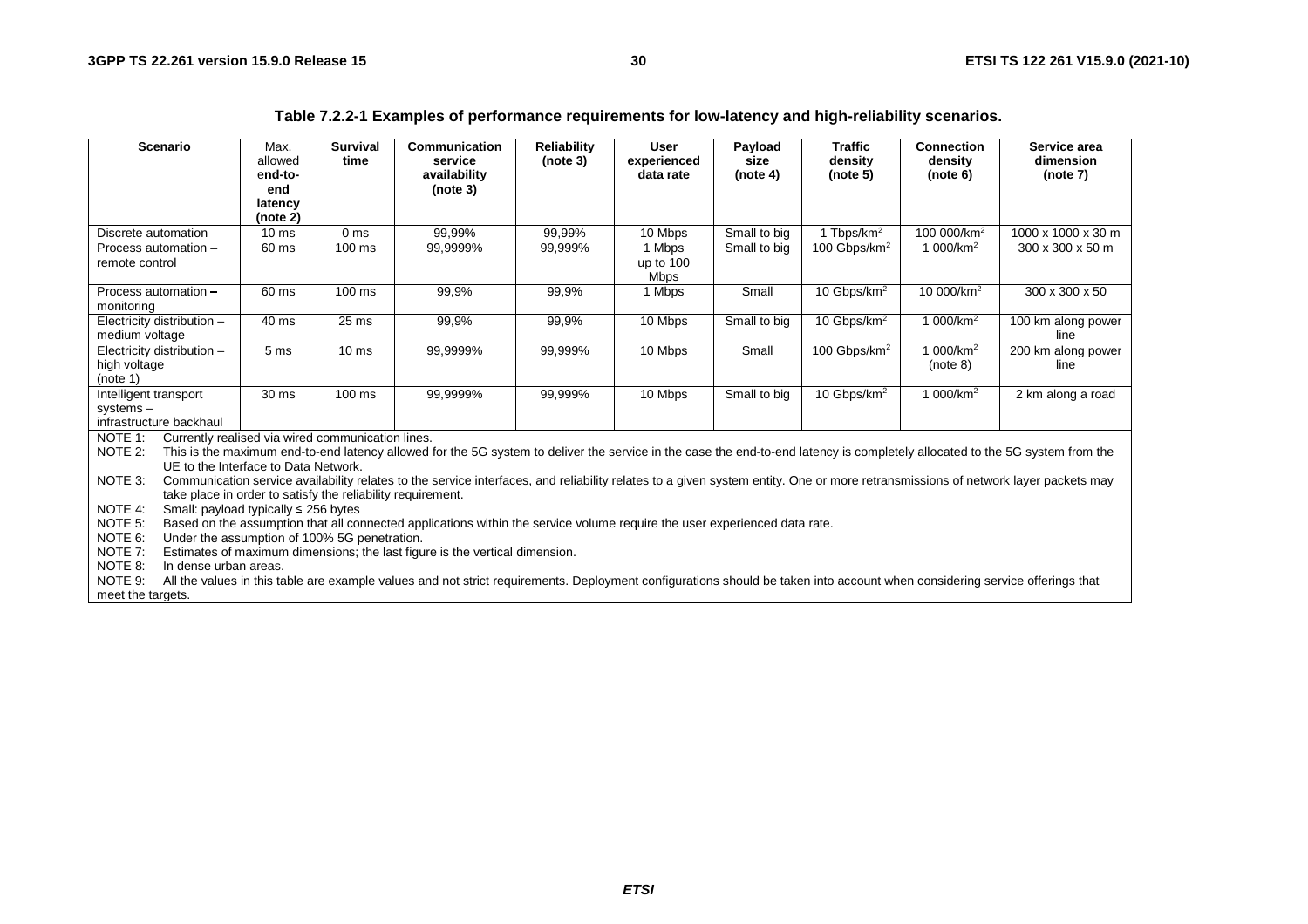To support ultra reliable low latency communication services, the 5G system shall support the transmission over the radio interface of a packet of 32 bytes with a reliability of 99,999% and a user plane latency of 1ms, as described in 3GPP TR 38.913 [18].

The 5G system shall be capable of providing sufficient QoS levels to support low latency and high reliability communication services for:

- "Discrete automation", as described in the table 7.2.2-1, with the maximum delay within the 5G system of 10 ms and 99,99% reliability.

- "Process automation – remote control", as described in the table 7.2.2-1, with the maximum delay within the 5G system of 60 ms and 99,999% reliability.

"Process automation – monitoring", as described in the table 7.2.2-1, with the maximum delay within the 5G system of 60 ms and 99,9% reliability.

"Electricity distribution – medium voltage", as described in the table  $7.2.2$ -1, with the maximum delay within the 5G system of 40 ms and 99,9% reliability.

- "Electricity distribution – high voltage", as described in the table 7.2.2-1, with the maximum delay within the 5G system of 5 ms and 99,999% reliability.

- "Intelligent transport systems – infrastructure backhaul", as described in the table 7.2.2-1, with the maximum delay within the 5G system of 30 ms and 99,999% reliability.

### 7.2.3 Other requirements

Audio-visual interaction is characterised by a human being interacting with the environment or people, or controlling a UE, and relying on audio-visual feedback. In the use cases like VR and interactive conversation the latency requirements include the latencies at the application layer (e.g., codecs), which could be specified outside of 3GPP.

To support VR environments with low motion-to-photon capabilities, the 5G system shall support:

- motion-to-photon latency in the range of 7-15ms while maintaining the required user data rate of [250Mbps] and
- motion-to-sound delay of  $\left[<20\text{ms}\right]$ .
- NOTE: The motion-to-photon latency is defined as the latency between the physical movement of a user's head and the updated picture in the VR headset. The motion-to-sound latency is the latency between the physical movement of a user's head and updated sound waves from a head mounted speaker reaching their ears.

To support interactive task completion during voice conversations the 5G system shall support low-delay speech coding for interactive conversational services (100 ms, one way mouth-to-ear).

### 7.3 High accuracy positioning

#### 7.3.1 Description

High accuracy positioning is characterized by ambitious system requirements for positioning accuracy. For example, on the factory floor, it is important to locate moving objects such as forklifts, or parts to be assembled.

#### 7.3.2 Requirements

The 5G system shall support the use of 3GPP and non-3GPP technologies to achieve high accuracy positioning.

The corresponding positioning information shall be acquired in a timely fashion, be reliable, and be available (e.g., it is possible to determine the position).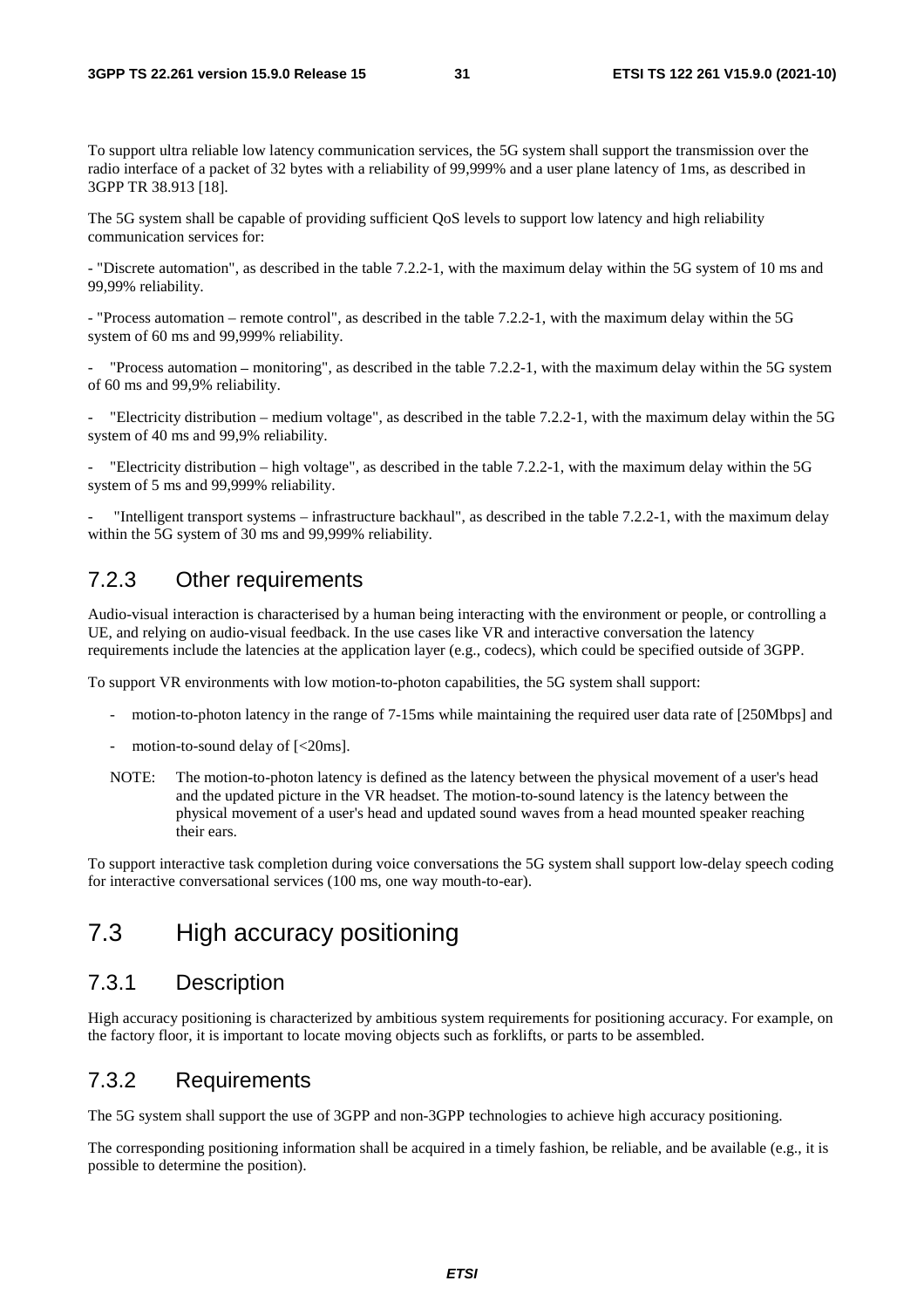UEs shall be able to share positioning information between each other e.g., to a controller if the location information cannot be processed or used locally.

## 8 Security

### 8.1 Description

IoT introduces new UEs with different life cycles, including IoT devices with no user interface (e.g., embedded sensors), long life spans during which an IoT device may change ownership several times (e.g., consumer goods), and which may not be pre-provisioned (e.g., consumer goods). These drive a need for secure mechanisms to dynamically establish or refresh credentials and subscriptions. New access technologies, including licensed and unlicensed, 3GPP and non-3GPP, drive a need for access independent security that is seamlessly available while the IoT device is active. High-end smartphones, UAVs, and factory automation drive a need for protection against theft and fraud. A high level of 5G security is essential for low-latency and high-reliability communication, e.g., in industrial automation, industrial IoT, and the Smart Grid. Expansion into enterprise, vehicular, and public safety markets drive a need for increased end user privacy protection. 5G security addresses all of these new needs while continuing to provide security consistent with prior 3GPP systems.

### 8.2 General

The 5G system shall support a secure mechanism to store cached data.

The 5G system shall support a secure mechanism to access a content caching application.

The 5G system shall support a secure mechanism to access a service or an application in an operator's Service Hosting Environment.

The 5G system shall enable support of an access independent security framework.

The 5G system shall support a mechanism for the operator to authorize subscribers of other PLMNs to receive temporary service (e.g., mission critical services).

The 5G system shall be able to provide temporary service for authorized users without access to their home network (e.g., IOPS, mission critical services).

The 5G system shall allow the operator to authorize a 3<sup>rd</sup> party to create, modify and delete network slices, subject to an agreement between the 3<sup>rd</sup> party and the network operator.

 $3GPP$  subscription identifier(s) and long term key(s) shall be stored and processed within a UE using a tamper resistant secure hardware component. This requirement does not apply to non-AKA based subscription credentials used for private networks.

The 5G system shall support a secure mechanism to protect relayed data from being intercepted by a relay UE.

Subject to HPLMN policy as well as its service and operational needs, any USIM able to access EPS instead of a 5G USIM may be used to authenticate a user in a 5G system to access supported services according to the user's subscription .

### 8.3 Authentication

The 5G system shall support an efficient means to authenticate a user to an IoT device (e.g., biometrics).

The 5G system shall be able to support authentication over a non-3GPP access technology using 3GPP credentials.

The 5G system shall support operator controlled alternative authentication methods (i.e., alternative to AKA) with different types of credentials for network access for IoT devices in isolated deployment scenarios (e.g., for industrial automation).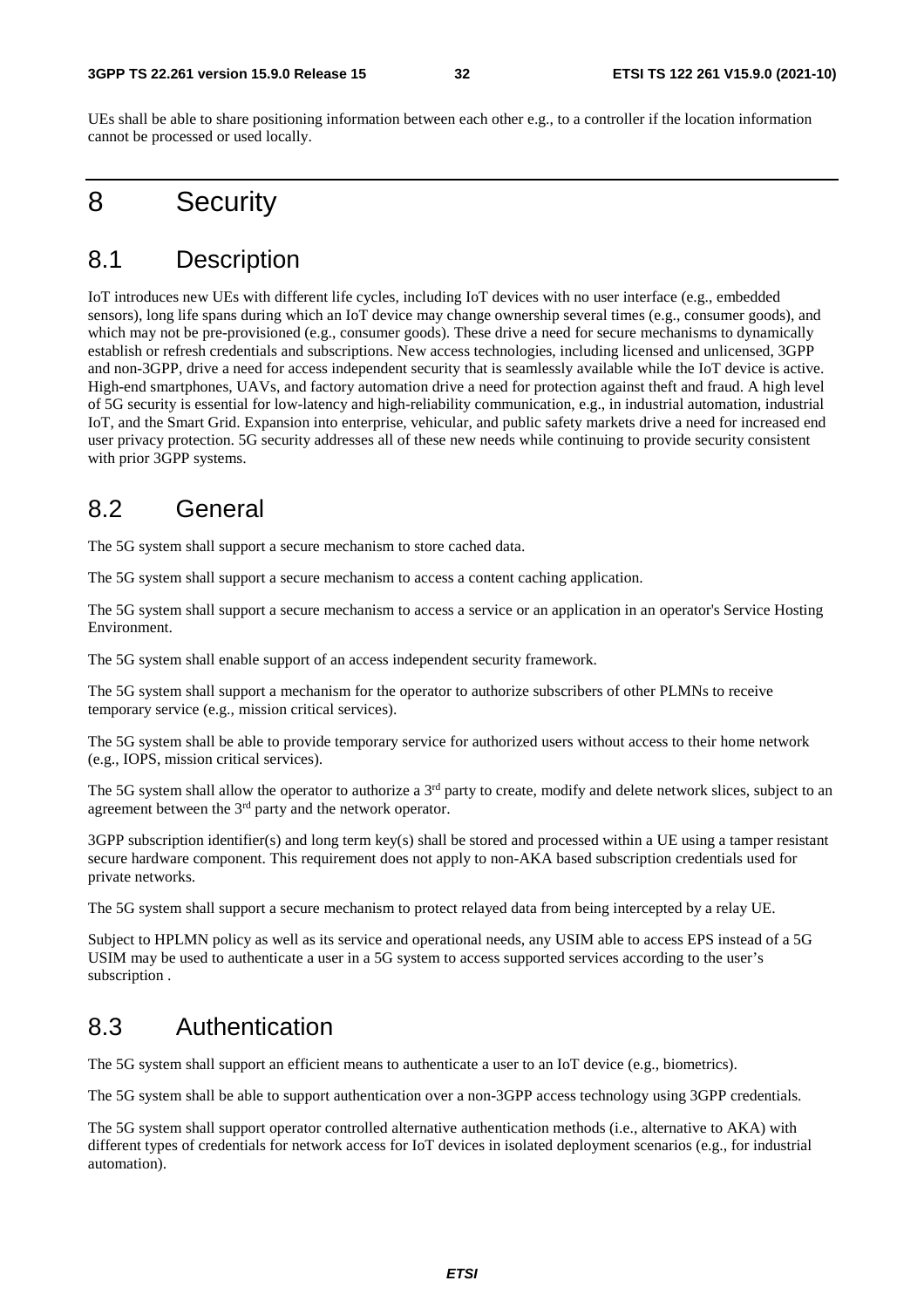## 8.4 Authorization

The 5G system shall allow the operator to authorize an IoT device to use one or more 5G system features that are restricted to IoT devices.

Based on operator policy, before establishing a direct device connection using a non-3GPP access technology, IoT devices may use 3GPP credentials to determine if they are authorized to engage in direct device connection.

Based on operator policy, the 5G system shall provide a means to verify whether a UE is authorized to use prioritized network access for a specific service.

### 8.5 Identity management

The 5G system shall provide a mechanism for an operator to allow access from a UE using a temporary identifier that hides its subscriber identity.

The HPLMN shall be able to associate a temporary identifier to a UE's subscriber identity.

The 5G system shall be able to protect subscriber identity and other user identifying information from passive attacks.

Subject to regional or national regulatory requirements, the 5G system shall be able to protect subscriber identity and other user identifying information from active attacks.

The 5G system shall be able to allow the equipment identifier to be collected by legitimate entity regardless of UE's user interface, when required.

The 5G system shall be able to support identification of subscriptions independently of identification of equipment.

The 5G system shall support a secure mechanism to collect system information while ensuring end-user and application privacy (e.g., application level information is not to be related to an individual user identity or subscriber identity and UE information is not to be related to an individual subscriber identity).

For a private network using 5G technology, the 5G system shall support network access using identities, credentials, and authentication methods provided and managed by a 3rd party and supported by 3GPP.

### 8.6 Regulatory

The 5G system shall support regional or national regulatory requirements for all supported access networks.

The 5G system shall support Lawful Intercept subject to regional or national regulatory requirements.

### 8.7 Fraud protection

Subject to regional or national regulatory requirements, the 5G system shall support a secure mechanism for allowing an authorized entity to disable from normal operation of a UE reported as stolen.

Subject to regional or national regulatory requirements, the 5G system shall support a secure mechanism for allowing an authorized entity to re-enable a recovered stolen UE to normal operation.

The 5G system shall be able to protect user location information from passive attacks.

Subject to regional or national regulatory requirements, the 5G system shall be able to protect user location information from active attacks.

### 8.8 Resource efficiency

The 5G system shall minimize security signalling overhead without compromising the security level of the 3GPP system.

The 5G system shall support an efficient secure mechanism to transmit the same data (e.g., service provisioning multiple sensors) to multiple UEs.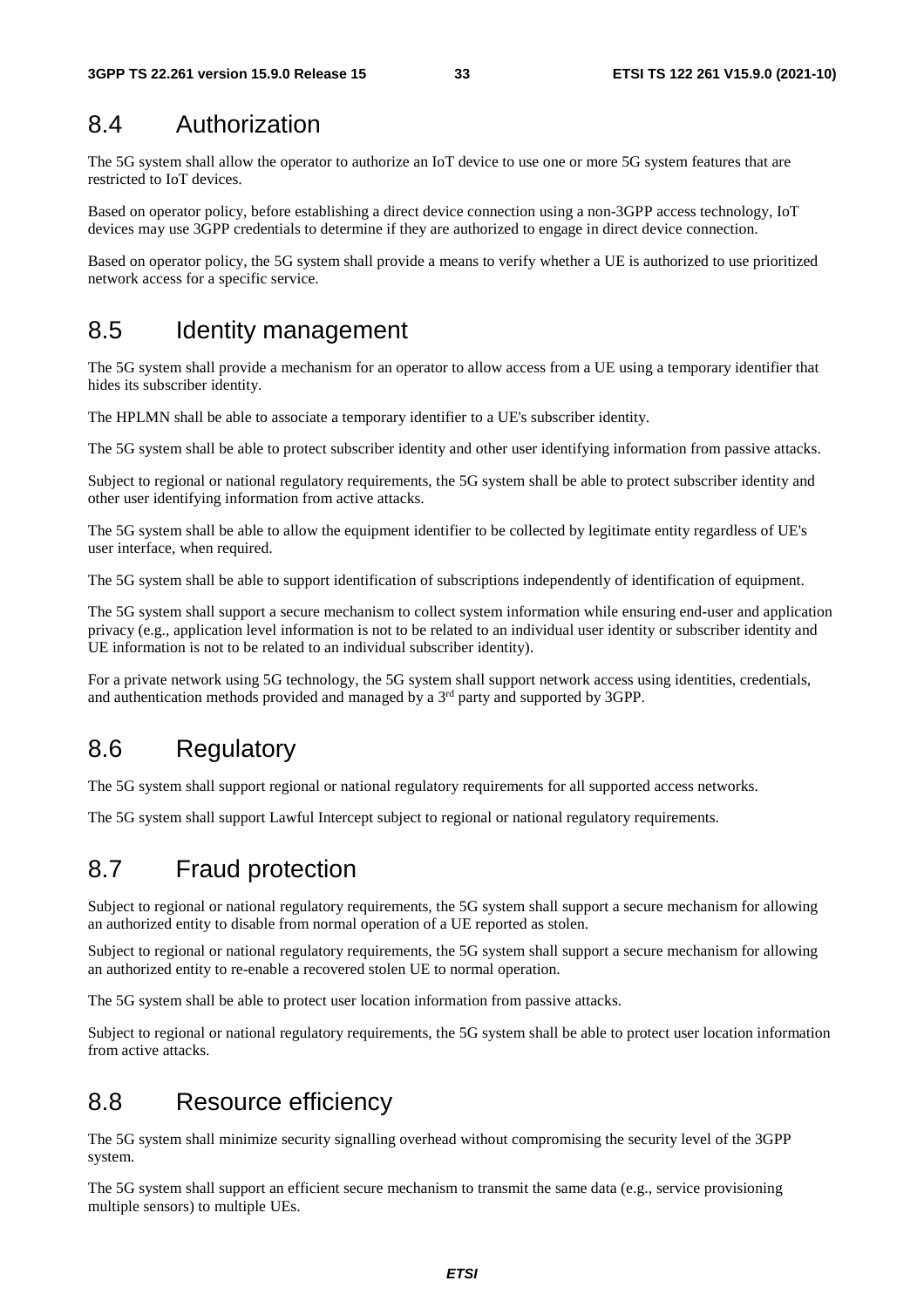## 9 Charging aspects

The following set of requirements complement the requirements listed in 3GPP TS 22.115 [11]. The requirements apply for both home and roaming cases.

The 5G core network shall support collection of all charging information on either a network or a slice basis.

The 5G core network shall support collection of charging information for alternative authentication mechanisms.

The 5G core network shall support collection of charging information associated with each serving MNO when multinetwork connectivity is used under the control of the home operator.

The 5G core network shall support charging for services/applications in an operator's Service Hosting Environment.

The 5G core network shall support charging for content delivered from a content caching application.

The 5G core network shall support collection of charging information based on the access type (e.g., 3GPP, non-3GPP).

The 5G core network shall support collection of charging information based on the slice that the UE accesses.

The 5G core network shall support collection of charging information based on the capacity and performance metrics.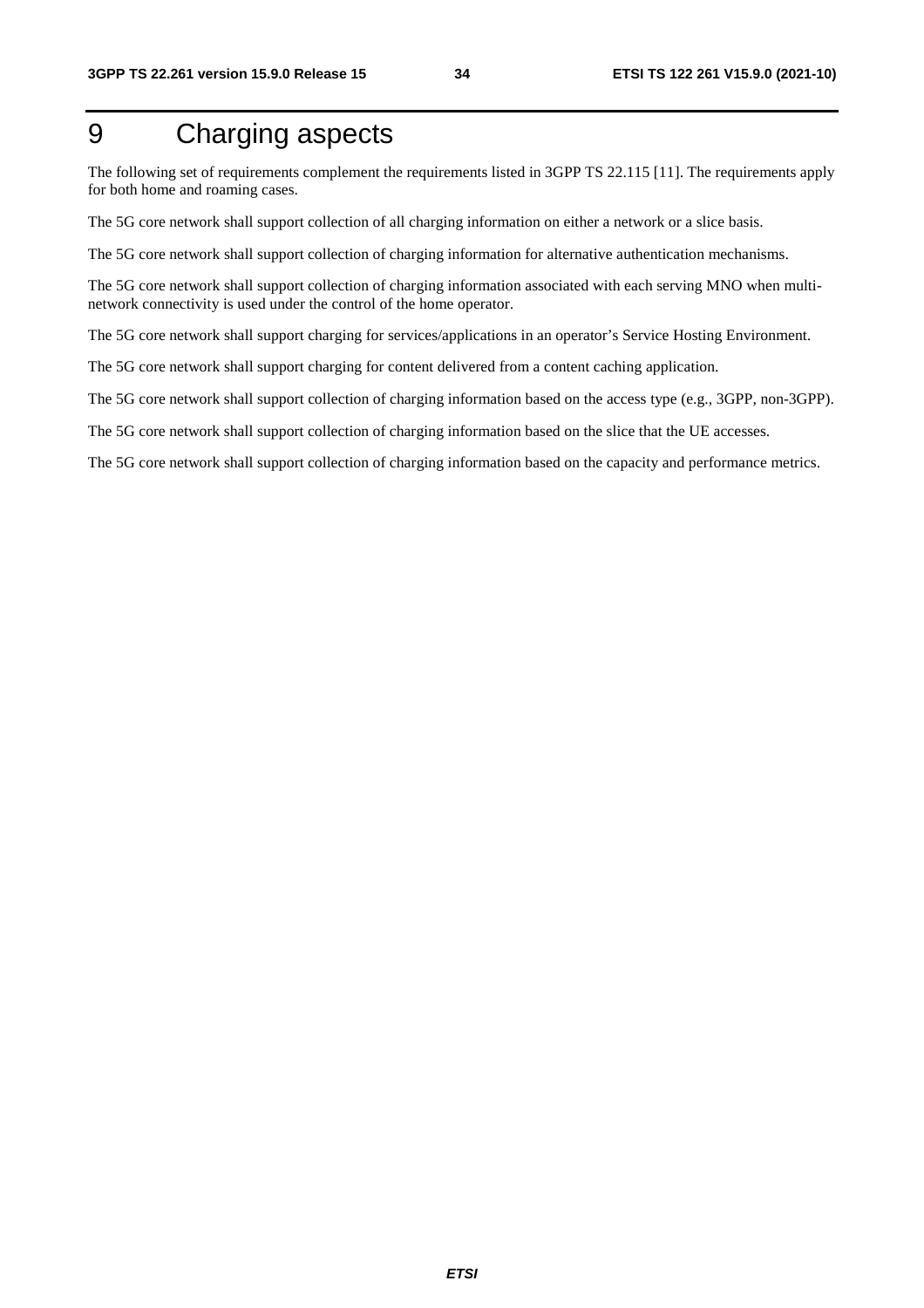## Annex A (informative): Latency needs to support example use cases from vertical industries

The latency values required to support the potential opportunities in the use cases on vertical industries are summarised in table A.1-1 based on the NGMN white paper on vertical industries [4]. Latency in this table refers to the end-to-end latency at the application layer as defined in clause 3.

| Services/<br>Use cases | Automotive use cases                                                                                                                                                                                                                                                                                                                                                                                                                                                                  | Transport, logistics, IoT<br>use cases                                                                                                                                                                                                                       | Health and wellness,<br>smart cities use cases                                                                                                                                                                                                                                                                                                                                                                                                                                                        | <b>Media and entertainment</b>                                                                                                                                                                                                                  |
|------------------------|---------------------------------------------------------------------------------------------------------------------------------------------------------------------------------------------------------------------------------------------------------------------------------------------------------------------------------------------------------------------------------------------------------------------------------------------------------------------------------------|--------------------------------------------------------------------------------------------------------------------------------------------------------------------------------------------------------------------------------------------------------------|-------------------------------------------------------------------------------------------------------------------------------------------------------------------------------------------------------------------------------------------------------------------------------------------------------------------------------------------------------------------------------------------------------------------------------------------------------------------------------------------------------|-------------------------------------------------------------------------------------------------------------------------------------------------------------------------------------------------------------------------------------------------|
| Description            | Expand detectable range<br>beyond on board sensor<br>capability by sharing views<br>or detected objects among<br>traffic participants,<br>coordinate trajectories<br>among vehicles, sharing<br>coarse driving intention,<br>real-time remote operation<br>of vehicles                                                                                                                                                                                                                | Real-time sensing,<br>reporting, feedback,<br>control, remote, asset<br>tracking, monitoring;<br>context-aware services,<br>recommendations at<br>shopping mall, airport                                                                                     | Live video feed (4K, 8K,<br>3D for remote healthcare<br>(consultation, monitoring)<br>and assisted surgery, real-<br>time commands to control<br>medical devices for<br>treatment (e.g.,<br>medication, surgery);<br>remote monitoring,<br>surveillance and guidance<br>for citizens and law<br>enforcement officers.                                                                                                                                                                                 | Media production services<br>based on aggregation of<br>various media feeds at<br>servers; real-time peer-to-<br>peer or server-client<br>sharing of data (object<br>information) for<br>collaborative gaming, live<br>streaming at live events |
| Latency                | For mid/long-term<br>environment modelling<br>(dynamic high-definition<br>digital map update):<br>Not time-critical (100 ms<br>end-to-end)<br>For short term environment<br>modelling (sensor sharing):<br><20 ms end-to-end<br>For cooperation<br>(coordinated control):<br><3 ms end-to-end for<br>platooning,<br><10 ms end-to-end for<br>cooperative manoeuvres.<br><100 ms end-to-end<br>for coarse driving intention<br>For remote vehicle<br>operation:<br>10-30 ms end-to-end | For massive connectivity<br>for time-critical sensing<br>and feedback:<br><30 ms end-to-end.<br>For remote drone<br>operation and cooperative<br>farm machinery:<br>10-30 ms end-to-end<br>Real-time control for<br>discrete automation:<br>≤1 ms end-to-end | For real-time video/<br>telepresence/augmented<br>reality for remote<br>healthcare and assisted<br>surgery, for monitoring and<br>guidance (smart cities):<br>100 ms end-to-end<br>Real-time command and<br>control for remote<br>medication and surgery:<br>10-100 ms end-to-end<br>For smart grid:<br><5 ms end-to-end for<br>transmission/grid<br>backbone.<br><50 ms end-to-end for<br>distribution/grid backhaul,<br>Time-critical sensing and<br>feedback for smart cities:<br>30 ms end-to-end | For live streaming in<br>crowded areas, services<br>for media production,<br>augmented reality for<br>collaborative gaming etc.:<br>20 ms end-to-end                                                                                            |

**Table A.1-1 Latency needs to support example use cases from vertical industries.**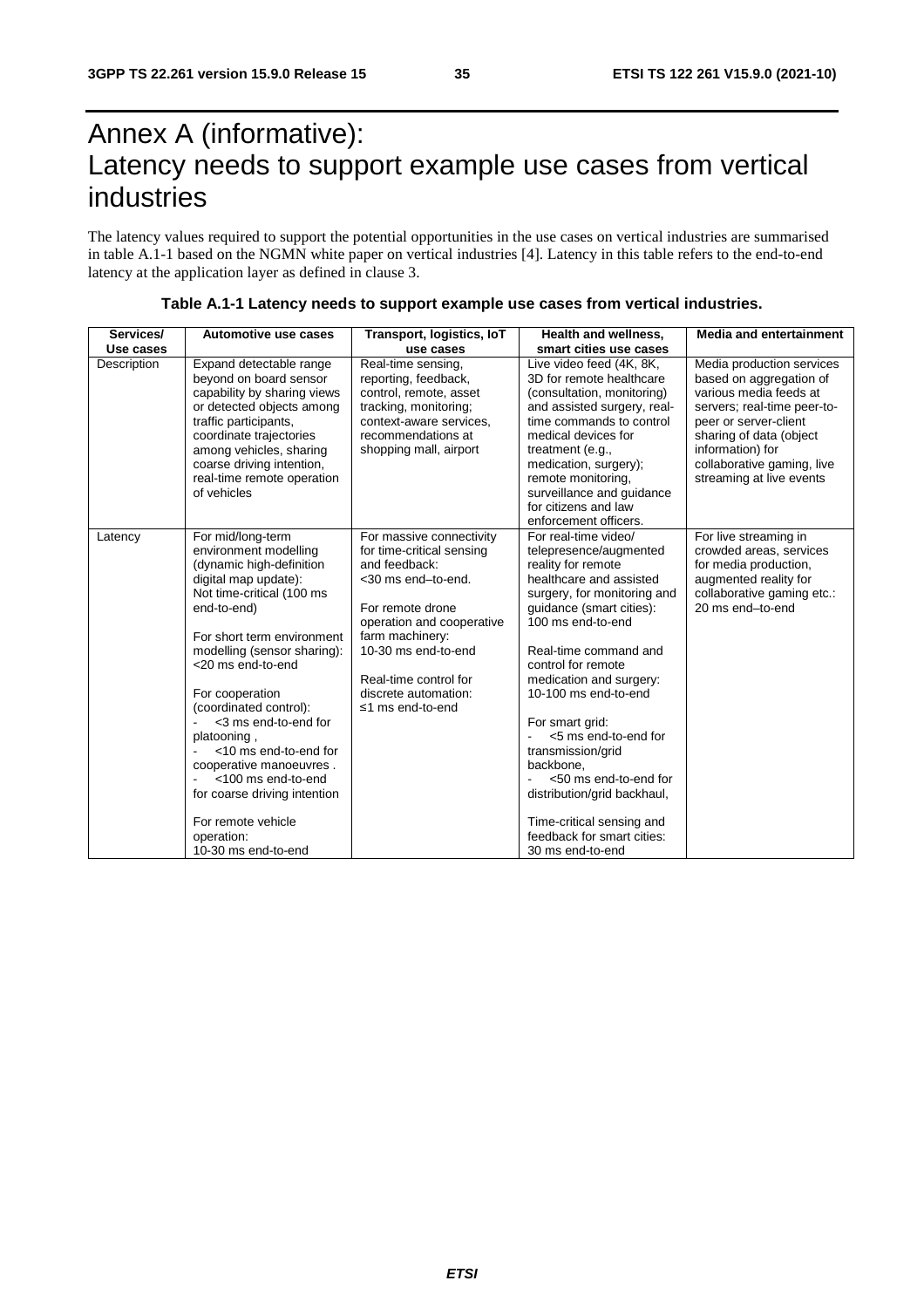## Annex B (informative): Positioning accuracy needs to support example use cases from vertical industries

The positioning accuracy values required to support the potential opportunities in the use cases on vertical industries are summarised in table B.1-1 based on the NGMN white paper on vertical industries [4].

| Services/Use            | Automotive use cases                                                                                                                                                                                                                                                                                                                                                                                                                                                                     | Transport, logistics,                                                                                                                                                                                                                                                                                       | Health and wellness,                                                                                                                                                                                                                                                                                             | <b>Media and entertainment</b>                                                                                                                                                                                  |
|-------------------------|------------------------------------------------------------------------------------------------------------------------------------------------------------------------------------------------------------------------------------------------------------------------------------------------------------------------------------------------------------------------------------------------------------------------------------------------------------------------------------------|-------------------------------------------------------------------------------------------------------------------------------------------------------------------------------------------------------------------------------------------------------------------------------------------------------------|------------------------------------------------------------------------------------------------------------------------------------------------------------------------------------------------------------------------------------------------------------------------------------------------------------------|-----------------------------------------------------------------------------------------------------------------------------------------------------------------------------------------------------------------|
| cases<br>Description    | Uploading of sensed data to<br>servers for dynamic digital<br>map update; expand<br>detectable range beyond on<br>board sensor capability by<br>sharing views or detected<br>objects, coordinate trajectories<br>among vehicles, sharing<br>coarse driving intention, real-<br>time remote operation of<br>vehicles.                                                                                                                                                                     | <b>IoT</b> use cases<br>Sensing, reporting,<br>feedback, control,<br>related to predictive<br>maintenance, asset<br>tracking, monitoring;<br>context-aware services,<br>recommendations at<br>shopping mall, airport,<br>etc.                                                                               | smart cities use cases<br>Remote healthcare and<br>assisted surgery; real-<br>time commands to<br>control medical devices;<br>connectivity for sensors,<br>wearable devices and<br>other medical devices:<br>remote monitoring,<br>surveillance and<br>quidance for citizens<br>and law enforcement<br>officers. | Media production services<br>based on aggregation of<br>various media feeds at<br>servers; real-time peer-to-<br>peer or server-client sharing<br>of data (object information)<br>for collaborative gaming      |
| Positioning<br>accuracy | For mid/long-term environment<br>modelling (dynamic high-<br>definition digital map update):<br><30 cm relative to other<br>map objects<br>For short term environment<br>modelling (sensor sharing), for<br>cooperation (coordinated<br>control), remote vehicle<br>operation:<br>$<$ 30 cm (can be $<$ 10 cm in<br>certain cases, e.g., parking,<br>pedestrian);<br><1 m for sharing coarse<br>driving intention (coordinated<br>control), e.g., changing lanes,<br>merging at highway. | For massive connectivity<br>for non-time-critical<br>sensing and time-critical<br>sensing and feedback:<br>$30 \text{ cm} - 1 \text{ m}$<br>sufficient for many<br>applications<br>$<$ 30 cm for<br>applications that require<br>exact localization (e.g.,<br>tracking specific objects<br>in a warehouse). | For remote healthcare<br>and assisted surgery; for<br>real-time monitoring for<br>smart cities:<br>$1-10$ m, e.g., remote<br>assisted surgery,<br>wellness monitoring;<br>remote monitoring<br>(surveillance) and<br>quidance for citizens.                                                                      | For media production and<br>collaborative gaming:<br>$30$ cm $-1$ m, e.g., location<br>data that could help media<br>production process,<br>create new gaming<br>applications utilising location<br>information |
|                         | Indoor positioning also<br>needed, e.g., tunnels, parking.                                                                                                                                                                                                                                                                                                                                                                                                                               | Indoor positioning also<br>needed, e.g.,<br>warehouse, airport, train<br>station.                                                                                                                                                                                                                           | Indoor positioning also<br>needed, e.g., house,<br>medical centre                                                                                                                                                                                                                                                | Indoor positioning may also<br>be useful                                                                                                                                                                        |

| Table B.1-1 Positioning accuracy needs to support example use cases from vertical industries. |  |
|-----------------------------------------------------------------------------------------------|--|
|-----------------------------------------------------------------------------------------------|--|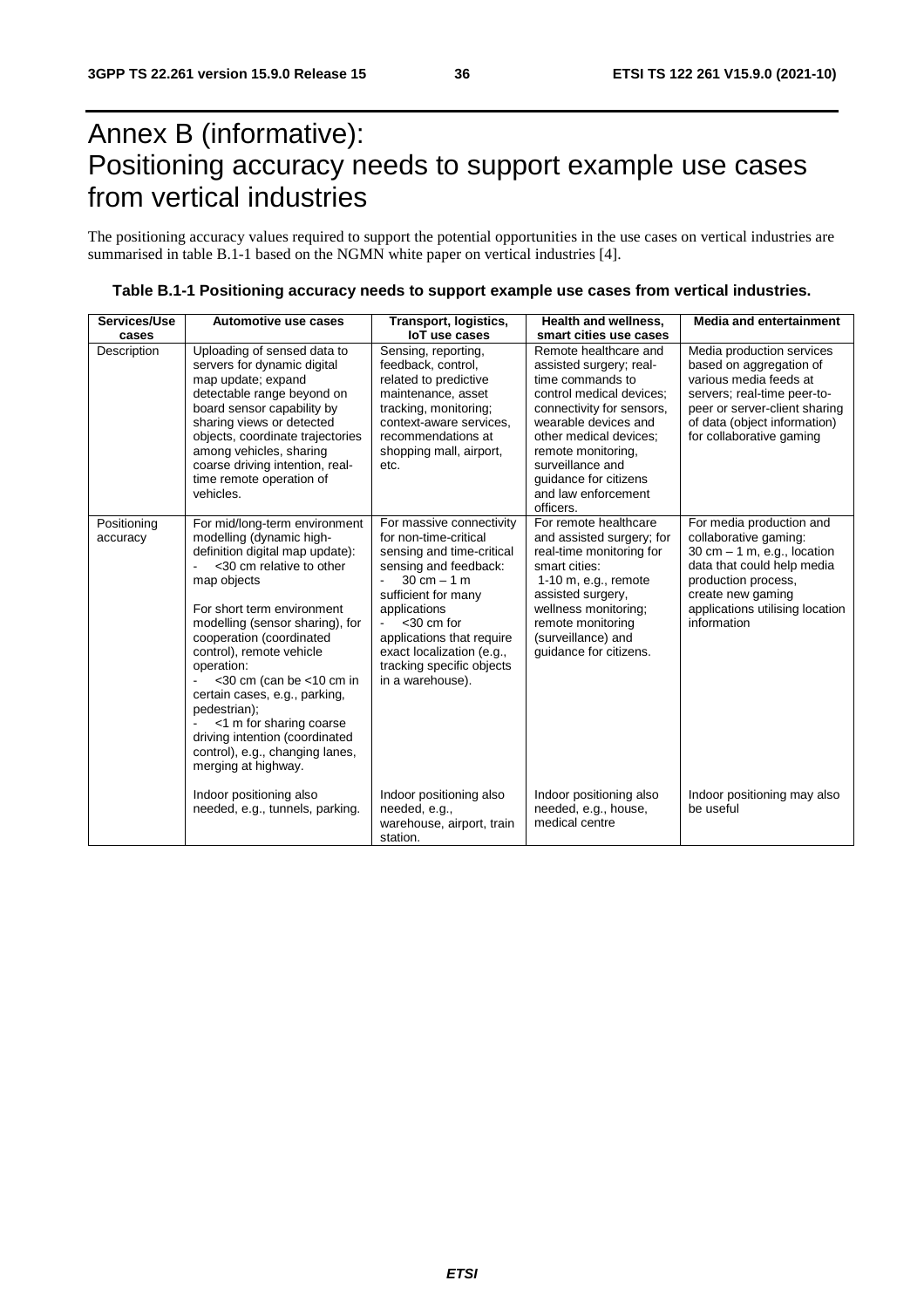## Annex C (informative): Relation of communication service availability and reliability

Communication service availability and reliability are well known terms used not only within 3GPP but also in vertical industries (IEC 61907 [12]). Communication service availability addresses the availability of a communication service, in vertical applications usually in accordance to IEC 61907 [12]. Reliability addresses the availability of the communication network. The relation of both terms is depicted in figure C-1.



**Figure C-1: Illustration of the concepts communication service availability and reliability.** 

As depicted, reliability covers the communication-related aspects between two nodes (here: end nodes), while communication service availability addresses the communication-related aspects between two communication service interfaces. In other words, the "gap" between both concepts is the communication interface. This might seem to be a small difference, but this difference can lead to situations, where reliability and communication service availability have different values.

#### **Example: traffic gets "stuck"**

The related scenario is depicted in figure C-2.



#### **Figure C-2: Example in which communication service availability and reliability have different values. Packets are reliably transmitted from the communication service interface A to end node B, but they are not exposed at the communication service interface B.**

This scenario addresses unicast communication from application A to B. The packets are handed over from the application to the communication network at the communication service interface A, and the packets are then transmitted to the end node B. In this example, the packets received by end node B are not exposed at the communication service interface B. So, even if all packets that are handed over to end node A are successfully delivered to end node B within the time constraint required by the targeted service, i.e. even if the reliability is 100%, the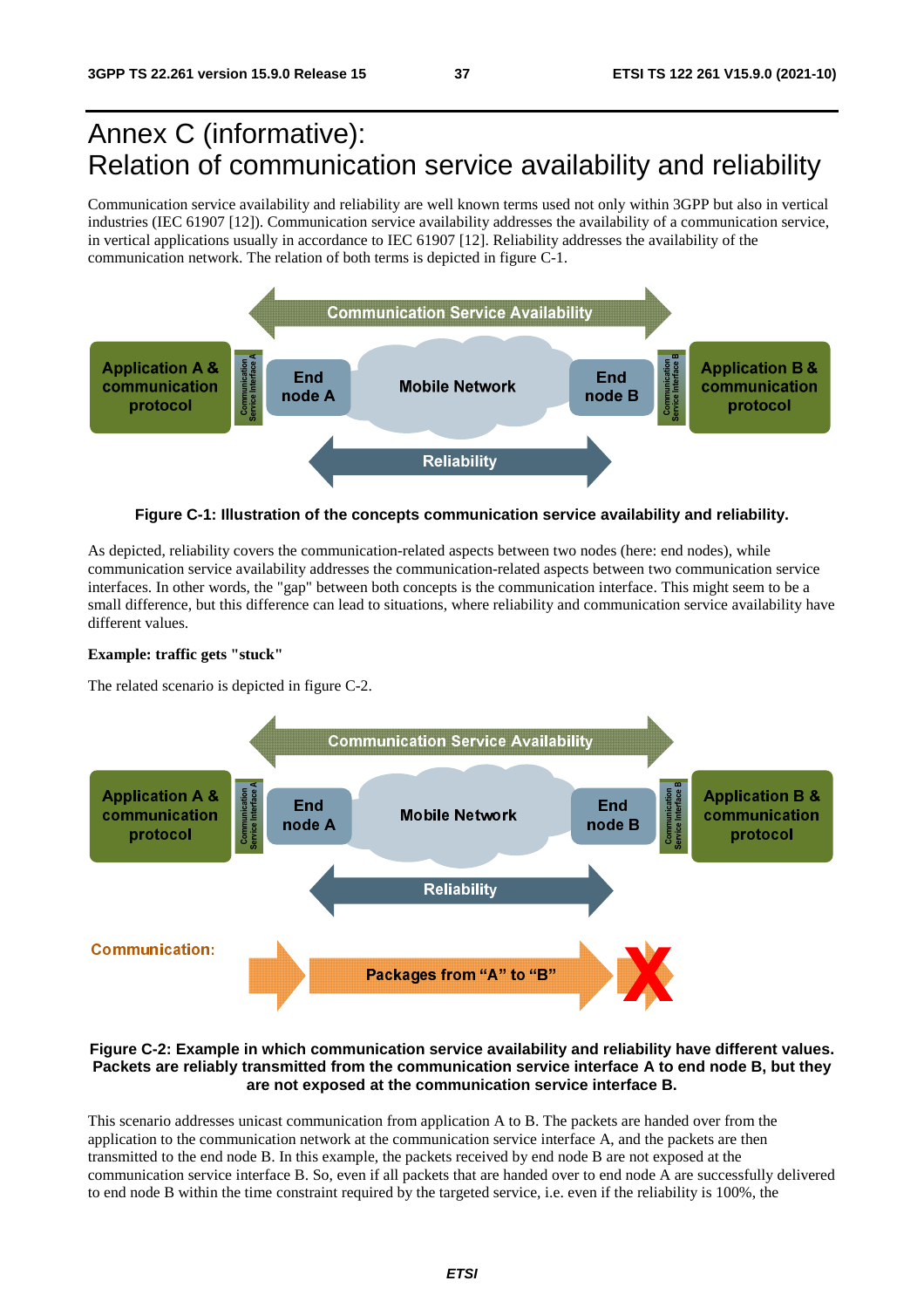communication service availability is 0% since no packets arrive at the "end", i.e. the communication service interface B.

#### **Example: less capacity than agreed**

The related scenario is depicted in figure C-3.



#### **Figure C-3: Example in which communication service availability and reliability have different values. Only half of the packets handed over to the end node A are actually transmitted to end node B and handed over to application B at the communication service interface B.**

This scenario describes unicast communication of evenly interspersed packets from application A to B. The packets are handed over from the application to the communication network at the communication service interface A, and the packets are then transmitted to the end node B. However, only every second packet is actually successfully handed over to end node A and then transmitted to end node B. Thus, only half of the packets arrive at application B. Note though that the reliability of the mobile network is 100%, since all packets transmitted by end node A are delivered to end node B within the time constraint required by the targeted service. However, depending on the agreed QoS, the communication service availability can be of the same value as the reliability or much lower. For instance, if the agreed survival time is larger than the time between three packets at the communication service interface A, communication service availability and reliability have the same value. However, if―due to the loss of packets at the communication service interface A—the effective bandwidth between application A and B is lower than the agreed value, the communication service availability is 0%.

Note that the shortest time interval over which the communication service availability should be calculated is the sum of end-to-end latency, jitter, and survival time.

#### **Example: heterogeneous network**

The related scenario is depicted in figure C-4.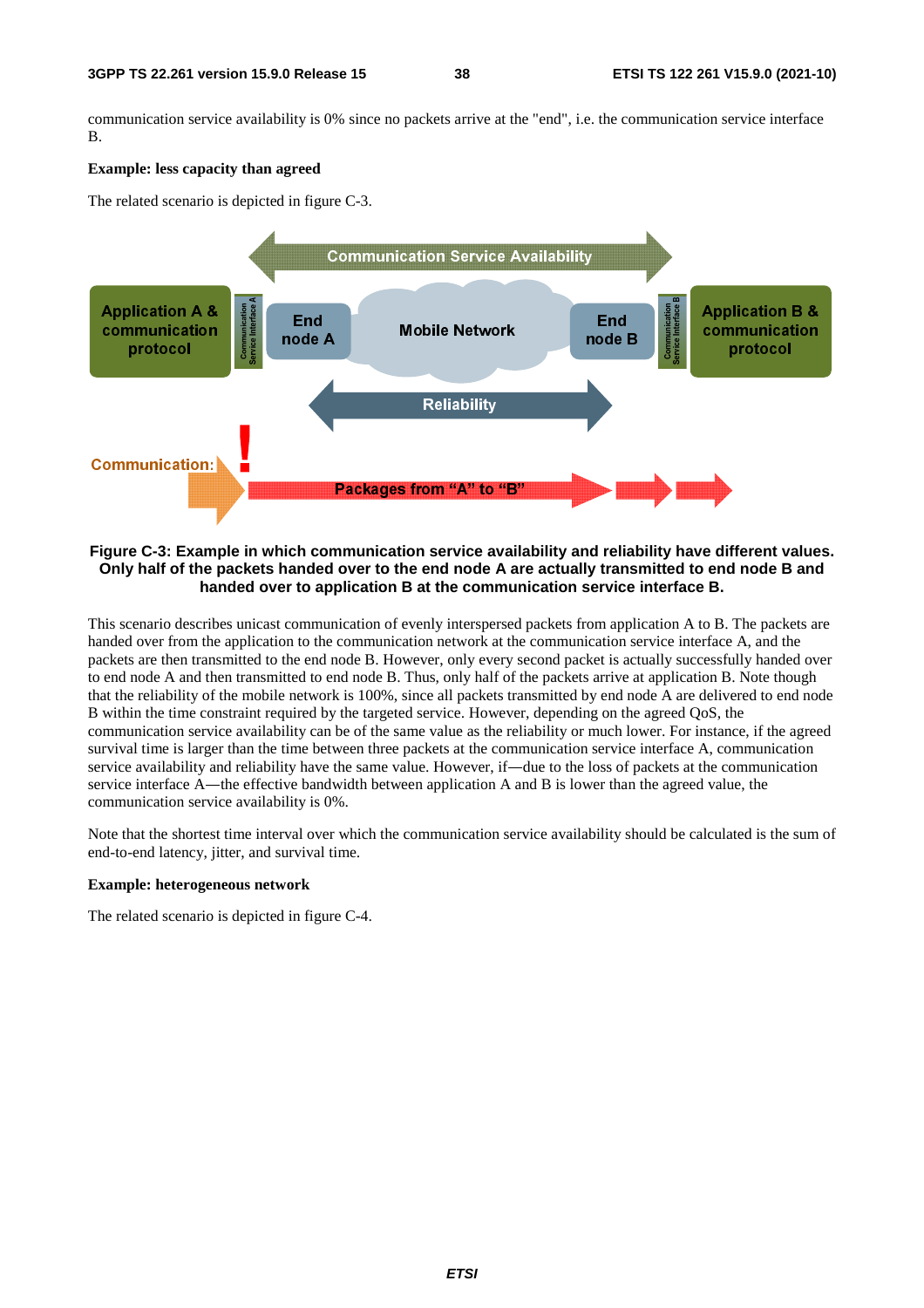

#### **Figure C-4: Example in which communication service availability and reliability have different values. Packets are delivered over a daisy chain of a mobile network and another network (e.g., IEEE 802.11n based). Reliability is evaluated for the mobile network only, while communication service availability depends on the performance of both networks.**

This scenario is not in scope for this specification, since it pertains to the particular deployment of a mobile network, but we discuss it nonetheless, as this example provides valuable insight for network operators.

This scenario describes unicast communication from application A to B. The packets are handed over from the application to the communication network at the communication service interface A, and the packets are then transmitted to the end node B. In this example, the packets are transmitted over two daisy-chained networks―one mobile network according to 3GPP specifications, and another network, e.g. a network based on IEEE 802.11n. As in the other examples above, communication service availability is measured between the two communication service interfaces, but the reliability is only measured between end node A and the router node. This has implications for, e.g., the maximum communication latency allowed for each network. In case the agreed end-to-end latency between the service interfaces is, for instance, 100 ms, and the 802.11n network has a latency of 30 ms, the maximum allowable latency for packages in the mobile network is 70 ms (NOTE). So, if the latency in the mobile network exceeds 70 ms, the communication service availability is 0%, despite the agreed QoS stipulating a larger end-to-end latency, i.e. 100 ms.

NOTE: The transit time through the router node is not considered here. It is assumed to be very small and much less than 100 ms.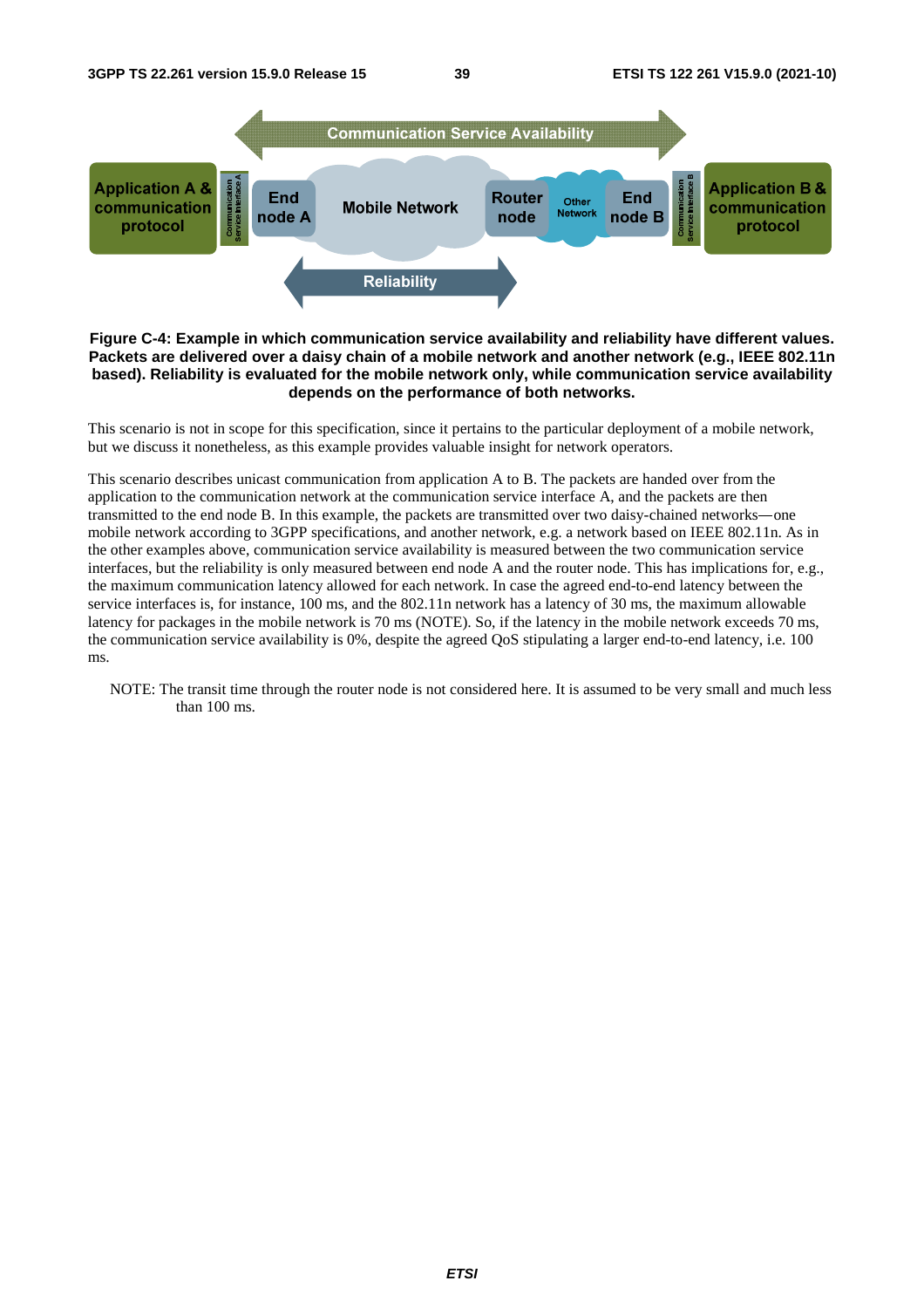## Annex D (informative): Low-latency and high-reliability communication use cases

### D.1 Discrete automation – motion control

Industrial factory automation requires communications for closed-loop control applications. Examples for such applications are motion control of robots, machine tools, as well as packaging and printing machines. All other discreteautomation applications are addressed in Annex D.2.

The corresponding industrial communication solutions are referred to as fieldbusses. The pertinent standard suite is IEC 61158. Note that clock synchronization is an integral part of fieldbusses used for motion control.

In motion control applications, a controller interacts with a large number of sensors and actuators (e.g., up to 100), which are integrated in a manufacturing unit. The resulting sensor/actuator density is often very high (up to 1 m<sup>-3</sup>). Many such manufacturing units may have to be supported within close proximity within a factory (e.g., up to 100 in automobile assembly line production).

In a closed-loop control application, the controller periodically submits instructions to a set of sensor/actuator devices, which return a response within a cycle time. The messages, referred to as telegrams, are typically small  $(\leq 56$  bytes). The cycle time can be as low as 2 ms, setting stringent end-to-end latency constraints on telegram forwarding (1 ms). Additional constraints on isochronous telegram delivery add tight constraints on jitter  $(1 \mu s)$ , and the communication service has also to be highly available (99,9999%).

Multi-robot cooperation is a case in closed-loop control where a group of robots collaborate to conduct an action, for example, symmetrical welding of a car body to minimize deformation. This requires isochronous operation between all robots. For multi-robot cooperation, the jitter  $(1\mu s)$  is among the command messages of a control event to the group robots.

To meet the stringent requirements of closed-loop factory automation, the following considerations may have to be taken:

- Limitation to short-range communications.
- Use of direct device connection between the controller and actuators.
- Allocation of licensed spectrum for closed-loop control operations. Licensed spectrum may further be used as a complement to unlicensed spectrum, e.g., to enhance reliability.
- Reservation of dedicated air-interface resources for each link.
- Combination of multiple diversity techniques to approach the high reliability target within stringent end-to-end latency constraints such as frequency, antenna, and various forms of spatial diversity, e.g., via relaying
- Utilizing OTA time synchronization to satisfy jitter constraints for isochronous operation.

A typical industrial closed-loop motion control application is based on individual control events. Each closed-loop control event consists of a downlink transaction followed by a synchronous uplink transaction, both of which are executed within a cycle time. Control events within a manufacturing unit may have to occur isochronously. Factory automation considers application-layer transaction cycles between controller devices and sensor/actuator devices. Each transaction cycle consists of (1) a command sent by the controller to the sensor/actuator (downlink), (2) applicationlayer processing on the sensor/actuator device, and (3) a subsequent response by the sensor/actuator to the controller (uplink). Cycle time includes the entire transaction from the transmission of a command by the controller to the reception of a response by the controller. It includes all lower layer processes and latencies on the air interface as well the application-layer processing time on the sensor/actuator.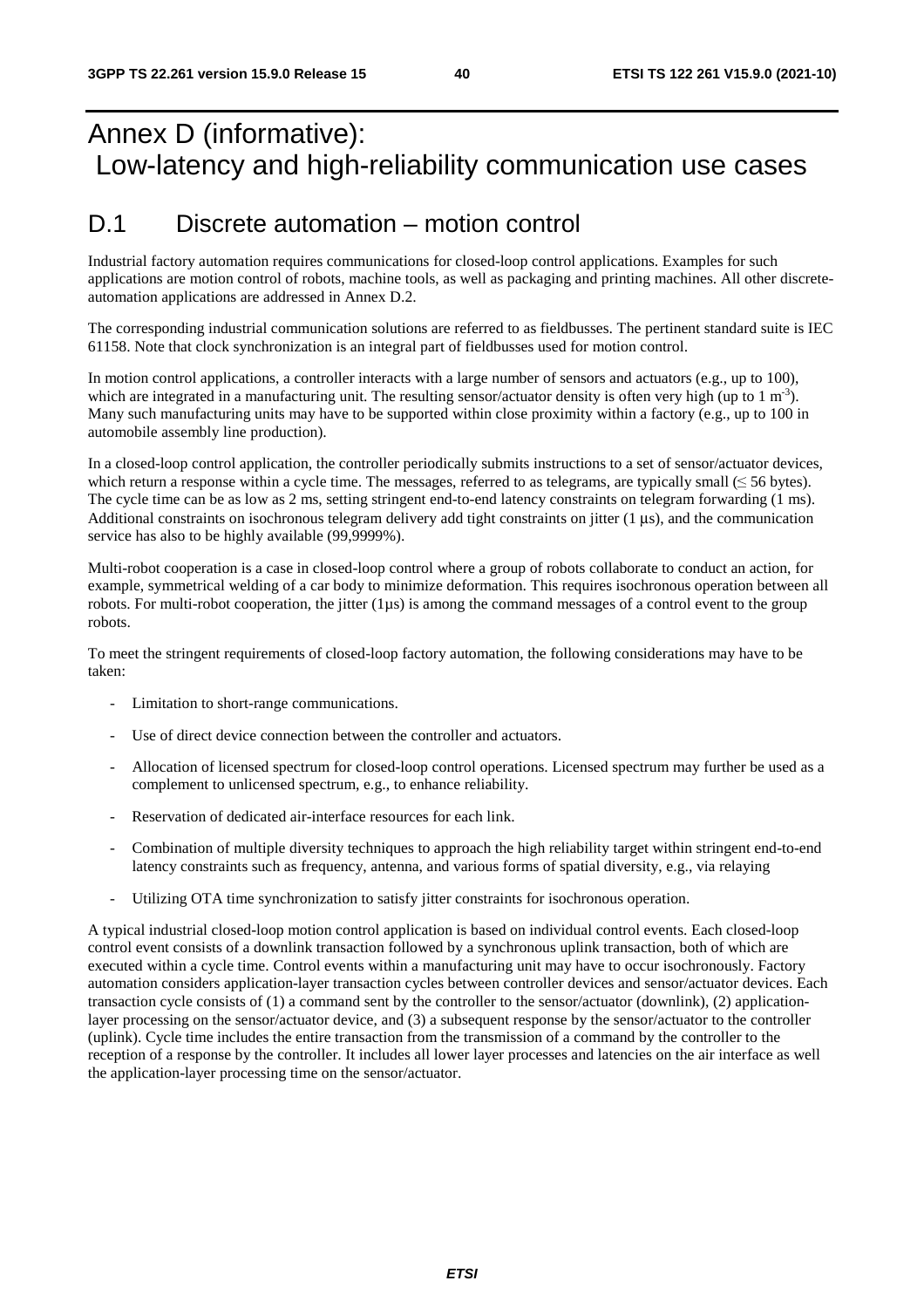

#### **Figure D.1-1: Communication path for isochronous control cycles within factory units. Step 1 (red): controller requests sensor data (or an actuator to conduct actuation) from the sensor/actuator (S/A). Step 2 (blue): sensor sends measurement information (or acknowledges actuation) to controller.**

Figure D.1-1 depicts how communication may occur in factory automation. In this use case, communication is confined to local controller-to-sensor/actuator interaction within each manufacturing unit. Repeaters may provide spatial diversity to enhance reliability.

### D.1.1 Service area and connection density

The maximum service volume in motion control is currently set by hoisting solutions, i.e. cranes, and by the manipulation of large machine components, e.g. propeller blades of wind-energy generators. Cranes can be rather wide and quite high above the shop floor, even within a factory hall. In addition, they typically travel along an entire factory hall.

An approximate dimension of the service area is 100 x 100 x 30 m (see table 7.2.2-1).

Note that production cells are commonly much smaller  $(< 10 \times 10 \times 3 \text{ m})$ . There are typically about 10 motion-control connections in a production cell, which results in a connection density of up to  $10^5 \text{ km}^2$ .

### D.1.2 Security

Network access and authorization in an industrial factory deployment is typically provided and managed by the factory owner with its ID management, authentication, confidentiality and integrity.

Note that motion control telegrams usually are not encrypted due to stringent cycle time requirements.

A comprehensive security framework for factories has been described in IEC 62443.

### D.2 Discrete automation

Discrete automation encompasses all types of production that result in discrete products: cars, chocolate bars, etc. Automation that addresses the control of flows and chemical reactions is referred to as process automation (see clause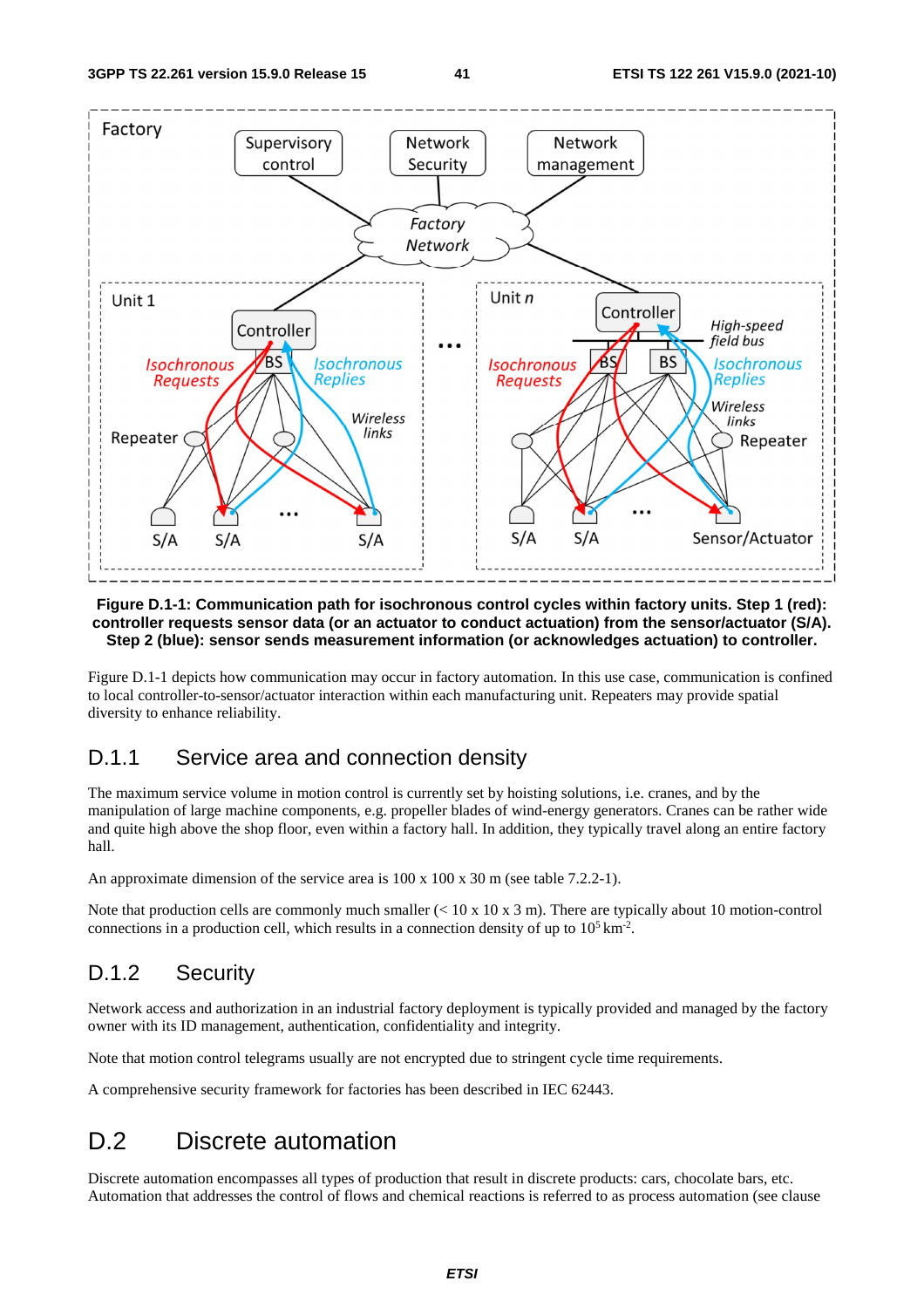D.3). Discrete automation requires communications for supervisory and open-loop control applications, as well as process monitoring and tracking operations inside an industrial plant. In these applications, a large number of sensors distributed over the plant forward measurement data to process controllers on a periodic or event-driven base. Traditionally, wireline field bus technologies have been used to interconnect sensors and control equipment. Due to the sizable extension of a plant (up to10  $km<sup>2</sup>$ ), the large number of sensors, rotary joints, and the high deployment complexity of wired infrastructure, wireless solutions have made inroads into industrial process automation.

This use case requires support of a large number of sensor devices per plant as well as high communication service availability (99,99%). Furthermore, power consumption is relevant since some sensor devices are battery-powered with a targeted battery lifetime of several years while providing measurement updates every few seconds. Range also becomes a critical factor due to the low transmit power levels of the sensors, the large size of the plant and the high reliability requirements on transport. End-to-end latency requirements typically range between 10 ms and 1 s. User experienced data rates can be rather low since each transaction typically comprises less than 256 bytes. However, there has been a shift from field busses featuring somewhat modest data rates ( $\sim 2$  Mbps) to those with higher data rates ( $\sim 10$ Mbps) due to the increasing number of distributed applications and also "data-hungry" applications. An example for the latter is the visual control of production processes. For this application, the user experienced data rate is typically around 10 Mbps and the transmitted packets are much larger.

The existing wireless technologies rely on unlicensed bands. Communication is therefore vulnerable to interference caused by other technologies (e.g., WLAN). With the stringent requirements on transport reliability, such interference is detrimental to proper operation.

The use of licensed spectrum could overcome the vulnerability to same-band interference and therefore enable higher reliability. Utilization of licensed spectrum can be confined to those events where high interference bursts in unlicensed bands jeopardizes reliability and end-to-end latency constraints. This allows sharing the licensed spectrum between process automation and conventional mobile services.

Multi-hop topologies can provide range extension and mesh topologies can increase reliability through path redundancy. Clock synchronization will be highly beneficial since it enables more power-efficient sensor operation and mesh forwarding.

The corresponding industrial communication solutions are referred to as fieldbusses. The related standard suite is IEC 61158.

A typical discrete automation application supports downstream and upstream data flows between process controllers and sensors/actuators. The communication consists of individual transactions. The process controller resides in the plant network. This network interconnects via base stations to the wireless (mesh-) network which hosts the sensor/actuator devices. Typically, each transaction uses less than 256 bytes. An example of a controller-initiated transaction service flow is:

- 1. The process controller requests sensor data (or an actuator to conduct actuation). The request is forwarded via the plant network and the wireless network to the sensors/actuators.
- 2. The sensors/actuators process the request and send a replay in upstream direction to the controller. This reply may contain an acknowledgement or a measurement reading.

An example of a sensor/actuator device initiated transaction service flow:

- 1. The sensor sends a measurement reading to the process controller. The request is forwarded via the wireless (mesh) network and the plant network.
- 2. The process controller may send an acknowledgement in opposite direction.

For both controller- and sensor/actuator-initiated service flows, upstream and downstream transactions may occur asynchronously.

Figure D.2-1 depicts how communication may occur in discrete automation. In this use case, communication runs between process controller and sensor/actuator device via the plant network and the wireless (mesh) network. The wireless (mesh) network may also support access for handheld devices for supervisory control or process monitoring purposes.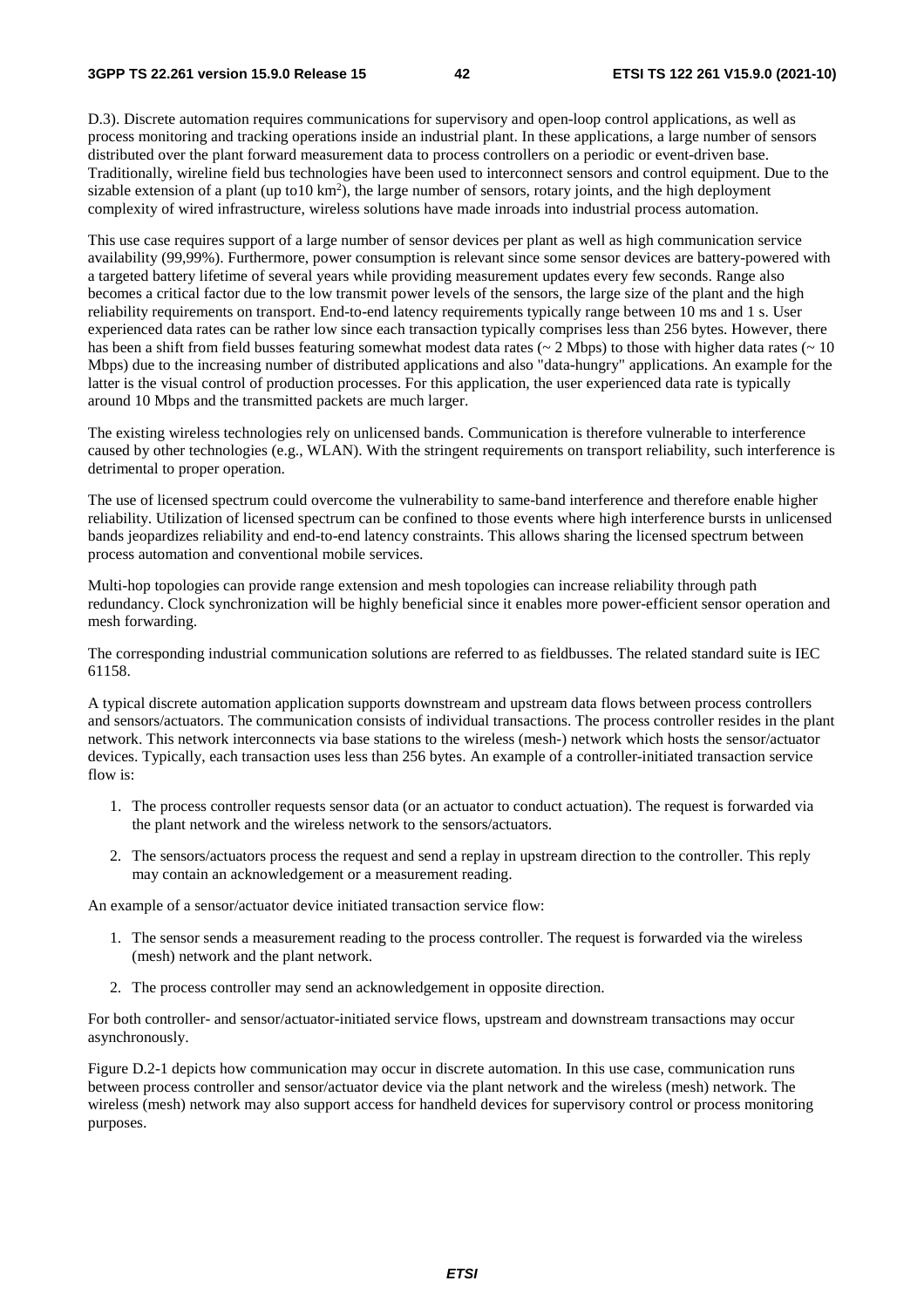

**Figure D.2-1: Communication path for service flows between process controllers and sensor/actuator devices. Left-hand side: Step 1 (red) – the sensor/actuator (S/A) sends measurement report autonomously, Step 2 (blue) controller acknowledges. Right-hand side: Step 1 (red) - controller requests sensor data (or an actuator to conduct actuation), Step 2 (blue): S/A sends measurement information (or acknowledges actuation) to controller.** 

### D.2.1 Service area and connection density

Factory halls can be rather large and even quite high. We set the upper limit at 1000 x 1000 x 30 m. Note that the connection density might vary quite a bit throughout factory halls. It is, for instance much higher along an assembly line than in an overflow buffer. Also, the density usually increases towards the factory floor. Typically, there is at least one connection per 10 m<sup>2</sup>, which results in a connection density of up to  $10^5 \text{ km}^2$ .

### D.2.2 Security

Network access and authorization in an industrial factory deployment is typically provided and managed by the factory owner with its ID management, authentication, confidentiality and integrity.

A comprehensive security framework for factories has been described in IEC 62443.

### D.3 Process automation

Process automation has much in common with discrete automation (see Annex D.2). Instead of discrete products (cars, chocolate bars, etc.), process automation addresses the production of bulk products such as petrol and reactive gases. In contrast to discrete automation, motion control is of limited or no importance. Typical end-to-end latencies are 50 ms. User experienced data rates, communication service availability, and connection density vary noticeably between applications. Below we describe one emerging use case (remote control via mobile computational units, see Annex D.3.1) and a contemporary use case (monitoring, see Annex D.3.2).

Note that discrete automation fieldbusses (see Annex D.2) are also used in process automation.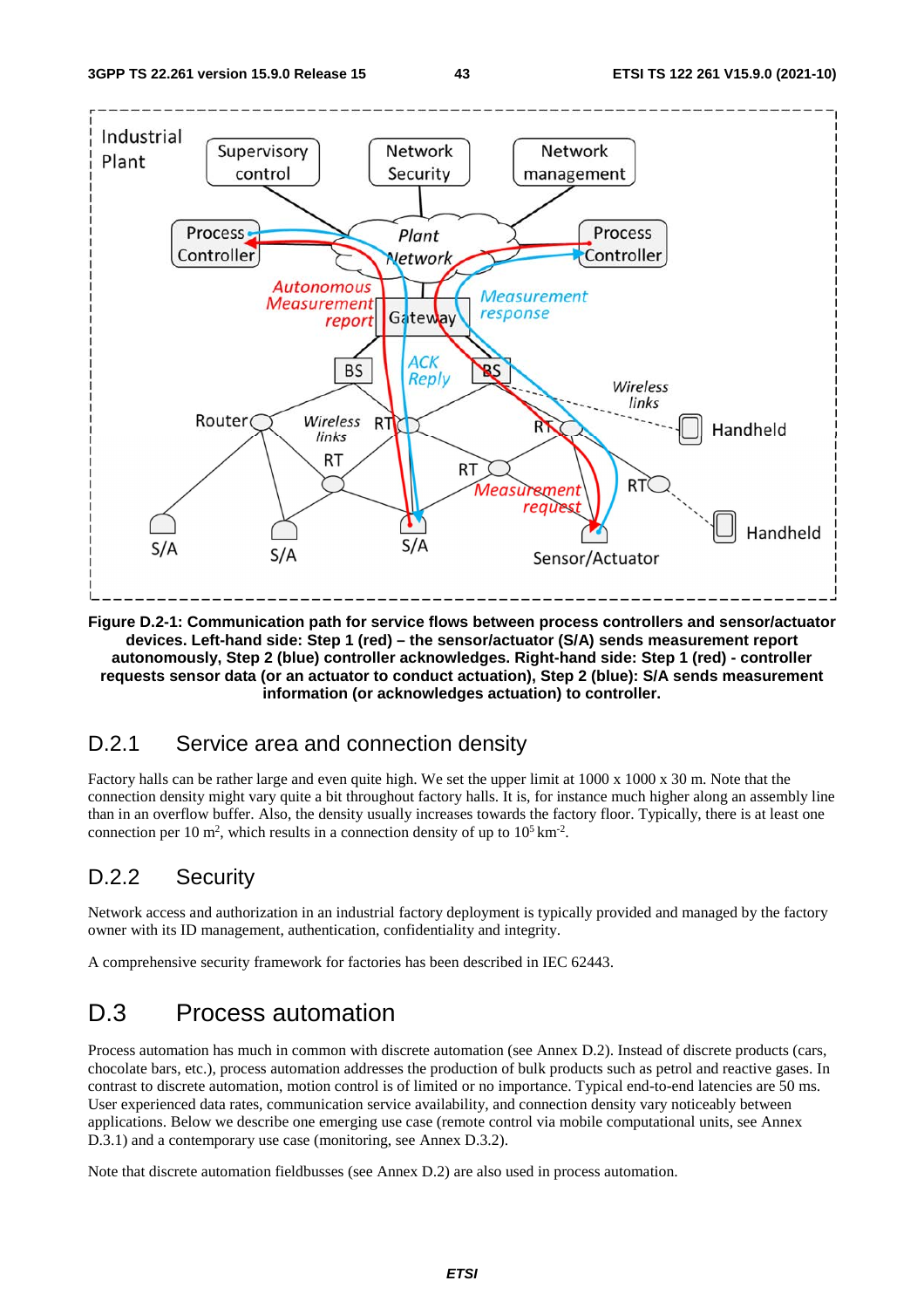### D.3.1 Remote control

Some of the interactions within a plant are conducted by automated control applications similar to those described in Annex D.2. Here too, sensor output is requested in a cyclic fashion, and actuator commands are sent via the communication network between a controller and the actuator. Furthermore, there is an emerging need for the control of the plant from personnel on location. Typically, monitoring and managing of distributed control systems takes place in a dedicated control room.

Staff deployment to the plant itself occurs, for instance, during construction and commissioning of a plant and in the start-up phase of the processes. In this scenario, the locally deployed staff taps into the same real-time data as provided to the control room. These remote applications require high data rates (~ 100 Mps) since the staff on location needs to view inaccessible locations with high definition (e.g. emergency valves) and since their colleagues in the control room benefit from high-definition footage from body cameras (HD or even 4K).

For both kinds of applications, a very high communication service availability is needed (99,9999%). Typically, only a few control loops are fully automated and only handful of control personnel is deployed on location, so that the connection density is rather modest  $({\sim 1000 \text{ km}^{-2}})$ .

### D.3.2 Monitoring

The monitoring of states, e.g. the level of the liquid of process reactors, is a paramount task. Due to the ever changing states, measurement data is either pulled or pushed from the sensors in a cyclic manner. Some sensors are more conveniently accessed via wireless links, and monitoring via handheld terminals of these sensors during, e.g., maintenance is also on the rise. This kind of application entails rather modest user experienced data rates  $(~ 1 \text{ Mps})$ , and since this kind of data is "only" indicator for, e.g., what process should be stopped in order to avoid an overflow, and not for automated control loops, the requirement on communication service availability is comparably low (99,9%). Note that emergency valves and such typically are operated locally and do not rely on communication networks. However, many sensors are deployed in chemical plants etc., so that connection density can readily reach 10 000 km<sup>-2</sup>.

### D.3.3 Service area

While, for instance, chemical plants and refineries readily can span over several square kilometres, the dedicated control rooms are typically only responsible for a subset of that area. Such subsets are often referred to as plant, and their typical size is 300 x 300 x 50 m.

### D.4 Electricity distribution

### D.4.1 Medium voltage

An energy-automation domain that hitherto has only seen very little application of mobile-network technology is the backhaul network, i.e. the part of the distribution grid between primary substations (high voltage  $\rightarrow$  medium voltage) and secondary substations (medium voltage  $\rightarrow$  low voltage). In figure D.4.1-1 we depict a medium-voltage ring together with energy-automation use cases that either are already deployed or are anticipated within the near future.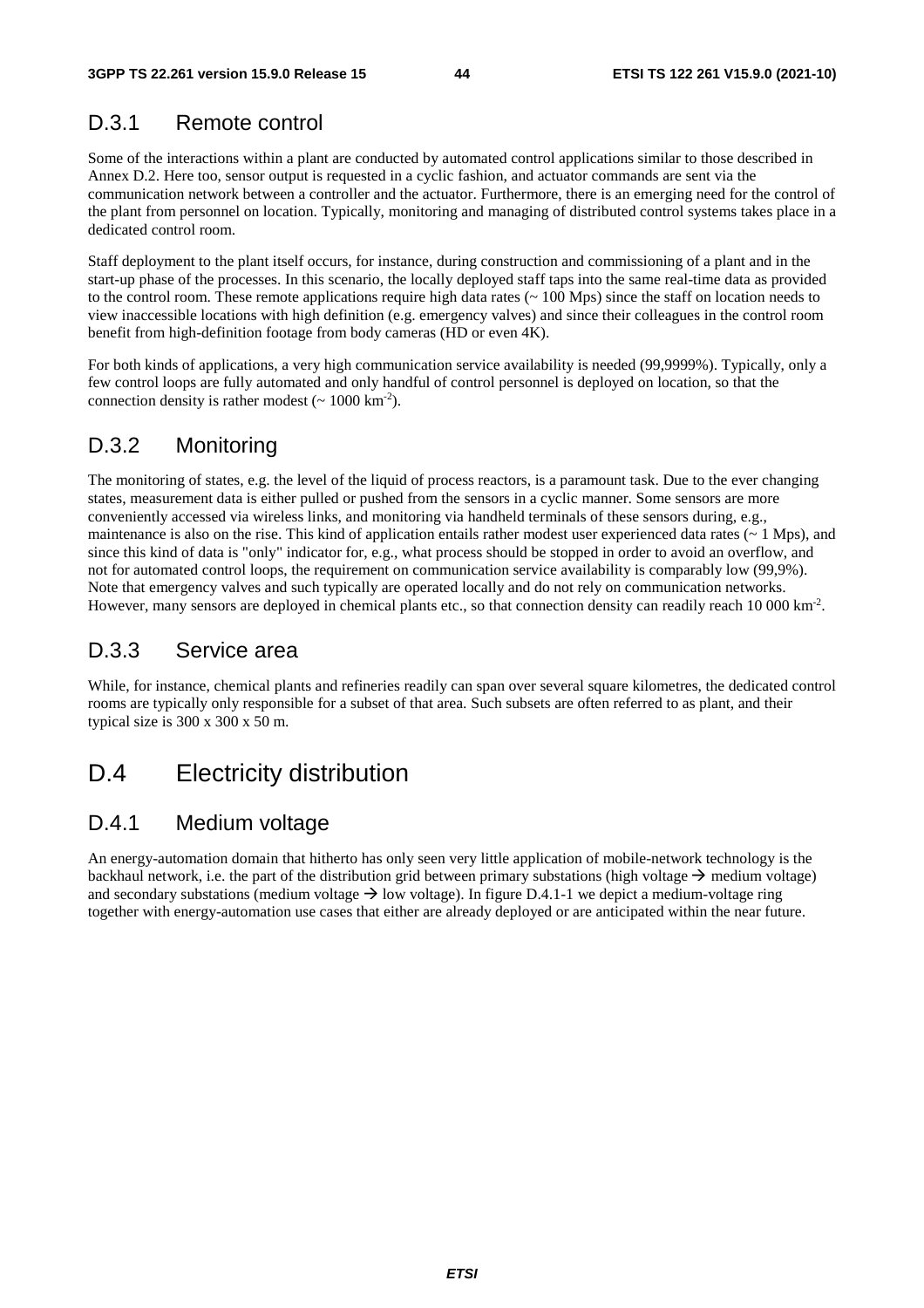

#### **Figure D.4.1-1: Functional, topological sketch of a medium-voltage ring. AMI: advanced metering infrastructure; CB: circuit breaker; DMS: distribution management system; FISR: fault isolation and system restoration; HEM: home energy manager; PQ: power quality; RMU: ring main unit.**

The primary substation and the secondary substations are supervised and controlled by a distribution-management system (DMS). If energy-automation devices in the medium-voltage power line ring need to communicate with each other and /or the DMS, a wireless backhaul network needs to be present (orange "cloud" in Figure D.4.1-1).

A majority of applications in electricity distribution adhere to the communication standard IEC 60870-5-104, however, its modern "cousin", IEC 61850, experiences rapidly increasing popularity. The communication requirements for IEC 61850 applications can be found in EC 61850-90-4. Communication in wide-area networks is described in IEC 61850- 90-12.

Usually, power line ring structures have to be open in order to avoid a power-imbalance in the ring (green dot in the Figure). Examples for energy-automation that already is implemented in medium-voltage grids (albeit in low numbers) are power-quality measurements and the measurement of secondary-substation parameters (temperature, power load, etc.) [13]. Other use cases are demand response and the control of distributed, renewable energy resources (e.g., photovoltaics).

A use case that could also be realised in the future is fault isolation and system restoration (FISR). FISR automates the management of faults in the distribution grid. It supports the localization of the fault, the isolation of the fault, and the restoration of the energy delivery. For this kind of automation the pertinent sensors and actuators broadcast telegrams about their states (e.g. "emergency closer idle") and about actions (e.g. "activating closer") into the backhaul network. This information is used by the ring main units (RMUs) as input for their decision algorithms. We illustrate this use of automation telegrams for an automated FISR event in figure D.4.1-1. Let us assume the distribution lines are cut at the location indicated by the bolt of lightning in the Figure. In that case, the RMUs between the bolt and the green load switch (open) will be without power. The RMUs next to the "bolt" automatically open their load switches after having sensed the loss of electric connectivity between them. They both broadcast these actions into the backhaul network. Typically these telegrams are repeated many times while the time between adjacent telegrams increases exponentially. This communication patterns leads to sudden, distributed surges in the consumed communication bandwidth. After the RMUs next to the "bolt" have open their switch, the RMU that so far has kept the power line ring open (green dot in figure D.4.1-1) close the load switch. This event too is broadcasted into the backhaul network. The typical maximum end-to-end latency for this kind of broadcast is 25 ms with a peak experienced data rate of 10 Mbps. Note that the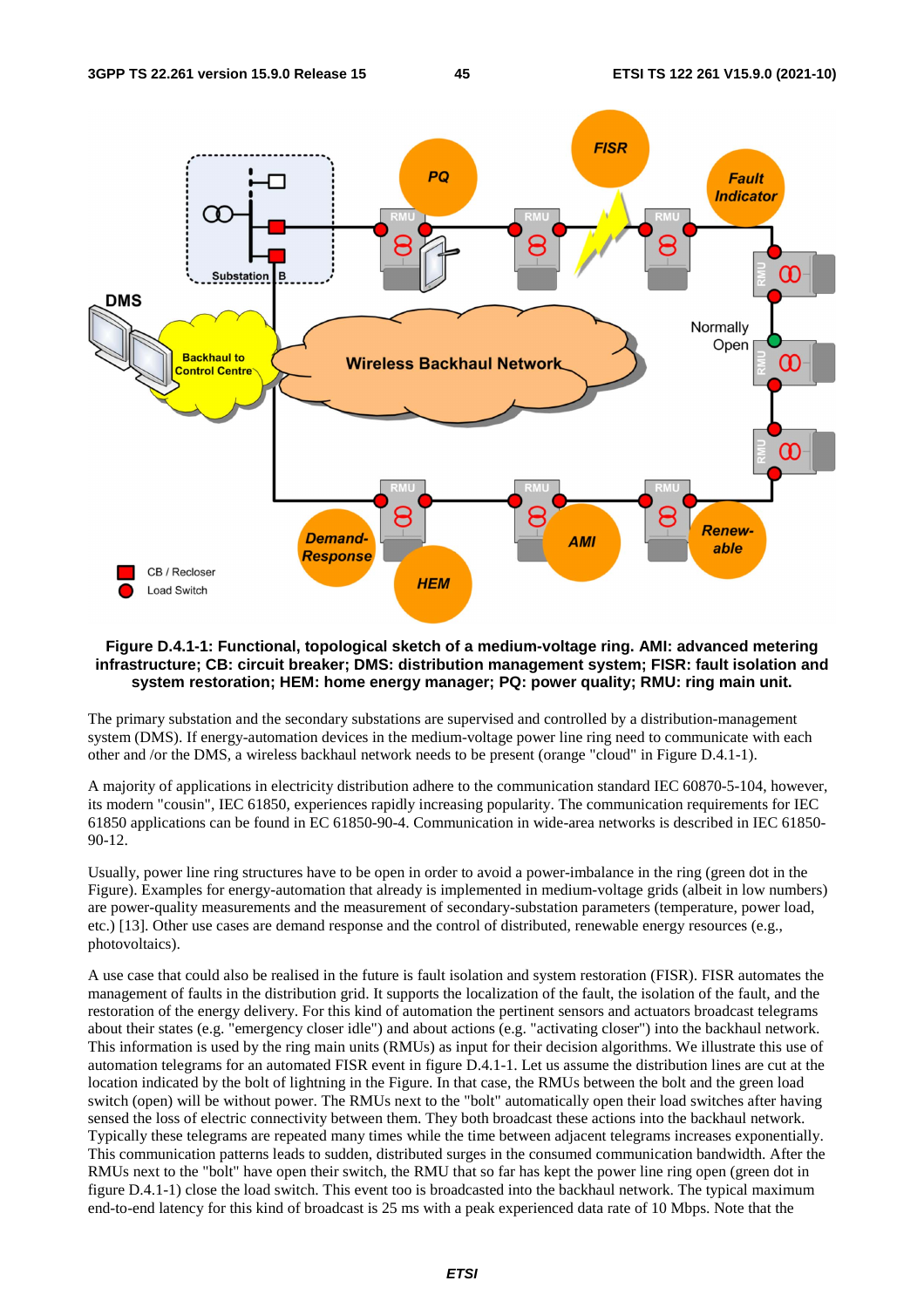distribution system typically subscribes to telegrams from all RMUs in order to keep abreast with the happenings in the distribution grid.

Automatic fault handling in the distribution grid shortens outage time and offloads the operators in the distribution control centre for more complicated situations. Therefore automated FISR may help to improve performance indexes like System Average Interruption Duration Index and System Average Interruption Frequency Index.

Automation telegrams are typically distributed via domain multicast. As explained above, the related communication pattern can be "bursty", i.e. only few automation telegrams are sent when the distribution network operates nominally  $(\sim$ 1 kbps), but, for instance, a disruption in the power line triggers a short-lived avalanche of telegrams from related applications in the ring ( $\geq 1$  Mbps).

#### D.4.1.1 Service area and connection density

Service coverage is only required along the medium-voltage line. In Europe, the line often forms a loop (see figure D.4.1-1), while deployments in other countries, e.g. the USA, tend to extend linearly over distances up to  $\sim$  100 km. The vertical dimension of the poles in a medium voltages line is typically less than 40 m. Especially in urban areas, the number of ring main units can be rather large  $(> 10 \text{ km}^{-2})$ , and the number of connections to each ring main unit is expected to increase swiftly once economical, suitable wireless connectivity becomes available. We predict connection densities of up to  $1.000 \mathrm{km}^2$ .

#### D.4.1.2 Security

Due to its central role in virtually every country on earth, electricity distribution is heavily regulated. Security assessment for, e.g., deployments in North America, need to adhere to the NERC CIP suite [14]. Technical implementations are described in standard suites such as IEC 62351.

### D.4.2 Energy distribution – high voltage

In order to avoid region- or even nation-wide power outages, wide-area power system protection is on the rise. "When a major power system disturbance occurs, protection and control actions are required to stop the power system degradation, restore the system to a normal state and minimize the impact of the disturbance. The present control actions are not designed for a fast-developing disturbance and may be too slow. Local protection systems are not able to consider the overall system, which may be affected by the disturbance. Wide area disturbance protection is a concept of using system-wide information and sending selected local information to a remote location to counteract propagation of the major disturbances in the power system." [15]. Protection actions include, "among others, changes in demand (e.g. load shedding), changes in generation or system configuration to maintain system stability or integrity and specific actions to maintain or restore acceptable voltage levels." [16]. One specific application is phasor measurement for the stabilisation of the alternating-current phase in a transport network. For this, the voltage phase is measured locally and sent to a remote control centre. There, this information is processed and automated actions are triggered. One can be the submission of telegrams to power plants, instructing them to either accelerate or deaccelerate their power generators in order to keep the voltage phase in the transport network stable. A comprehensive overview of this topic can be found elsewhere in the literature [17].

This kind of automation requires very low end-to-end latencies (5 ms) [16] and—due to its critical importance for the operation of society―a very high communication service availability (99,9999%).

#### D.4.2.1 Service area and connection density

As is the case for medium-voltage distribution networks (see Annex D.4.1), connectivity in high-voltage automation has to be provided mainly along the power line. The distances to be covered can be substantial (hundreds of kilometres in rural settings), while shorter links are prevalent in metropolitan areas. The number of connections in wide-area power system protection is rather low; but—due to the sliver-shaped service area—the connection density can be rather high  $(1000 \text{ km}^{-2})$ .

#### D.4.2.2 Security

Due to its central role in virtually every country on earth, electricity distribution is heavily regulated. Security assessment for, e.g., deployments in North America, need to adhere to the NERC CIP suite [14]. Technical implementations are described in standard suites such as IEC 62351.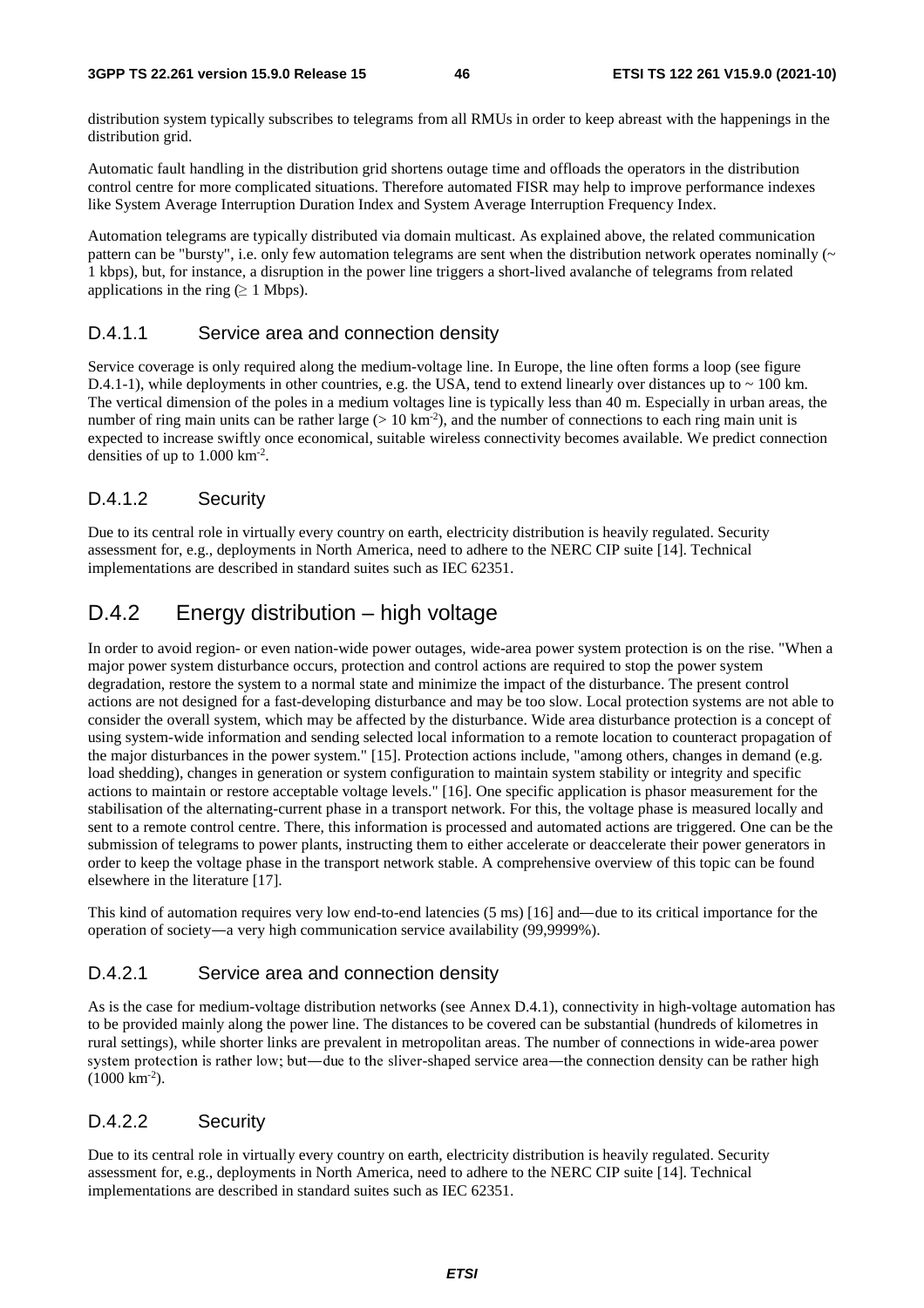## D.5 Intelligent transport systems – infrastructure backhaul

Intelligent Transport Systems (ITS) embrace a wide variety of communications-related applications that are intended to increase travel safety, minimize environmental impact, improve traffic management, and maximize the benefits of transportation to both commercial users and the general public. Over recent years, the emphasis in intelligent vehicle research has turned to co-operative systems in which the traffic participants (vehicles, bicycles, pedestrians, etc.) communicate with each other and/or with the infrastructure.

Cooperative ITS is the term used to describe technology that allows vehicles to become connected to each other, and to the infrastructure and other parts of the transport network. In addition to what drivers can immediately see around them, and what vehicle sensors can detect, all parts of the transport system will increasingly be able to share information to improve decision making. Thus, this technology can improve road safety through avoiding collisions, but also assist in reducing congestion and improving traffic flows, and reduce environmental impacts. Once the basic technology is in place as a platform, an array of applications can be developed.

Cooperative ITS can greatly increase the quality and reliability of information available about vehicles, their location and the road environment. In the future, cars will know the location of road works and the switching phases of traffic lights ahead, and they will be able to react accordingly. This will make for safer and more convenient travel and faster arrival at the destination. On-board driver assistance, coupled with two-way communication between vehicles and between cars and road infrastructure, can help drivers to better control their vehicle and hence have positive effects in terms of safety and traffic efficiency. An important role in this plays the so-called road-side units (RSUs). Vehicles can also function as sensors reporting weather and road conditions including incidents. In this way cars can be used as information sources for high-quality information services.

RSUs are connected to the traffic control centre for management and control purposes. They broadcast e.g. traffic light information (RSU  $\rightarrow$  vehicle) and traffic information from the traffic-control centre (TCC) via the RSU to the vehicles (TCC  $\rightarrow$  RSU  $\rightarrow$  vehicle); and collect vehicle probe data for the traffic control centre (vehicle  $\rightarrow$  RSU  $\rightarrow$  TCC). For reliable distribution of data, low-latency and high-capacity connections between RSUs (e.g. traffic lights, traffic signs, etc.) and the TCC is required. This type of application comes with rather tight end-to-end latency requirements for the communication service between RSU and TCC (10 ms) since relayed data needs to be processed in the TCC and, if needed, the results need to be forwarded to neighbouring RSUs. Also, the availability of the communication service has to be very high (99,9999%) in order to compete with existing wired technology and in order to justify the costly deployment and maintenance of RSUs. Furthermore, due to considerably large aggregation areas (see Annex D.5.1), considerable amounts of data need to be backhauled to the TCC (up to 10 Mbps per RSU).

### D.5.1 Service area and connection density

It is relatively hard to provide estimates for the service area dimension. One reason is that it depends on the placement of the base station relative to the RSUs. Also, the RSUs can, in principle, act as relay nodes for each other. The service area dimension stated in table 7.2.2-1 indicates the size of the typical data collection area of an RSU (2 km along a road), from which the minimum spacing of RSUs can be inferred. The connection density can be quite high in case data is relayed between RSUs, i.e. along the road (1000 km<sup>-2</sup>).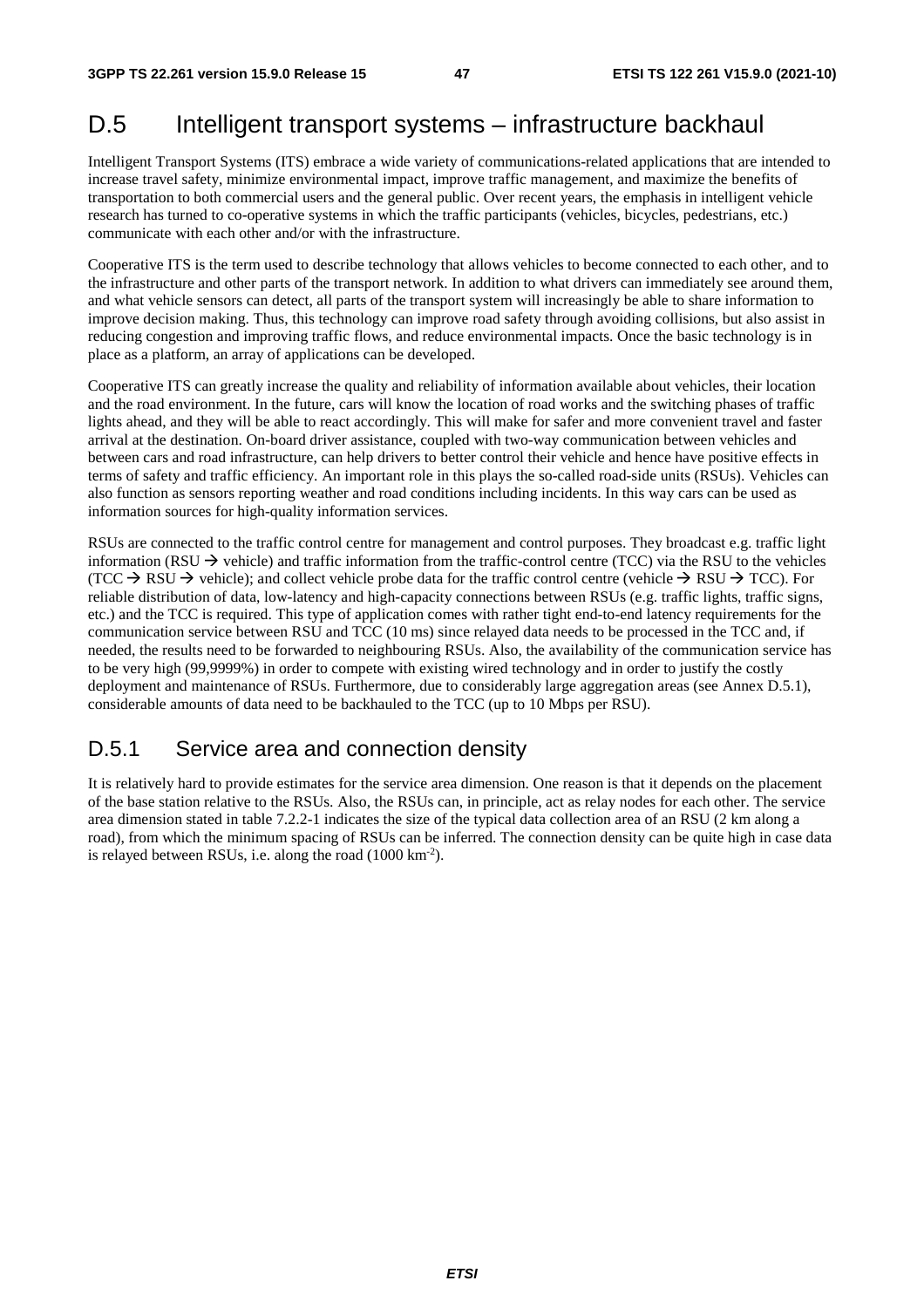## Annex E (informative): Higher-accuracy positioning use cases

## E.1 Mobile objects on factory floor

If a factory floor contains mobile objects such as forklifts or parts to be assembled moving along on suspension tracks, it is important to know their position in order to avoid collisions. The position needs to be acquired quickly within 500 ms, it might be longer for slow-moving objects. In any case, the position accuracy is very high (0,5 m). Furthermore, the higher-accuracy network positioning service requires a high availability (99,99%) but can survive with a missed measurement (survival time of 1 s).

The factory floor unit to be served is usually up to 500 x 500 x 30 m. It can be assumed that there are only few fastmoving objects (e.g. forklifts) but many slow-moving objects (parts to be assembled on suspension tracks) on the factory floor.

Often, the position is transmitted to neighbouring (mobile) objects and a control and monitoring centre.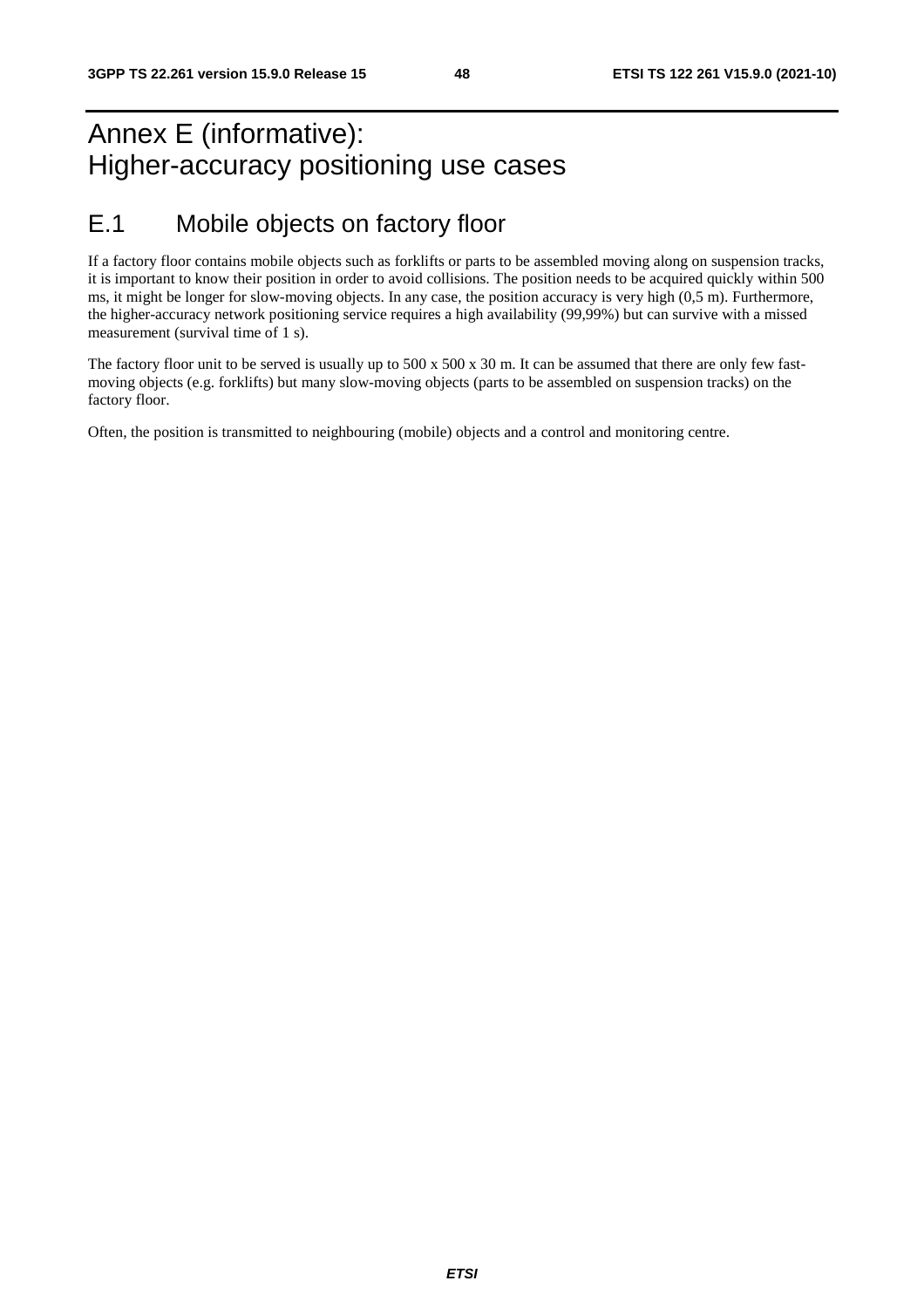## Annex F (informative): Change history

| <b>Change history</b> |                |             |           |     |                |                                                                                                                                                                                                                                                                                                                                                                                                                                                                                                                                                                                                                                                                           |                       |
|-----------------------|----------------|-------------|-----------|-----|----------------|---------------------------------------------------------------------------------------------------------------------------------------------------------------------------------------------------------------------------------------------------------------------------------------------------------------------------------------------------------------------------------------------------------------------------------------------------------------------------------------------------------------------------------------------------------------------------------------------------------------------------------------------------------------------------|-----------------------|
| Date                  | <b>Meeting</b> | <b>TDoc</b> | <b>CR</b> | Rev | Cat            | Subject/Comment                                                                                                                                                                                                                                                                                                                                                                                                                                                                                                                                                                                                                                                           | <b>New</b><br>version |
| 2016-12               | SA#75          | SP-170156   |           |     |                | Skeleton                                                                                                                                                                                                                                                                                                                                                                                                                                                                                                                                                                                                                                                                  | 0.1.0                 |
| 2017-03               | SA#75          | SP-170156   |           |     |                | Agreements in SA1#75: S1-162342, S1-162305, S1-162480, S1-<br>162345, S1-162481, S1-162471, S1-162313, S1-162347, S1-<br>162486, S1-162349, S1-162546, S1-162322, S1-162323, S1-<br>162450, S1-162547, S1-162548, S1-162549, S1-162492, S1-<br>162550, S1-162520, S1-162485, S1-162517, S1-162551, S1-<br>162505. And rapporteur's clean-up.                                                                                                                                                                                                                                                                                                                              | 0.1.1                 |
|                       |                |             |           |     |                | Agreements in SA1#76: S1-163412, S1-163445, S1-163446, S1-<br>163256, S1-163070, S1-163415, S1-163258, S1-163293, S1-<br>163260, S1-163416, S1-163296, S1-163264, S1-163265, S1-<br>163266, S1-163267, S1-163268, S1-163297, S1-163298, S1-<br>163417, S1-163418, S1-163299, S1-163274, S1-163275, S1-<br>163277, S1-163278, S1-163280, S1-163448, S1-163421, S1-<br>163029, S1-163112, S1-163285, S1-163286, S1-163287, S1-<br>163422, S1-163289, S1-163382, S1-163132, and rapporteur's clean-<br>up.                                                                                                                                                                   | 0.2.0                 |
| 2017-03               | SA#75          | SP-170156   |           |     | $\blacksquare$ | MCC Clean-up for presentation to SA for information                                                                                                                                                                                                                                                                                                                                                                                                                                                                                                                                                                                                                       | 1.0.0                 |
| 2017-03               | SA#75          | SP-170156   |           |     | $\blacksquare$ | Agreements in SA1#76bis: S1-170198, S1-170199, S1-170335, S1-<br>170201, S1-170008, S1-170207, S1-170106, S1-170338, S1-<br>170092, S1-170339, S1-170212, S1-170340, S1-170341, S1-<br>170014, S1-170217, S1-170218, S1-170219, S1-170131, S1-<br>170342, S1-170314, S1-170224, S1-170206, S1-170090, S1-<br>170225, S1-170226, S1-170343, S1-170228, S1-170229, S1-<br>170230, S1-170232, S1-170122, S1-170042, S1-170234, S1-<br>170345, S1-170364, S1-170236, S1-170347, S1-170220, S1-<br>170239, S1-170243, S1-170209, S1-170365, S1-170245, S1-<br>170048, and rapporteur's clean-up.                                                                               | 1.1.0                 |
| 2017-02               | SA1#77         |             |           |     |                | Agreements in SA1#77: S1-171400, S1-171401, S1-171430, S1-<br>171141, S1-171252, S1-171253, S1-171256, S1-171257, S1-<br>171258, S1-171143, S1-171259, S1-171431, S1-171149, S1-<br>171261, S1-171144, S1-171263, S1-171297, S1-171290, S1-<br>171266, S1-171154, S1-171267, S1-171268, S1-171269, S1-<br>171073, S1-171291, S1-171150, S1-171272, S1-171151, S1-<br>171152, S1-171273, S1-171188, S1-171153, S1-171155, S1-<br>171283, S1-171274, S1-171277, S1-171278, S1-171393, S1-<br>171399, S1-171156, S1-171060, S1-171069, S1-171180, S1-<br>171284, S1-171285, S1-171140, S1-171286, S1-171288, S1-<br>171398, S1-171292, S1-171435, and rapporteur's clean-up. | 1.2.0                 |
| 2017-03               | SA#75          | SP-170156   |           |     | $\blacksquare$ | Presentation for approval                                                                                                                                                                                                                                                                                                                                                                                                                                                                                                                                                                                                                                                 | 2.0.0                 |
| 2017-03               | SA#75          |             |           |     |                | Raised to v.15.0.0 following SA's approval                                                                                                                                                                                                                                                                                                                                                                                                                                                                                                                                                                                                                                | 15.0.0                |

| <b>Change history</b> |                     |                        |             |           |            |                 |     |                                                                                        |        |            |               |
|-----------------------|---------------------|------------------------|-------------|-----------|------------|-----------------|-----|----------------------------------------------------------------------------------------|--------|------------|---------------|
| <b>TSG SA#</b>        | <b>SA Doc.</b>      | SA <sub>1</sub> Doc    | <b>Spec</b> | <b>CR</b> | <b>Rev</b> | <b>IRel</b>     | Cat | Subject/Comment                                                                        | Old    | <b>New</b> | WI            |
| <b>SP-76</b>          | SP-170443 S1-172288 |                        | 22.261      | 0017      | 3          | <b>Rel-15</b>   | B   | Addition of requirement on<br>charging for the tenant of the<br>slice                  | 15.0.0 | 15.1.0     | <b>SMARTE</b> |
| <b>SP-76</b>          | SP-170443           | S1-172286              | 22.261      | 0016      | 3          | <b>Rel-15</b>   | B   | Addition of requirement on<br>maintaining user experience<br>when UE performs handover | 15.0.0 | 15.1.0     | <b>SMARTE</b> |
| <b>SP-76</b>          | SP-170443 S1-172270 |                        | 22.261      | 0022      | 2          | <b>Rel-15 F</b> |     | Alignment of network slicing<br>requirements                                           | 15.0.0 | 15.1.0     | <b>SMARTE</b> |
| <b>SP-76</b>          | SP-170443           | S1-172283              | 22.261      | 0011      | 3          | <b>Rel-15 F</b> |     | Clarification on removal of<br>network function                                        | 15.0.0 | 15.1.0     | <b>SMARTE</b> |
| <b>SP-76</b>          | SP-170443           | S1-172279              | 22.261      | 0021      | 3          | <b>Rel-15 F</b> |     | Clarifications on network slicing                                                      | 15.0.0 | 15.1.0     | <b>SMARTE</b> |
| <b>SP-76</b>          | SP-170443           | S1-172257              | 22.261      | 0020      |            | <b>Rel-15 F</b> |     | Clean-up of requirements on<br>network slice scaling                                   | 15.0.0 | 15.1.0     | <b>SMARTE</b> |
| <b>SP-76</b>          | SP-170443           | S <sub>1</sub> -172262 | 22.261      | 0025      |            | <b>Rel-15</b>   | F   | Correction on '8 securtiy'                                                             | 15.0.0 | 15.1.0     | <b>SMARTE</b> |
| <b>SP-76</b>          | SP-170443 S1-172012 |                        | 22.261      | 0001      |            | $Rel-15$        | F   | CR to 22.261 Correction of the<br>references for eV2X TS                               | 15.0.0 | 15.1.0     | <b>SMARTE</b> |
| <b>SP-76</b>          | SP-170443           | S1-172285              | 22.261      | 0015      | 4          | $Rel-15$ $F$    |     | <b>Efficient User Plane</b>                                                            | 15.0.0 | 15.1.0     | <b>SMARTE</b> |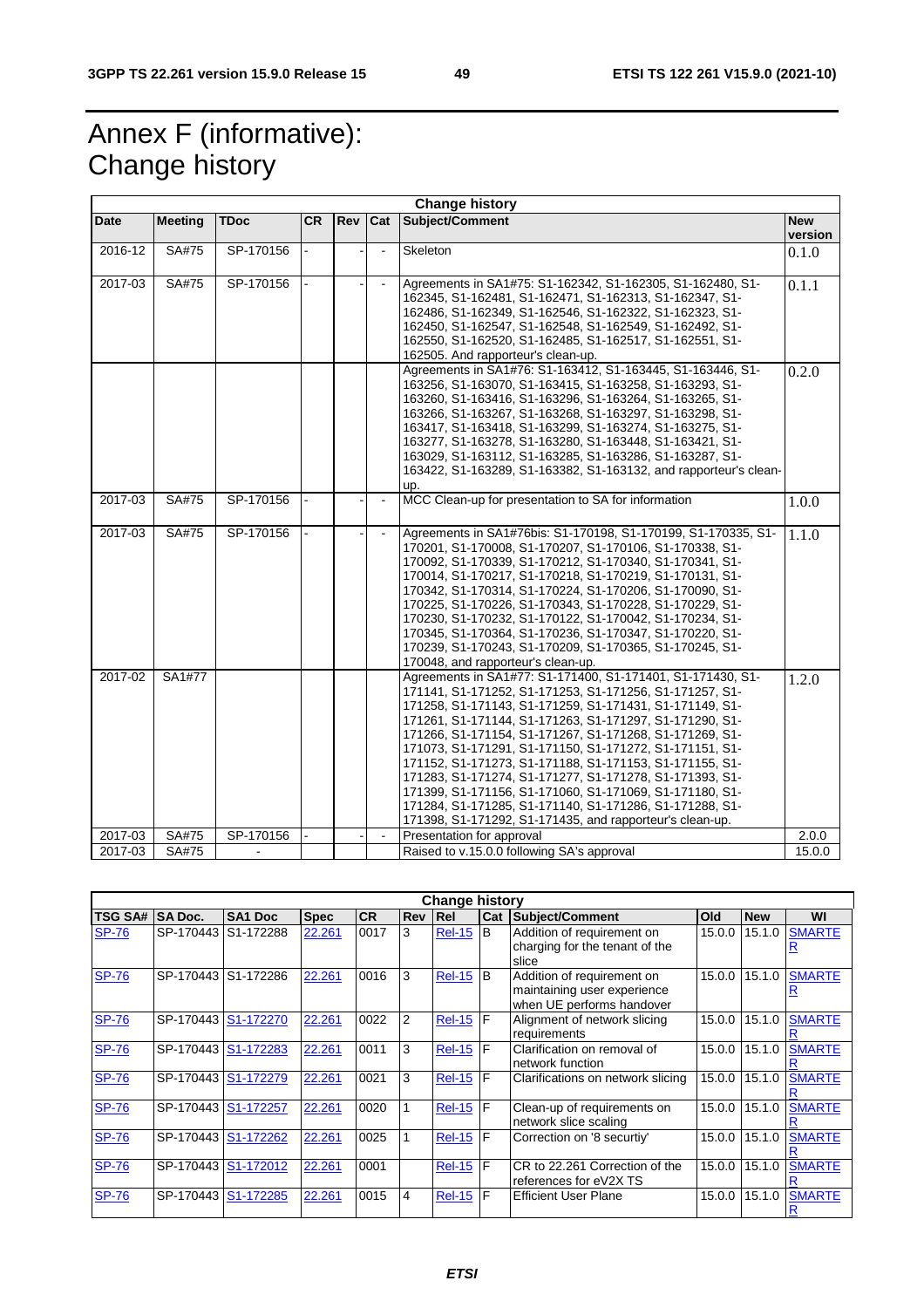| <b>SP-76</b> |                   | SP-170443 S1-172280 | 22.261 | 0012 | 3              | <b>Rel-15</b> | C                     | Exposure of QoE capability                                                                                                                | 15.0.0        | 15.1.0        | <b>SMARTE</b><br>R                       |
|--------------|-------------------|---------------------|--------|------|----------------|---------------|-----------------------|-------------------------------------------------------------------------------------------------------------------------------------------|---------------|---------------|------------------------------------------|
| <b>SP-76</b> | SP-170443         | S1-172256           | 22.261 | 0023 | 1              | <b>Rel-15</b> | C                     | Maintaining a session whose<br>priority changes in real time                                                                              | 15.0.0        | 15.1.0        | <b>SMARTE</b>                            |
| <b>SP-76</b> |                   | SP-170443 S1-172261 | 22.261 | 0027 | $\mathbf{1}$   | <b>Rel-15</b> | B                     | parallel transfer of multiple<br>multicast/broadcast user<br>services to a UE                                                             | 15.0.0        | 15.1.0        | <b>SMARTE</b><br>R                       |
| <b>SP-76</b> | SP-170443         | S1-172277           | 22.261 | 0002 | 3              | <b>Rel-15</b> | F                     | Replacement of 5G-RAN with<br>NG-RAN                                                                                                      | 15.0.0        | 15.1.0        | <b>SMARTE</b><br>R                       |
| <b>SP-76</b> | SP-170443         | S1-172278           | 22.261 | 0006 | $\overline{2}$ | <b>Rel-15</b> | F                     | Update service continuity<br>definition                                                                                                   | 15.0.0        | 15.1.0        | <b>SMARTE</b>                            |
| <b>SP-76</b> | SP-170443         | S1-172404           | 22.261 | 0007 | 4              | <b>Rel-15</b> | C                     | Updates to network slice<br>assignment in TS 22.261                                                                                       | 15.0.0        | 15.1.0        | <b>SMARTE</b>                            |
| $SP-76$      |                   | SP-170443 S1-172287 | 22.261 | 0031 | 1              | $Rel-15$      | $\overline{F}$        | Complete UE requirements on<br>secure platform aspects                                                                                    |               | 15.0.0 15.1.0 | <b>SMARTE</b><br>R                       |
| $SP-77$      |                   | SP-170692 S1-173472 | 22.261 | 0034 | 1              | $Rel-15$      | D                     | Critical communication cleanup                                                                                                            | 15.1.0        | 15.2.0        | <b>SMARTE</b><br>R                       |
| <b>SP-77</b> |                   | SP-170692 S1-173458 | 22.261 | 0035 | 1              | <b>Rel-15</b> | ΙF                    | Correction on security<br>requirement for relayed data<br>protection                                                                      |               | 15.1.0 15.2.0 | <b>SMARTE</b><br>R                       |
| <b>SP-77</b> | SP-170692         | S1-173460           | 22.261 | 0036 | 1              | <b>Rel-15</b> | F                     | Correction on regulatory<br>requirement for all access<br>technologies                                                                    | 15.1.0        | 15.2.0        | <b>SMARTE</b><br>R                       |
| <b>SP-77</b> |                   | SP-170692 S1-173462 | 22.261 | 0037 | 1              | <b>Rel-15</b> | F                     | Update eV2X TS number                                                                                                                     | 15.1.0        | 15.2.0        | SMARTE<br>R                              |
| <b>SP-77</b> | SP-170692         | S1-173548           | 22.261 | 0040 | $\overline{5}$ | $Rel-15$      | $\overline{\text{c}}$ | Clarification on access control<br>requirement                                                                                            | 15.1.0        | 15.2.0        | <b>SMARTE</b><br>R                       |
| <b>SP-77</b> |                   | SP-170692 S1-173545 | 22.261 | 0050 |                | <b>Rel-15</b> | A                     | Critical communication cleanup                                                                                                            | 15.1.0        | 15.2.0        | <b>SMARTE</b><br>R                       |
| $SP-78$      | SP-170987         | S1-174619           | 22.261 | 0062 | 6              | <b>Rel-15</b> | $\overline{c}$        | Clarification of unified access<br>control requirements                                                                                   | 15.2.0        | 15.3.0        | <b>SMARTE</b><br>R                       |
| SP-79        | SP-180129         | S1-180597           | 22.261 | 0078 | $\overline{2}$ | <b>Rel-15</b> | F                     | Clarification of 5GC<br>requirements                                                                                                      | 15.3.0        | 15.4.0        | <b>SMARTE</b>                            |
| $SP-79$      |                   | SP-180129 S1-180625 | 22.261 | 0070 | 4              | <b>Rel-15</b> | E                     | Release 15 alignment on the<br><b>KPIs for URLLC</b>                                                                                      |               | 15.3.0 15.4.0 | <b>TEI15</b>                             |
| $SP-79$      | SP-180130         | S1-180495           | 22.261 | 0076 | 1              | <b>Rel-15</b> | F                     | Alignment of normative and<br>descriptive clauses for Unified<br><b>Access Control regarding</b><br>operator defined Access<br>Identities | 15.3.0        | 15.4.0        | <b>SMARTE</b><br>$\overline{\mathsf{R}}$ |
| SP-79        |                   | SP-180130 S1-180526 | 22.261 | 0087 |                | <b>Rel-15</b> | F                     | Clarification of access Identity in<br>unified access control                                                                             | 15.3.0        | 15.4.0        | <b>SMARTE</b>                            |
| SP-79        |                   | SP-180130 S1-180528 | 22.261 | 0083 | 2              | <b>Rel-15</b> | $\mathsf F$           | Clarification of Messaging in<br>Unified Access Control (UAC)                                                                             |               | 15.3.0 15.4.0 | <b>SMARTE</b><br>R                       |
| $SP-79$      | SP-180131         | S1-180193           | 22.261 | 0084 |                | <b>Rel-15</b> | F                     | Clarification of latency<br>requirements                                                                                                  | 15.3.0        | 15.4.0        | <b>SMARTE</b>                            |
| SP-79        | SP-180212 fromS1- | 180610              | 22.261 | 0054 | 9              | <b>Rel-15</b> | F                     | Support legacy USIM in 5G                                                                                                                 |               | 15.3.0 15.4.0 | <b>SMARTE</b><br><u>ĸ</u>                |
| $SP-79$      |                   |                     |        |      |                |               |                       | MCC corrected " as specified in<br>TR 38.913" into "as described in<br>TR 38.913".                                                        | 15.3.0 15.4.0 |               |                                          |
| <b>SP-80</b> | SP-180304         | S1-181361           | 22.261 | 0102 | $\mathbf{1}$   | <b>Rel-15</b> | $\mathsf F$           | Clarifications on communication<br>service availability and reliability                                                                   |               | 15.4.0 15.5.0 | <b>SMARTE</b>                            |
| <b>SP-80</b> | SP-180304         | S1-181388           | 22.261 | 0094 | 1              | $Rel-15$      | F                     | Positioning Part align with Rel-<br>15 5G NR Specification                                                                                | 15.4.0        | 15.5.0        | <b>SMARTE</b><br>R                       |
| <b>SP-80</b> | SP-180304         | S1-181394           | 22.261 | 0099 | 1              | <b>Rel-15</b> | $\mathsf F$           | Release 15 alignment on the 5G<br>requirements                                                                                            | 15.4.0 15.5.0 |               | <b>SMARTE</b><br>R                       |
| <b>SP-80</b> | SP-180304         | S1-181654           | 22.261 | 0100 | c)             | <b>Rel-15</b> | F                     | Release 15 further alignment on<br>the URLLC KPIs                                                                                         | 15.4.0 15.5.0 |               | <b>SMARTE</b><br>R                       |
| SP-80        | SP-180610         |                     | 22.261 | 0091 | $\overline{7}$ | <b>Rel-15</b> | F                     | 22.261 CR0091R7: Clarification<br>on secure storage and<br>processing of subscription<br>credentials                                      |               | 15.4.0 15.5.0 | <b>SMARTE</b><br>R                       |
| SP-81        |                   | SP-180752 S1-182044 | 22.261 | 0266 |                | $Rel-15$ $F$  |                       | Alignment of Indirect<br>communication requirement                                                                                        |               | 15.5.0 15.6.0 | <b>SMARTE</b><br>R                       |
| SP-81        |                   | SP-180752 S1-182661 | 22.261 | 0267 | $\overline{2}$ | <b>Rel-15</b> | F                     | <b>Clarification to Delay Tolerant</b>                                                                                                    | 15.5.0        | 15.6.0        | SMARTE<br>R                              |
| SP-81        |                   | SP-180752 S1-182673 | 22.261 | 0287 | $\overline{2}$ | $Rel-15$      | F                     | Clarify the method of configuring<br>the UE to use Access Identity 1<br>and Access Identity 2                                             | 15.5.0 15.6.0 |               | <b>SMARTE</b><br>R                       |
| SP-81        |                   | SP-180752 S1-182757 | 22.261 | 0288 | 3              | <b>Rel-15</b> | B                     | Support for use of licensed and<br>unlicensed bands                                                                                       |               | 15.5.0 15.6.0 | <b>SMARTE</b><br>R                       |
| $SP-81$      |                   | SP-180754 S1-182437 | 22.261 | 0282 | $\mathbf{1}$   | <b>Rel-15</b> | $\mathsf{C}$          | Addition of new Access category<br>for 'MO signalling on RRC level<br>resulting from other than paging'                                   | 15.5.0        | 15.6.0        | <b>TEI15</b>                             |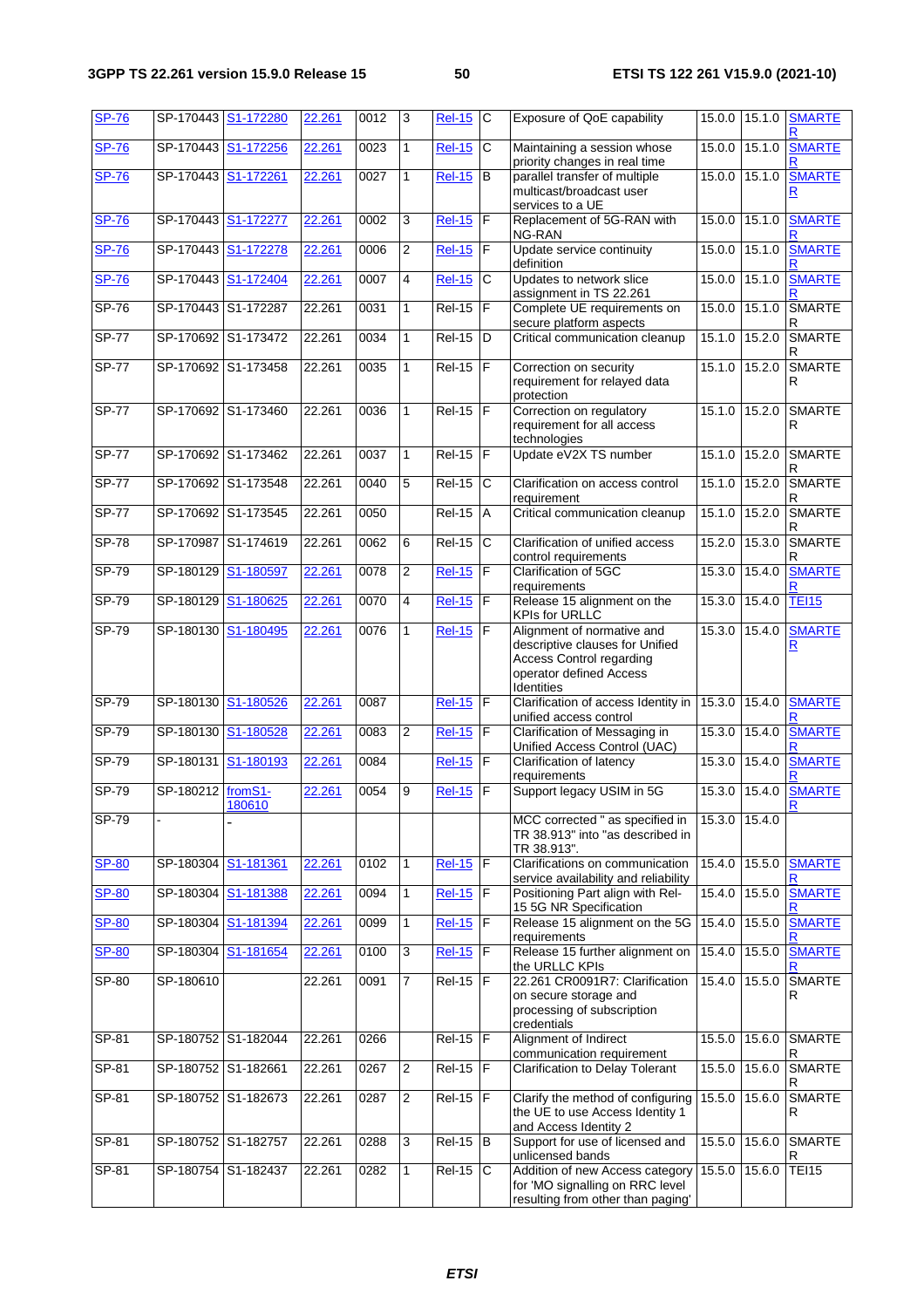| <b>Change history</b> |                |             |           |                |   |                                                                   |         |  |
|-----------------------|----------------|-------------|-----------|----------------|---|-------------------------------------------------------------------|---------|--|
| <b>Date</b>           | <b>Meeting</b> | <b>TDoc</b> | <b>CR</b> | <b>Rev Cat</b> |   | Subject/Comment<br><b>New</b>                                     |         |  |
|                       |                |             |           |                |   |                                                                   | version |  |
| 2018-12               | SP-82          | SP-181012   | 0019      | 4              | В | normative requirements for V2XIMP                                 | 16.1.0  |  |
| 2018-12               | SP-82          | SP-181012   | 0020      | $\overline{2}$ | B | Annex Role model for V2XIMP                                       | 16.1.0  |  |
| 2018-12               | SP-82          | SP-180997   | 0347      |                | F | Alignment of multi-network connectivity                           | 15.7.0  |  |
| 2018-12               | SP-82          | SP-180997   | 0301      |                | F | Alignment of Markets requiring minimal service levels requirement | 15.7.0  |  |
| 2018-12               | SP-82          | SP-180997   | 0302      |                | F | Alignment of Extreme long range coverage in low density areas     | 15.7.0  |  |
|                       |                |             |           |                |   | requirement                                                       |         |  |
| 2018-12               | SP-82          | SP-180997   | 0321      |                | F | Alignment of service requirements for Satellite access and Fixed  | 15.7.0  |  |
|                       |                |             |           |                |   | broadband access                                                  |         |  |
| 2018-12               | SP-82          | SP-180997   | 0322      |                | F | Service requirements for Network Capability Exposure              | 15.7.0  |  |
| 2018-12               | SP-82          | SP-180997   | 0323      |                | F | Service requirements for flexible broadcast/multicast             | 15.7.0  |  |
| 2018-12               | SP-82          | SP-180997   | 0346      |                | F | Alignment - Removing Integrated Access Backhaul from 5GS in       | 15.7.0  |  |
|                       |                |             |           |                |   | Release 15                                                        |         |  |
| 2018-12               | SP-82          | SP-180997   | 0328      |                | F | Minor correction to URLLC clause                                  | 15.7.0  |  |
| 2018-12               | SP-82          | SP-180998   | 0307      | 2              | F | Clarification on positioning-related descriptions in 7.3.1        | 15.7.0  |  |
| 2019-09               | SA#85          | SP-190798   | 0400      |                | F | Alignment of geographic constraint on a network slice             | 15.8.0  |  |
| 2019-09               | SA#85          | SP-190798   | 0401      |                | F | Clarify requirements for group IoT authentication                 | 15.8.0  |  |
| 2021-09               | SA#93e         | SP-211030   | 0554      |                | F | Correction to Reliability definition                              | 15.9.0  |  |